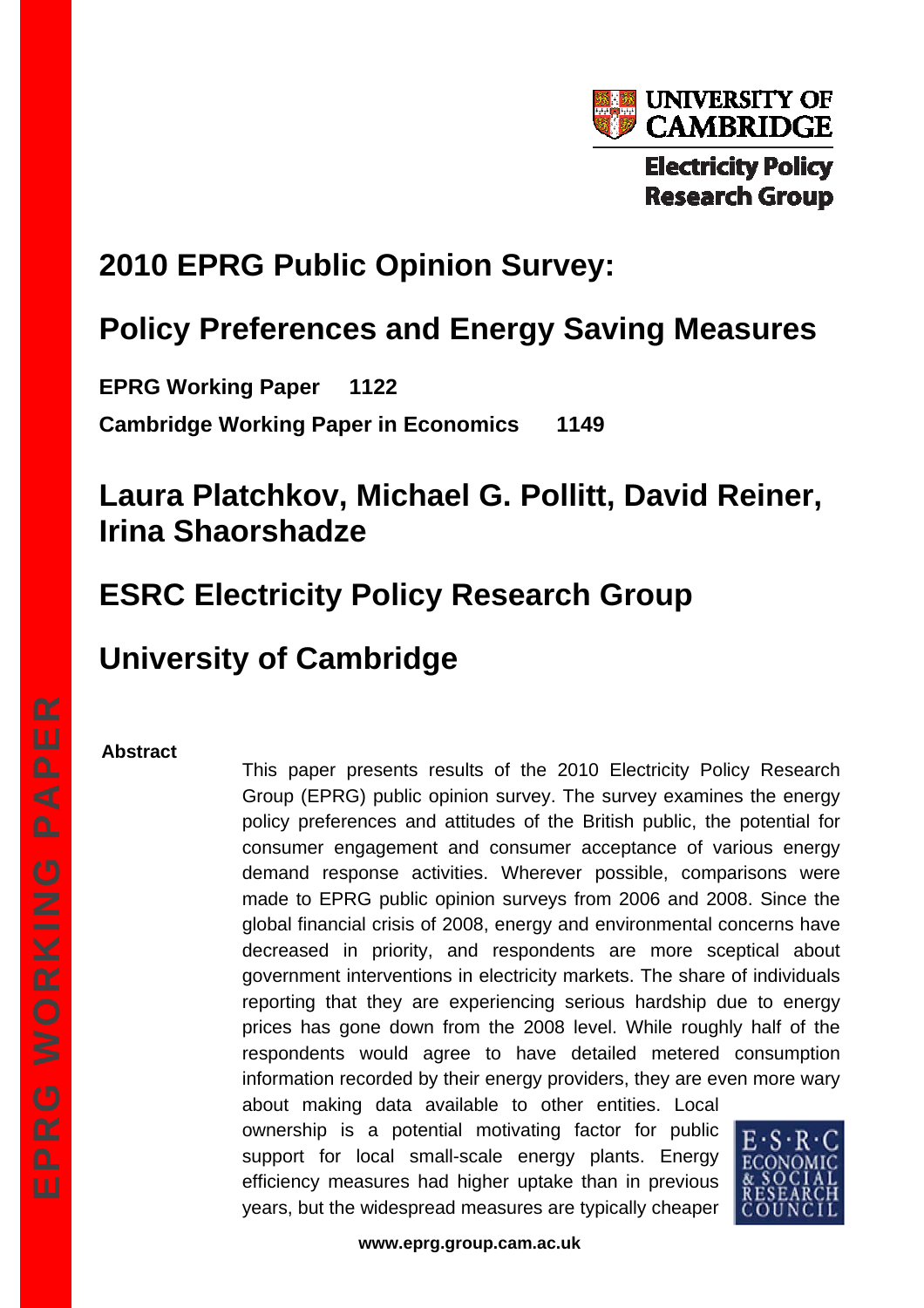

and easiest to implement. There is scope for shifting discretionary electricity load to off-peak hours through both Time-of-Use tariffs and smart appliances that require limited user intervention.

**Keywords** Public opinion survey, Electricity policy, Smart meters, Smart appliances, Community energy, Time-of-use tariffs, Supplier switching, Energy efficiency.

**JEL Classification** Q40, Q48, Q42, L94

Publication July 2011

**www.eprg.group.cam.ac.uk**  Contact is327@cam.ac.uk Financial Support Support provided by the ESRC Electricity Policy Research Group and the EPSRC Flexnet project.

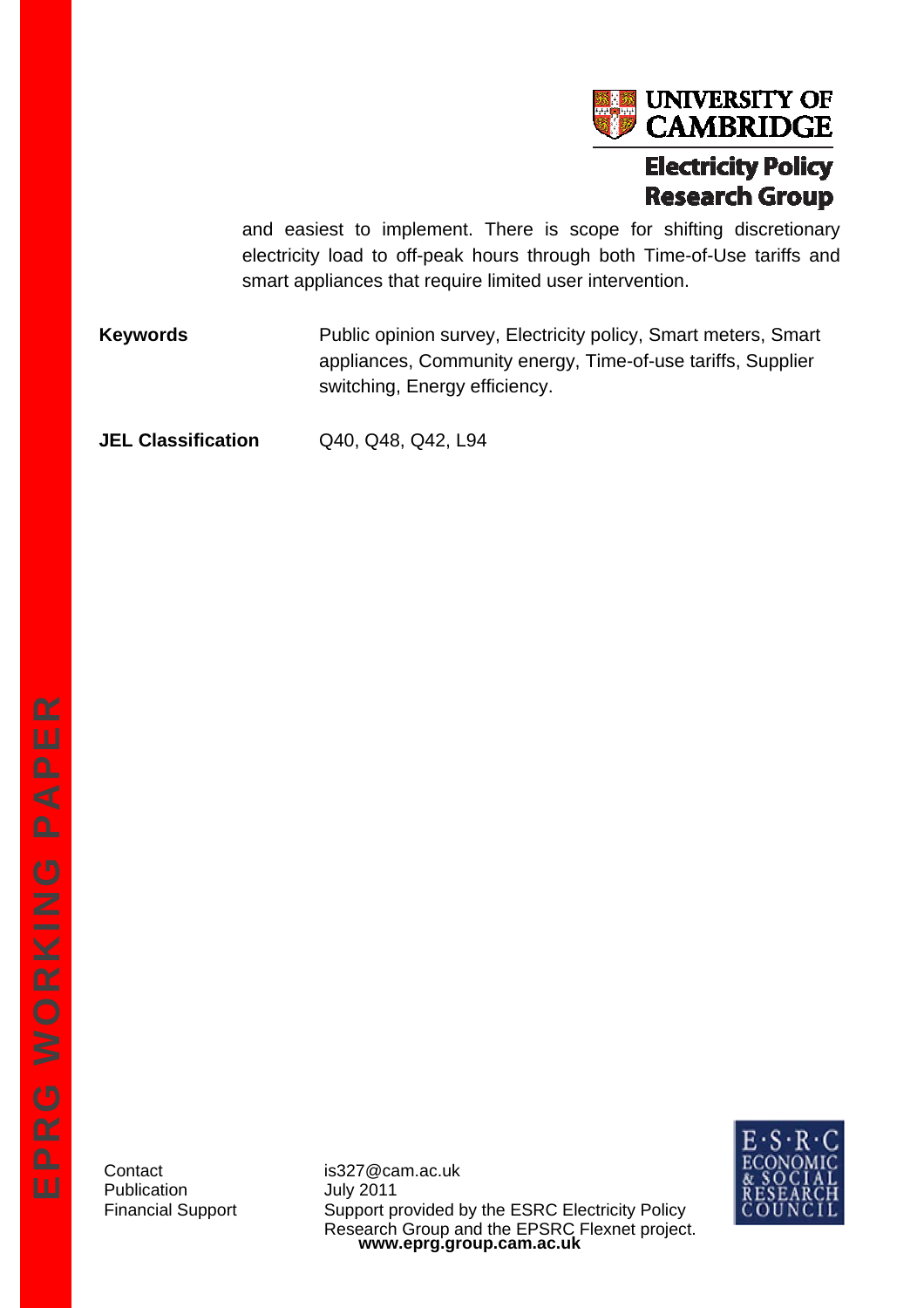# **2010 EPRG Public Opinion Survey: Policy Preferences and Energy Saving Measures1**

# **Laura Platchkov, Michael G. Pollitt, David Reiner, Irina Shaorshadze2** *ESRC Electricity Policy Research Group*  **University of Cambridge**

July 2011

## **Abstract**

**.** 

This paper presents results of the 2010 Electricity Policy Research Group (EPRG) public opinion survey. The survey examines energy policy preferences and attitudes of the British public, the potential for consumer engagement and consumer acceptance of various energy demand response activities. Wherever possible, comparisons were made to EPRG public opinion surveys from 2006 and 2008. Since the global financial crisis of 2008, energy and environmental concerns have decreased in priority, and respondents are more sceptical about government interventions in electricity markets. The share of individuals reporting that they are experiencing serious hardship due to energy prices has gone down from the 2008 level. While roughly half of the respondents would agree to have detailed metered consumption information recorded by their energy providers, they are even more wary of having data available to other entities. Local ownership is a potential motivating factor for public support for local small-scale energy plants. Energy efficiency measures had higher uptake than in previous years, but the widespread measures are typically cheaper and easiest to implement. There is scope for shifting discretionary electricity load to off-peak hours through both Time-of-Use tariffs and smart appliances that require limited user intervention.

 $1$  The authors acknowledge the support of the ESRC Electricity Policy Research Group and the EPSRC Flexnet project.

 $2$  Corresponding author: Irina Shaorshadze, is327@cam.ac.uk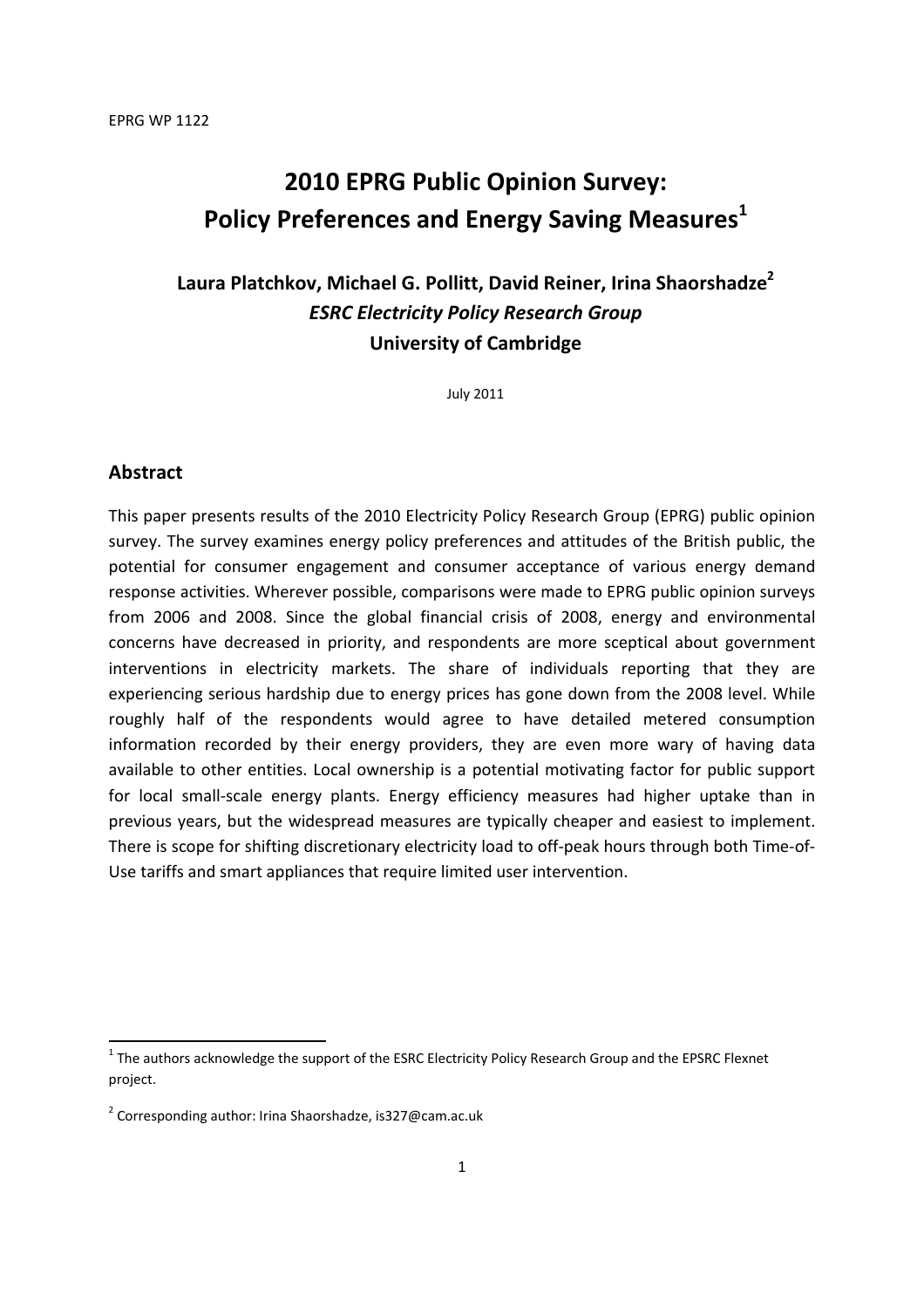## **1. Introduction**

Using energy more efficiently is a pressing issue in light of global climate change in general, and energy challenges in the United Kingdom (UK) in particular. The UK has committed to cutting its greenhouse emissions by 80% from 1990 levels by 2050, as well as generating 15% of all energy from renewable sources by 2020. In the policy-making arena, there has been increasing interest in the roles of individuals and communities in moving towards a low-carbon economy, as well as increasing awareness of the potential of different tools aimed at reducing energy consumption in the home (DECC, 2009b; DEFRA, 2008a,b). In the UK, the Carbon Emissions Reduction Target (CERT), which runs from 2008 to 2011, requires suppliers to promote carbon emissions reductions in the household sector (DEFRA, 2008b). The Energy Market Assessment of March 2010 stated that better demand side response (DSR) should be pursued in all options set out for energy market reform (DECC, 2010e; Ofgem, 2010).

Demand-related policies are traditionally referred to as demand side management (DSM) and aim to influence quantities and patterns of energy use. These policies include both energy efficiency and DSR. DSM is not a new concept. Policies and measures that target demand originated in 1970 in response to the oil shocks. Subsequently, members of the Organisation for Economic Co-operation and Development (OECD) used DSM policies due to concerns about oil dependency and energy prices. Today, DSM is increasingly being used to respond to climate change challenges through reduction of greenhouse gas emissions. (Brophy Haney et al., 2011). The UK Department of Energy and Climate Change (DECC) envisions a transition towards secure, affordable, low-carbon energy on the way to meeting emissions reduction and renewable goals (DECC, 2010a). Wind energy is expected to make a significant contribution to the renewable energy targets, producing as much as 36% of total electricity generation by 2020, versus 6.6% in 2009 (DECC, 2010b). Renewable energy sources such as wind are intermittent by nature, and require a more flexible demand to match variable energy supplies. This challenge has generated increased interest in studying the potential for DSM in energy consumption in the UK.

In the UK, industrial and commercial (I&C) consumers are currently participating in DSR more actively than other consumer segments. I&C customers can provide DSR through interruptible contracts, and are rewarded with reduced energy bills or levies for limiting their energy use when the system is tight. In addition, the supply for most large I&C customers is metered every half hour, and many are billed variable rates for the electricity by the time of day, encouraging them to shift demand to off-peak hours. The main reason that DSR is prevalent in I&C is that electricity is usually a significant share of their costs, and large interruptible or manageable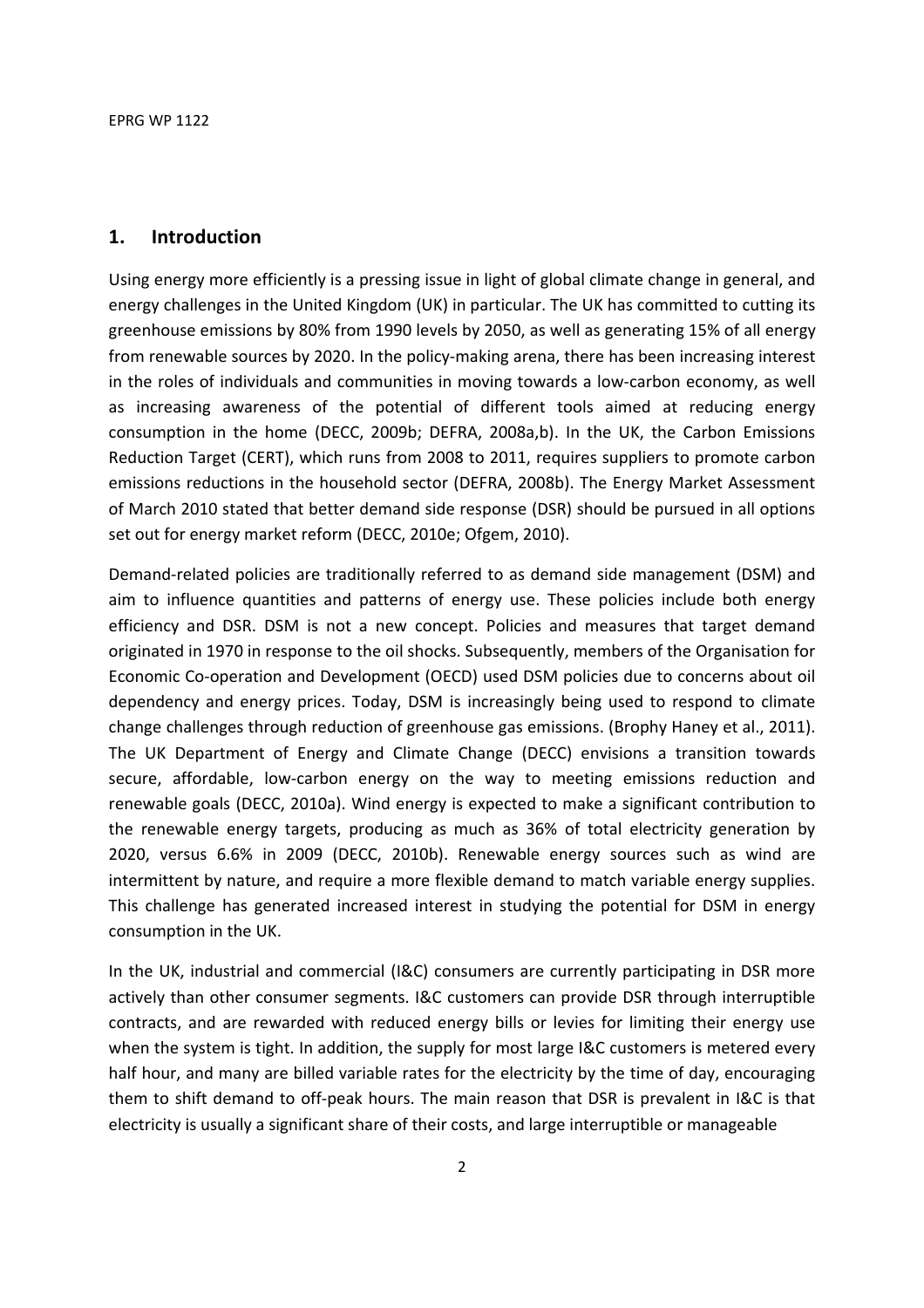loads can be more easily administered by the system operator (Ofgem, 2010). Currently, domestic consumer participation in DSR in the UK is limited, and most consumers pay a flat rate for their electricity regardless of time of use. Expanding opportunities to actively engage the domestic sector in DSR has recently received increased attention from researchers and policy makers. The reason for this increased interest is that the UK domestic sector is a significant source of energy and electricity consumption, as well as carbon dioxide  $(CO<sub>2</sub>)$  emissions. In 2009, final domestic energy consumption amounted to 30.3% of the UK's total final energy consumption, 38% of total UK electricity consumption (DECC, 2010c), and 15.6% of total UK CO<sub>2</sub> emissions (DECC, 2009a).

The role of the individual in energy policy is important as both citizen and consumer (Brophy Haney et al., 2011). It is important to study public opinion of citizens in order to understand potential support for and opposition to specific national energy policies. In addition, to understand whether DSM programmes will be effective, it is important to understand consumers' attitudes and behaviour, in particular the level of acceptance of various energy consumption scenarios. As a consumer, the role of the individual is reflected through consumption of energy services, and as the principal investor of energy efficiency (EE) improvements at home.

The study of energy demand is complicated by the various market failures that are not unique to the energy sector, but are particularly acute. Brophy Haney et al. (2011) list imperfect information, split incentives, and negative externalities as some of the market failures affecting energy consumption and demand response in the residential sector. Traditional metering practices lead to problems of *incomplete information* regarding real-time pricing and quantity of energy consumed. *Split incentives* come into play in the landlord-tenant relationship, when landlords are the principal investors in energy efficiency, but tenants incur the energy cost and enjoy the benefits of efficiency improvements. The split incentives are also a problem when some members of the household are responsible for the energy bill, but others have to make behavioural changes that reduce energy costs. *Negative externalities* arise when the damages associated with  $CO<sub>2</sub>$  emissions are not included in fuel prices, or when benefits of research and development (R&D) investments are not captured by private investors.

The underlying question that forms the motivation of this study is the following: to what extent might energy saving measures be accepted, used, and achieve behavioural change? To address this question, the Electricity Policy Research Group (EPRG) conducted a public opinion survey in September 2010. The use of public opinion surveys in the area of energy and climate change has become more prevalent in the UK and internationally in recent years (Akcura et al., 2011). The UK Department for Environment, Food and Rural Affairs (DEFRA), and its predecessors have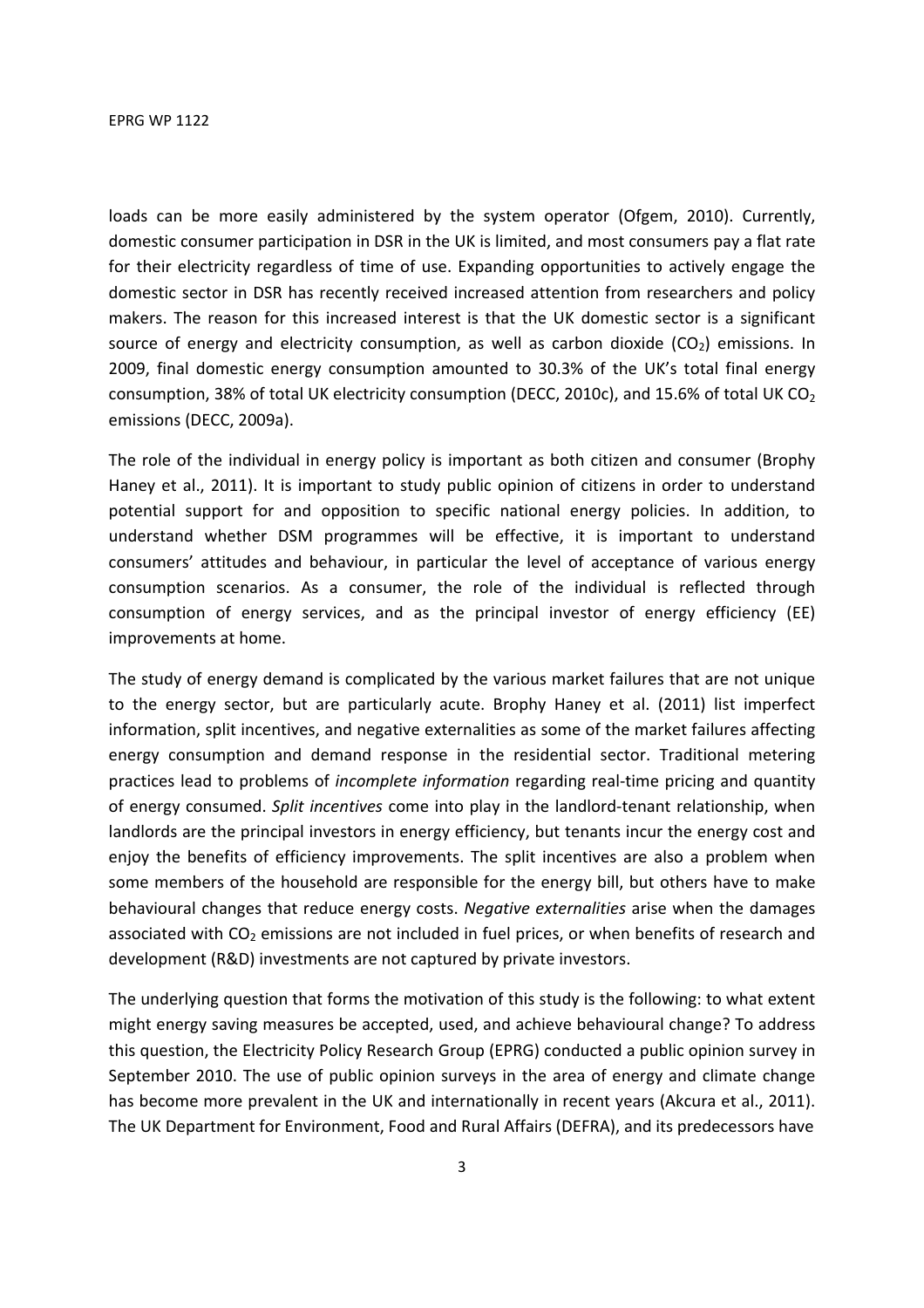run surveys on public attitudes and behaviour towards the environment, including their 2010 Omnibus Survey (DEFRA, 2010). The European Commission has undertaken regular opinion surveys regarding energy policy since the 1980s, and uses this research to support policy development and implementation.

The EPRG survey of 2010 includes innovative features, such as question on factors affecting respondent's acceptance of community energy schemes, attitude to sources of energy advice and willingness to accept a discount on electricity bill in exchange for usage modification and restriction through smart appliances. We are not aware of previous opinion surveys that have explored these topics in this format. In addition, a range of questions of EPRG survey of 2010 was also asked in surveys of 2010 or 2008, such as question on energy and electricity policy priorities, supplier switching information, energy efficiency investments. This allows examination of change of opinions on policy issues and energy usage.

The rest of the paper is organized as follows: section 2 presents an overview of the survey; section 3 presents the survey results, including policy priorities, subjective perception of hardship, utility contracts and metering information, attitudes towards community energy projects, energy efficiency, and willingness to accept changes in appliance usage; and finally, section 4 offers some concluding remarks.

## **2. Survey Overview**

In August 2010, the EPRG commissioned the market research agency Accent to conduct a public opinion survey on attitudes towards energy and the environment. This was the third EPRG survey in a series of regular opinion polls on public attitudes towards electricity and individual energy consumption behaviour (previous surveys were conducted in May 2006 and October 2008). The 2010 survey involved 2,038 residents from England, Scotland, and Wales age 18 and over. The survey questionnaire was designed by EPRG, while Accent programmed and hosted the online survey. The panel of respondents was supplied by polling firm ToLuna.

The 2010 EPRG survey was conducted using quota sampling. Quotas were set for age, gender, occupation code, and government office regions based on UK National Statistical Office projections for 2010. Respondents were invited randomly by email to participate in the survey, and quotas within categories were enforced while accepting responses. Respondents received a small monetary incentive for completing the survey, worth approximately 50 pence. Table 1 presents the quotas that were used to administer the survey and how they compare to UK National Statistical Office projections. Table 2 presents descriptive statistics of the sample.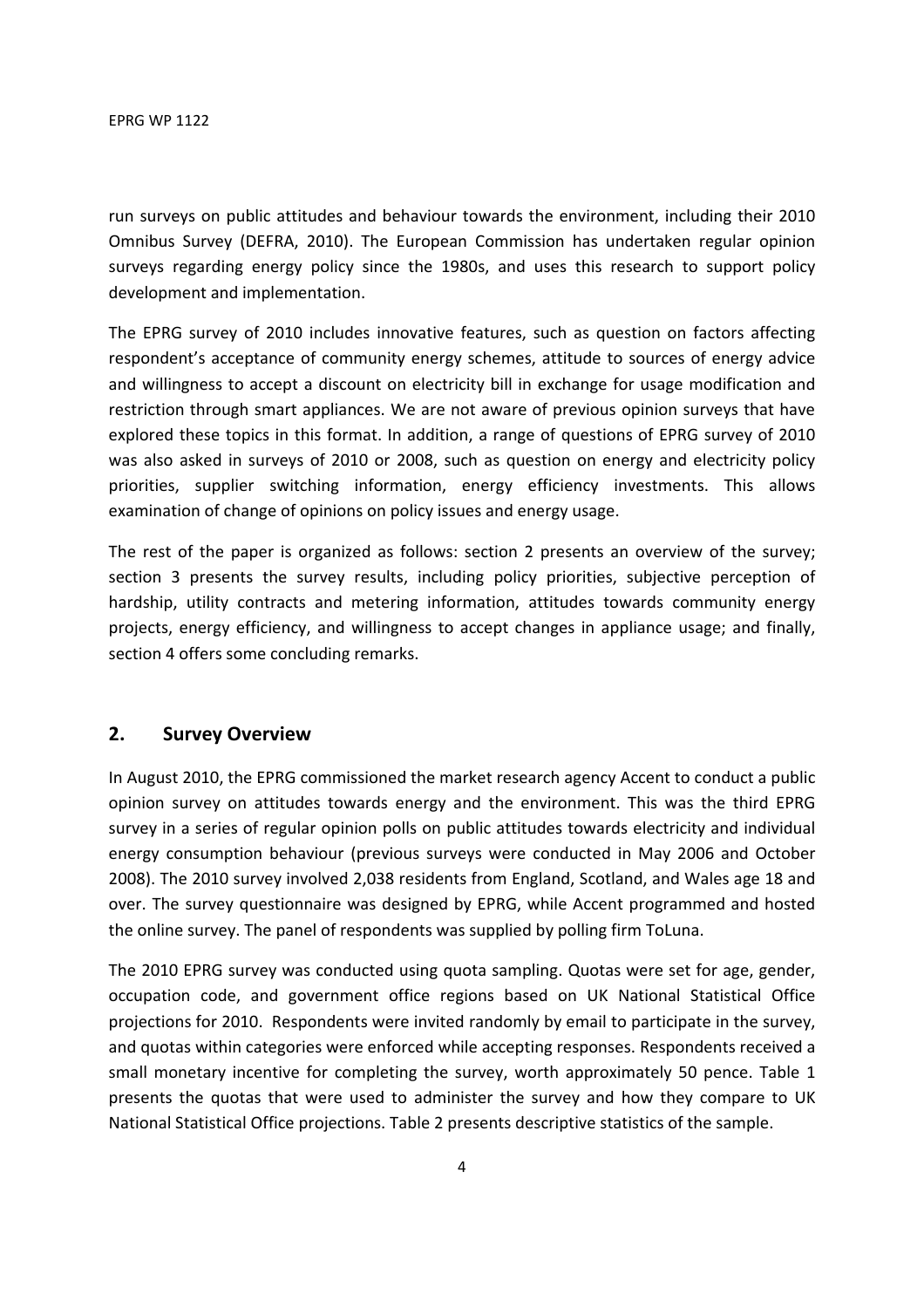-

Survey-sampling methodology choice often involves a tradeoff between the rigor of probability samples and the convenience of quota samples. Although a properly administered survey based on probability sampling provides a representative sample of the population of interest, in practice it is prone to non-response bias. As the public has been subjected to an increasing number of surveys from all sectors, large non-response bias has become problematic in probability samples, and recently market research has begun to rely more heavily on quota sampling. Quota sampling ensures that responses meet pre-assigned quotas across predetermined groups. Non-response is not easily defined in quota-based survey conducted online, as quota sampling substitutes an alternative respondent for an unavailable or unwilling respondent (Kalton, 1983).

|                            |                          |                   | <b>UK National Statistical</b> |
|----------------------------|--------------------------|-------------------|--------------------------------|
|                            | Quota category           | Survey sample (%) | Office 2010 projections (%)    |
| Gender                     | Male                     | 50                | 51                             |
|                            | Female                   | 50                | 49                             |
| Age                        | $18 - 39$                | 37                | 37                             |
|                            | $40 - 59$                | 35                | 34                             |
|                            | $60+$                    | 28                | 29                             |
| Social Grades <sup>3</sup> | AB                       | 25                | 22                             |
|                            | C1C2                     | 50                | 45                             |
|                            | DE                       | 25                | 33                             |
| Region                     | <b>East Midlands</b>     | 7                 | 7                              |
|                            | East of England          | 8                 | 9                              |
|                            | London                   | 10                | 13                             |
|                            | North East               | 4                 | 4                              |
|                            | North West               | 13                | 12                             |
|                            | South East               | 15                | 14                             |
|                            | South West               | 9                 | 8                              |
|                            | <b>West Midlands</b>     | 9                 | 9                              |
|                            | Yorkshire and the Humber | 9                 | 9                              |
|                            | Scotland                 | 9                 | 9                              |
|                            | Wales                    | 5                 | 5                              |

#### **Table 1. Sample Quotas and UK National Statistical Office Projections (2010)**

Source: EPRG Survey of UK households 2010 and UK Office for National Statistics (2009a)

To the extent that surveyed individuals are systematically different from those who would have been picked at random, a quota-based survey may be biased, even if it meets required

<sup>&</sup>lt;sup>3</sup> Social Grades refer to classification developed by National Readership Survey (NRS) as follows: AB professional/managerial occupations; C1C2 - Supervisory, clerical, Junior managerial, Skilled Manual Occupations; DE - semi-/unskilled manual occupations.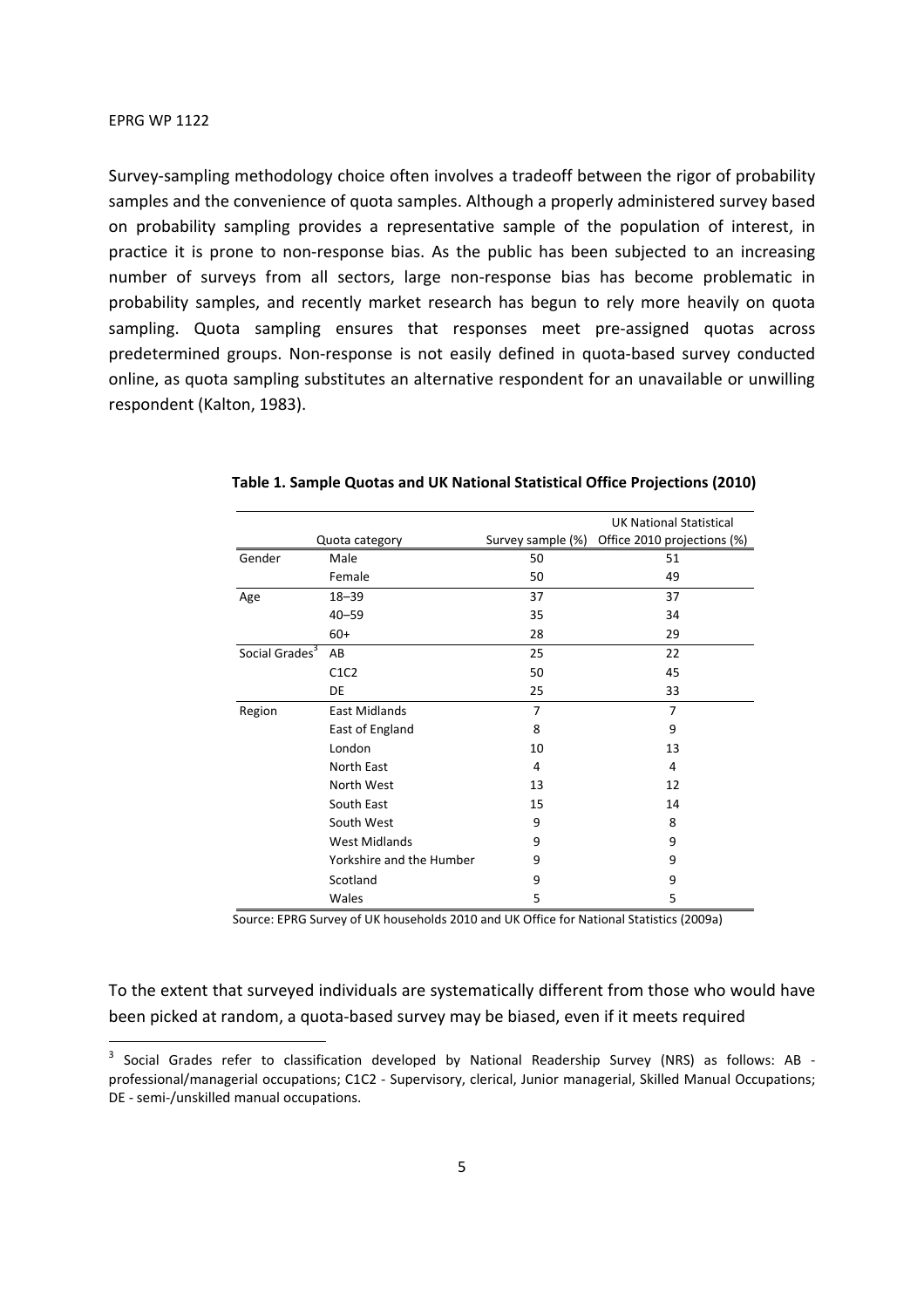distribution across quota controls. Sources of this bias depend on the survey medium and on the method used to recruit potential respondents. Since the EPRG survey was conducted online through a panel of respondents who had signed up to participate in surveys, the underrepresented individuals are those who do not have access to the Internet and those who avoid participation in online surveys on social websites. On the other hand, overrepresented individuals might be the senior citizens who respond to online surveys. ToLuna tries to minimize the source of this bias by recruiting members through a variety of media sources.

Bias in the 2010 EPRG survey from not including individuals who do not have access to the Internet is likely to not be substantial, as most of the adult population in the UK does access the Internet regularly. According to the UK Office for National Statistics (2010), 77% of UK population aged 15 and over had used the Internet during the three months preceding the interview for their study, and 60% of adults access the Internet almost every day. A bigger concern for the bias in the EPRG survey is access to social networking sites and online surveys that varies by demographics and lifestyle of individuals. While the use of social networking sites is growing, still less than half (43%) of all Internet users participate in some form of social networking site, and this usage varies by age group: 75% of users 16 to 25 years old actively use networking sites, but only 31% of users 45 to 54 years old do so (UK Office for National Statistics, 2010).

Table 2 shows how descriptive statistics of the survey compare to official figures. Shares of respondents in the EPRG survey by party affiliation are remarkably close to the shares from a recent political poll taken by ICM Research (2010). However, it appears that educated individuals were oversampled: 16% of adults in the UK have a bachelor-degree level of education or higher, but the corresponding share in the EPRG survey is 35%. When newspaper readership of the EPRG survey respondents is compared to the national readership survey figures, it appears that readers of *Daily Mail*, *Daily Telegraph*, and *Guardian* were oversampled. This paper will use standard significance tests when presenting the findings; however, these significance tests assume that the data are drawn through a random selection mechanism. Robustness of the findings and their generalization to the UK population were sensitive to the extent that the resulting sample deviates from the probability sample (Berinsky, 2006; Gschwend, 2005).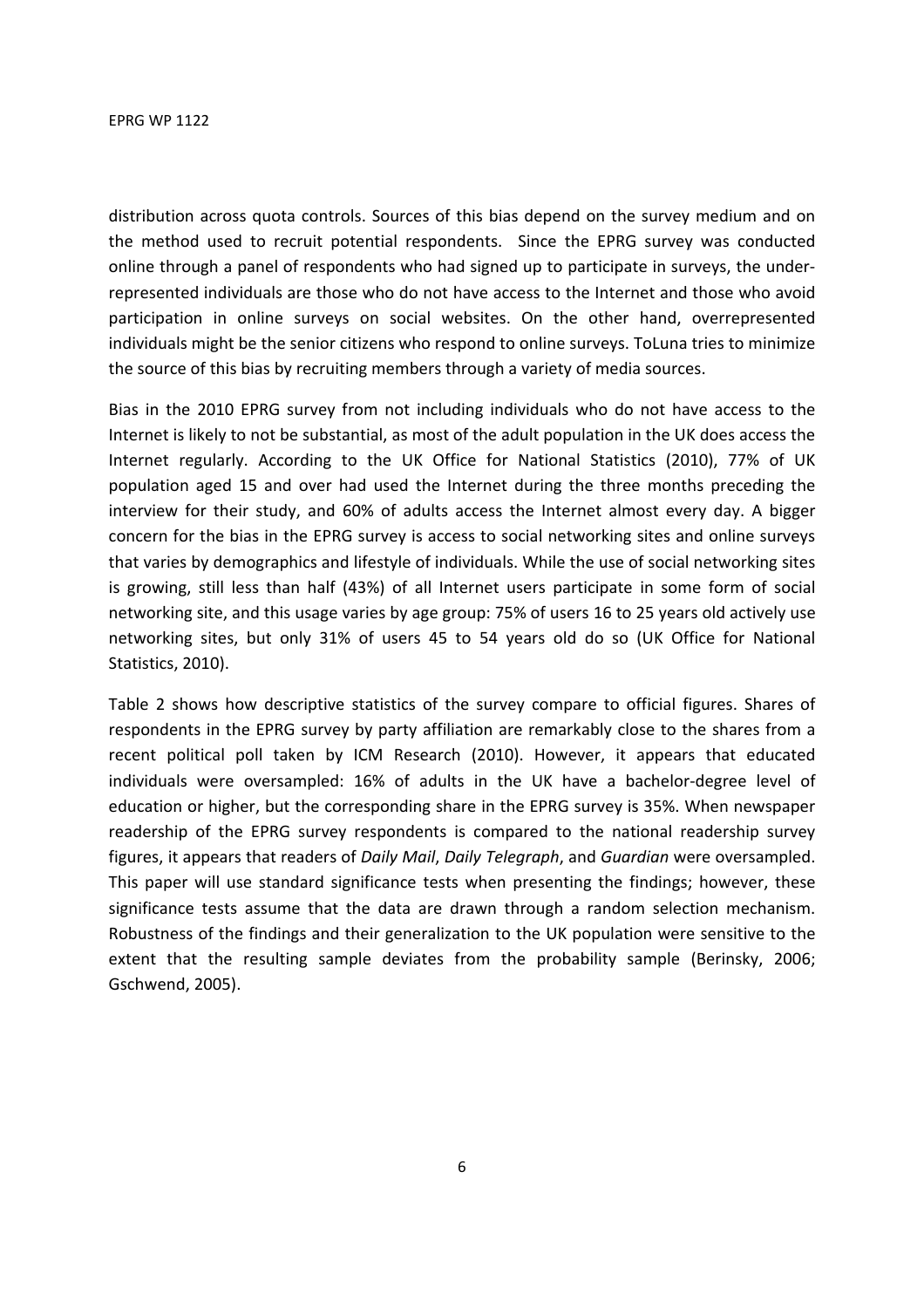| official estimates<br>interval<br>$83.7^{4}$<br>Education<br>No bachelor degree<br>$62.6 - 66.7$<br>64.6<br>Bachelor degree or higher<br>35.4<br>16.3<br>$33.3 - 37.5$<br>26 <sup>5</sup><br>Party affiliation<br>25.7<br><b>Conservative Party</b><br>$23.8 - 27.6$<br>Labour Party<br>23.6<br>$21.7 - 25.4$<br>23<br>Liberal Democrat<br>15<br>14.6<br>$13.0 - 16.1$<br>2.7<br><b>NA</b><br><b>Regional Party</b><br>$2.0 - 3.4$<br>5.3<br>Other<br>$4.3 - 6.2$<br><b>NA</b><br>None<br>28.2<br><b>NA</b><br>$26.2 - 30.1$<br>$9.5^7$<br>Newspaper readership <sup>6</sup><br><b>Daily Mail</b><br>16.1<br>$14.5 - 17.6$<br>15.0<br>15.5<br>Sun<br>$13.4 - 16.5$<br>6.3<br>Daily Telegraph<br>$5.3 - 7.4$<br>3.5<br>5.6<br>6.3<br>Mirror<br>$4.6 - 6.6$<br>5.5<br><b>Times</b><br>$4.5 - 6.5$<br>3.2<br>Guardian<br>5.4<br>2.3<br>$4.3 - 6.3$<br><b>Daily Express</b><br>3.4<br>2.9<br>$2.6 - 4.2$<br>Independent<br>2.4<br>$1.1\,$<br>$1.7 - 3.1$<br>1.7<br><b>Star</b><br>3.1<br>$1.1 - 2.2$<br><b>Financial Times</b><br>0.9<br>$0.5 - 1.3$<br>0.8<br>Other<br>7.9<br>$6.7 - 9.0$<br><b>NA</b><br>30.0<br><b>NA</b><br>None<br>28.0-32.0<br>6.3<br>$5.7 - 7.4$<br>Income group<br>Up to £500<br>10.0<br>£501-£900<br>$8.7 - 11.3$<br>£901-£1200<br>12.0<br>$10.6 - 13.4$<br>11.4<br>£1201-£1500<br>$10.0 - 12.8$<br>13.3<br>£1501-£2000<br>$11.9 - 14.8$<br>£2001-£2600<br>13.7<br>$12.2 - 15.2$<br>6.7<br>£2601-£3000<br>$5.6 - 7.9$<br>7.2<br>£3001-£4000<br>$6.0 - 8.3$<br>4.7<br>£4001-£5300<br>$3.7 - 5.6$<br>Over £5300<br>3.7<br>$2.9 - 4.6$ |          | Share in           | 95% confidence | Comparable |
|----------------------------------------------------------------------------------------------------------------------------------------------------------------------------------------------------------------------------------------------------------------------------------------------------------------------------------------------------------------------------------------------------------------------------------------------------------------------------------------------------------------------------------------------------------------------------------------------------------------------------------------------------------------------------------------------------------------------------------------------------------------------------------------------------------------------------------------------------------------------------------------------------------------------------------------------------------------------------------------------------------------------------------------------------------------------------------------------------------------------------------------------------------------------------------------------------------------------------------------------------------------------------------------------------------------------------------------------------------------------------------------------------------------------------------------------------------------------------------------------------------------------------------------------------------|----------|--------------------|----------------|------------|
|                                                                                                                                                                                                                                                                                                                                                                                                                                                                                                                                                                                                                                                                                                                                                                                                                                                                                                                                                                                                                                                                                                                                                                                                                                                                                                                                                                                                                                                                                                                                                          | Category | <b>EPRG</b> survey |                |            |
|                                                                                                                                                                                                                                                                                                                                                                                                                                                                                                                                                                                                                                                                                                                                                                                                                                                                                                                                                                                                                                                                                                                                                                                                                                                                                                                                                                                                                                                                                                                                                          |          |                    |                |            |
|                                                                                                                                                                                                                                                                                                                                                                                                                                                                                                                                                                                                                                                                                                                                                                                                                                                                                                                                                                                                                                                                                                                                                                                                                                                                                                                                                                                                                                                                                                                                                          |          |                    |                |            |
|                                                                                                                                                                                                                                                                                                                                                                                                                                                                                                                                                                                                                                                                                                                                                                                                                                                                                                                                                                                                                                                                                                                                                                                                                                                                                                                                                                                                                                                                                                                                                          |          |                    |                |            |
|                                                                                                                                                                                                                                                                                                                                                                                                                                                                                                                                                                                                                                                                                                                                                                                                                                                                                                                                                                                                                                                                                                                                                                                                                                                                                                                                                                                                                                                                                                                                                          |          |                    |                |            |
|                                                                                                                                                                                                                                                                                                                                                                                                                                                                                                                                                                                                                                                                                                                                                                                                                                                                                                                                                                                                                                                                                                                                                                                                                                                                                                                                                                                                                                                                                                                                                          |          |                    |                |            |
|                                                                                                                                                                                                                                                                                                                                                                                                                                                                                                                                                                                                                                                                                                                                                                                                                                                                                                                                                                                                                                                                                                                                                                                                                                                                                                                                                                                                                                                                                                                                                          |          |                    |                |            |
|                                                                                                                                                                                                                                                                                                                                                                                                                                                                                                                                                                                                                                                                                                                                                                                                                                                                                                                                                                                                                                                                                                                                                                                                                                                                                                                                                                                                                                                                                                                                                          |          |                    |                |            |
|                                                                                                                                                                                                                                                                                                                                                                                                                                                                                                                                                                                                                                                                                                                                                                                                                                                                                                                                                                                                                                                                                                                                                                                                                                                                                                                                                                                                                                                                                                                                                          |          |                    |                |            |
|                                                                                                                                                                                                                                                                                                                                                                                                                                                                                                                                                                                                                                                                                                                                                                                                                                                                                                                                                                                                                                                                                                                                                                                                                                                                                                                                                                                                                                                                                                                                                          |          |                    |                |            |
|                                                                                                                                                                                                                                                                                                                                                                                                                                                                                                                                                                                                                                                                                                                                                                                                                                                                                                                                                                                                                                                                                                                                                                                                                                                                                                                                                                                                                                                                                                                                                          |          |                    |                |            |
|                                                                                                                                                                                                                                                                                                                                                                                                                                                                                                                                                                                                                                                                                                                                                                                                                                                                                                                                                                                                                                                                                                                                                                                                                                                                                                                                                                                                                                                                                                                                                          |          |                    |                |            |
|                                                                                                                                                                                                                                                                                                                                                                                                                                                                                                                                                                                                                                                                                                                                                                                                                                                                                                                                                                                                                                                                                                                                                                                                                                                                                                                                                                                                                                                                                                                                                          |          |                    |                |            |
|                                                                                                                                                                                                                                                                                                                                                                                                                                                                                                                                                                                                                                                                                                                                                                                                                                                                                                                                                                                                                                                                                                                                                                                                                                                                                                                                                                                                                                                                                                                                                          |          |                    |                |            |
|                                                                                                                                                                                                                                                                                                                                                                                                                                                                                                                                                                                                                                                                                                                                                                                                                                                                                                                                                                                                                                                                                                                                                                                                                                                                                                                                                                                                                                                                                                                                                          |          |                    |                |            |
|                                                                                                                                                                                                                                                                                                                                                                                                                                                                                                                                                                                                                                                                                                                                                                                                                                                                                                                                                                                                                                                                                                                                                                                                                                                                                                                                                                                                                                                                                                                                                          |          |                    |                |            |
|                                                                                                                                                                                                                                                                                                                                                                                                                                                                                                                                                                                                                                                                                                                                                                                                                                                                                                                                                                                                                                                                                                                                                                                                                                                                                                                                                                                                                                                                                                                                                          |          |                    |                |            |
|                                                                                                                                                                                                                                                                                                                                                                                                                                                                                                                                                                                                                                                                                                                                                                                                                                                                                                                                                                                                                                                                                                                                                                                                                                                                                                                                                                                                                                                                                                                                                          |          |                    |                |            |
|                                                                                                                                                                                                                                                                                                                                                                                                                                                                                                                                                                                                                                                                                                                                                                                                                                                                                                                                                                                                                                                                                                                                                                                                                                                                                                                                                                                                                                                                                                                                                          |          |                    |                |            |
|                                                                                                                                                                                                                                                                                                                                                                                                                                                                                                                                                                                                                                                                                                                                                                                                                                                                                                                                                                                                                                                                                                                                                                                                                                                                                                                                                                                                                                                                                                                                                          |          |                    |                |            |
|                                                                                                                                                                                                                                                                                                                                                                                                                                                                                                                                                                                                                                                                                                                                                                                                                                                                                                                                                                                                                                                                                                                                                                                                                                                                                                                                                                                                                                                                                                                                                          |          |                    |                |            |
|                                                                                                                                                                                                                                                                                                                                                                                                                                                                                                                                                                                                                                                                                                                                                                                                                                                                                                                                                                                                                                                                                                                                                                                                                                                                                                                                                                                                                                                                                                                                                          |          |                    |                |            |
|                                                                                                                                                                                                                                                                                                                                                                                                                                                                                                                                                                                                                                                                                                                                                                                                                                                                                                                                                                                                                                                                                                                                                                                                                                                                                                                                                                                                                                                                                                                                                          |          |                    |                |            |
|                                                                                                                                                                                                                                                                                                                                                                                                                                                                                                                                                                                                                                                                                                                                                                                                                                                                                                                                                                                                                                                                                                                                                                                                                                                                                                                                                                                                                                                                                                                                                          |          |                    |                |            |
|                                                                                                                                                                                                                                                                                                                                                                                                                                                                                                                                                                                                                                                                                                                                                                                                                                                                                                                                                                                                                                                                                                                                                                                                                                                                                                                                                                                                                                                                                                                                                          |          |                    |                |            |
|                                                                                                                                                                                                                                                                                                                                                                                                                                                                                                                                                                                                                                                                                                                                                                                                                                                                                                                                                                                                                                                                                                                                                                                                                                                                                                                                                                                                                                                                                                                                                          |          |                    |                |            |
|                                                                                                                                                                                                                                                                                                                                                                                                                                                                                                                                                                                                                                                                                                                                                                                                                                                                                                                                                                                                                                                                                                                                                                                                                                                                                                                                                                                                                                                                                                                                                          |          |                    |                |            |
|                                                                                                                                                                                                                                                                                                                                                                                                                                                                                                                                                                                                                                                                                                                                                                                                                                                                                                                                                                                                                                                                                                                                                                                                                                                                                                                                                                                                                                                                                                                                                          |          |                    |                |            |
|                                                                                                                                                                                                                                                                                                                                                                                                                                                                                                                                                                                                                                                                                                                                                                                                                                                                                                                                                                                                                                                                                                                                                                                                                                                                                                                                                                                                                                                                                                                                                          |          |                    |                |            |
|                                                                                                                                                                                                                                                                                                                                                                                                                                                                                                                                                                                                                                                                                                                                                                                                                                                                                                                                                                                                                                                                                                                                                                                                                                                                                                                                                                                                                                                                                                                                                          |          |                    |                |            |
|                                                                                                                                                                                                                                                                                                                                                                                                                                                                                                                                                                                                                                                                                                                                                                                                                                                                                                                                                                                                                                                                                                                                                                                                                                                                                                                                                                                                                                                                                                                                                          |          |                    |                |            |
|                                                                                                                                                                                                                                                                                                                                                                                                                                                                                                                                                                                                                                                                                                                                                                                                                                                                                                                                                                                                                                                                                                                                                                                                                                                                                                                                                                                                                                                                                                                                                          |          |                    |                |            |
|                                                                                                                                                                                                                                                                                                                                                                                                                                                                                                                                                                                                                                                                                                                                                                                                                                                                                                                                                                                                                                                                                                                                                                                                                                                                                                                                                                                                                                                                                                                                                          |          |                    |                |            |
| Declined to Answer<br>10.8<br>$9.4 - 12.1$                                                                                                                                                                                                                                                                                                                                                                                                                                                                                                                                                                                                                                                                                                                                                                                                                                                                                                                                                                                                                                                                                                                                                                                                                                                                                                                                                                                                                                                                                                               |          |                    |                |            |
| 27.6<br>Home ownership<br>Rent<br>$25.7 - 29.6$                                                                                                                                                                                                                                                                                                                                                                                                                                                                                                                                                                                                                                                                                                                                                                                                                                                                                                                                                                                                                                                                                                                                                                                                                                                                                                                                                                                                                                                                                                          |          |                    |                |            |
| Own<br>64.9<br>62.8-66.9                                                                                                                                                                                                                                                                                                                                                                                                                                                                                                                                                                                                                                                                                                                                                                                                                                                                                                                                                                                                                                                                                                                                                                                                                                                                                                                                                                                                                                                                                                                                 |          |                    |                |            |
| Other<br>7.5<br>$6.3 - 8.6$                                                                                                                                                                                                                                                                                                                                                                                                                                                                                                                                                                                                                                                                                                                                                                                                                                                                                                                                                                                                                                                                                                                                                                                                                                                                                                                                                                                                                                                                                                                              |          |                    |                |            |

### **Table 2.Descriptive Statistics of the Sample (%)**

Source*s*: EPRG Survey of UK Households 2010, and UK Office for National Statistics, 2010

 4 Educational estimates are from the UK Office for National Statistics (2010)

<sup>&</sup>lt;sup>5</sup> Party affiliation statistics are from an ICM Research (2010) survey, based on the question "If there were a general election tomorrow, which party do you think you would vote for?

 $^6$  The survey questionnaire asked the question "Which of the following newspapers do you read most often", and respondents could choose one option only from the list provided.

 $^7$  Newspaper readership estimates are from the National Readership Survey (NRS, 2010)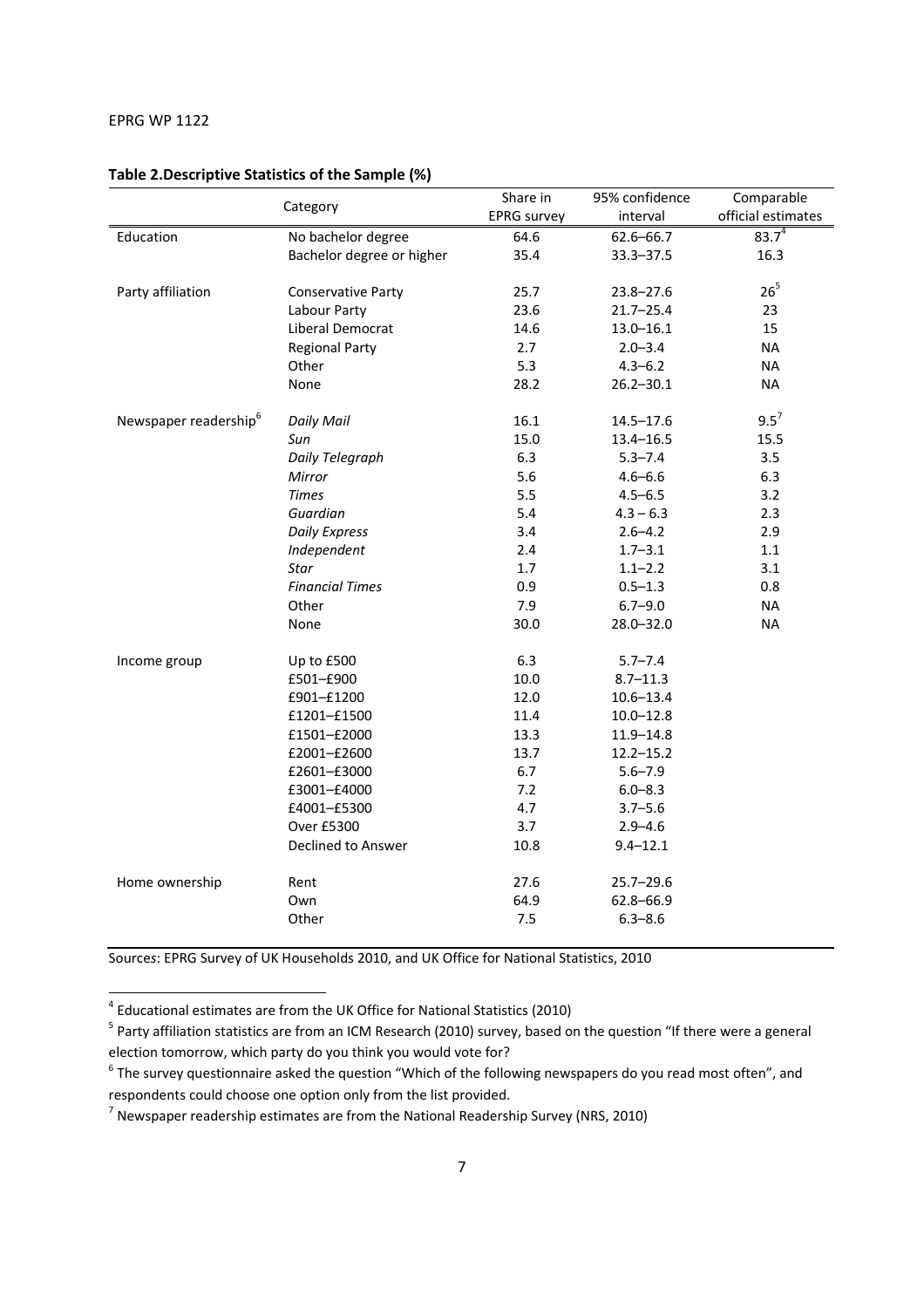The 2006 EPRG survey was conducted by YouGov, a leading market research and opinion polling firm in the UK. For its survey, YouGov contacted 2,254 individuals from its panel of 200,000, out of which 1,019 replied. Respondents were provided with a small monetary incentive in the range of 50 pence to a pound. Responses were weighted by age, region, and other key variables, such as newspaper readership. The 2008 EPRG survey (as 2010 EPRG Survey) was conducted by Accent. The survey covered 2,000 individuals, and was based on quotas that correspond to data from the UK National Statistical Office for 2008 (Akcura et al., 2011). The disclaimer on representation of quota-based surveys applies to the cross-year comparisons of EPRG surveys 2006, 2008, 2010, as all these surveys were based on quota samples, rather than probability samples. However, we do not believe there is a systematic difference in the samples for the EPRG surveys of 2006, 2008 and 2010.

Figure 1 presents the time series for the retail price index of electricity and gas, as well as the combined retail energy price index in the UK from 2005 through 2010. The figure also indicates when EPRG surveys were conducted in 2006, 2008, and 2010. The 2008 survey was conducted when energy prices were at their peak, after electricity prices increased by around 15% from July to October. From the winter of 2009 until the 2010 EPRG survey was conducted, energy prices fell but were still around 40% higher than in May 2006, when the first EPRG survey was conducted. The collapse of Lehman Brothers and the onset of the economic crisis of 2008 took place just prior to the 2008 survey. As expected, the changes in energy prices have influenced responses on energy priorities and preferences.

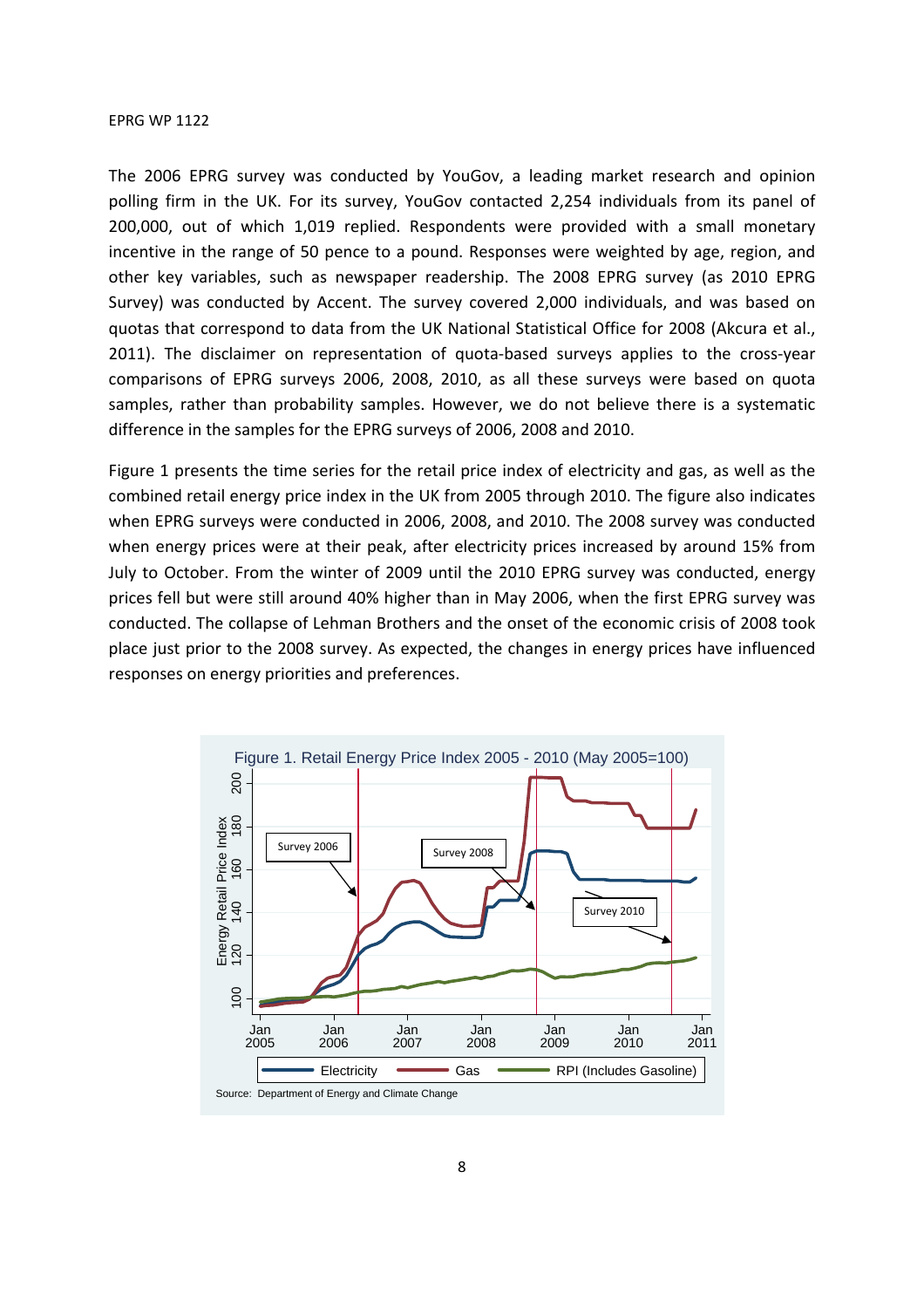Topics covered in the survey included the following: general opinions about governmental policies; energy costs; contract types and payment methods for mobile phones, electricity, and natural gas; attitudes towards energy efficiency; willingness to accept demand response activities; community energy and smart meters. The next section presents results for each of these topics.

## **3. Survey Results**

### *3.1. Public Opinion on Policy Priorities*

The first part of the 2010 EPRG survey questionnaire dealt with the national policy priorities of respondents. It tried to estimate where the energy and environmental priorities lay in relation to other UK public policy concerns, and inquired about public opinion on energy policy in general and electricity policy in particular.

### *3.1.1. National Priorities*

In the 2010 EPRG survey, respondents were presented with a list of potential issues for the UK, and were asked to choose three that needed urgent attention and improvement. Since this question was also asked in EPRG survey of 2006, it is possible to compare the responses between the two surveys (Figure 2). After the 2008 financial crisis, and during the recession that followed, preoccupation with economic issues such as unemployment and the budget deficit has increased markedly. It appears that preoccupation with economic issues has decreased the priority that respondents attribute to environmental and energy issues. The share of respondents that named energy or environment as one of their top three national concerns decreased between 2006 and 2010, while the share naming environment as national priority decreased from 18.0% to 12.6%. The share of respondents naming fuel prices as a priority decreased from 14.3% in 2006 to 10.6% in 2010, even though fuel prices in 2010 were higher than in 2006. The share of respondents naming energy as a priority decreased from 10.4% in 2006 to 7.9% in 2010. This highlights the importance of external context in the attention the public devotes to energy and environmental issues among other policy priorities.

Opinion polls inquiring about policy priorities of British citizens were also recently conducted by Ipsos Mori and Eurobarometer. Ipsos Mori conducts monthly opinion polls that cover policy priorities, and askes UK adults over the age of 18 to choose the top issue facing the UK from the list of potential issues given to them. Between May 2006 and August 2010, share of British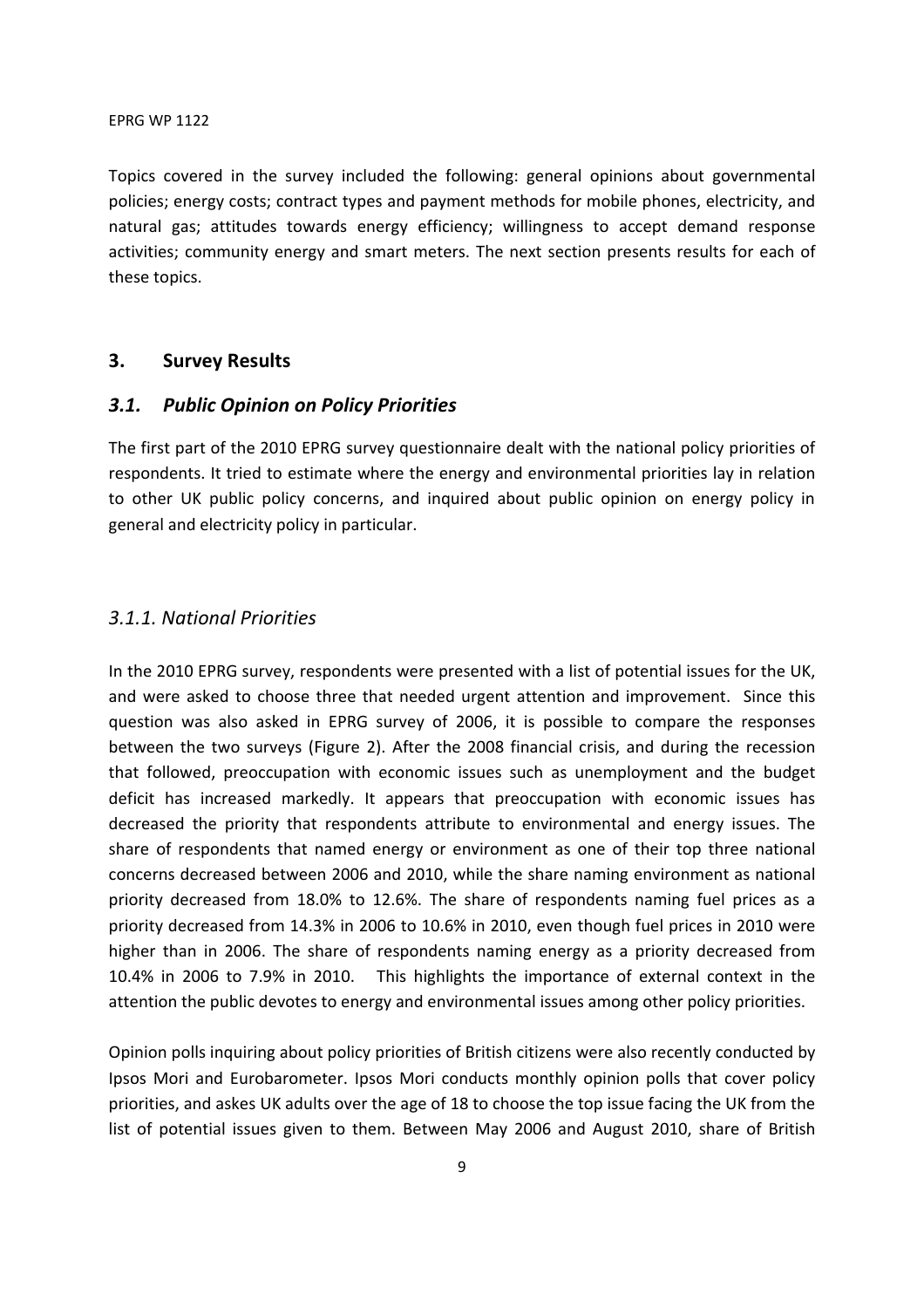adults in Ipsos Mori surveys that named economy as the top priority in the UK has increased from 4% to 42%. Meanwhile, share of adults in their surveys that named environment or pollution as the top priority decreased from 6% to 2% (Ipsos MORI, 2006, 2010). However, the EPRG Ipsos Mori surveys are not directly comparable. The list of choices given to the respondents in the two surveys was different, which might have influenced the selections made. Eurobarometer's public opinion surveys asked UK residents to choose from the list given to them the most serious problem facing the world as a whole (Eurobarometer, 2009). Between Eurobarometer surveys of 2008 and 2009, the share of respondents that chose global economic downturn increased from 25% to 55%, while the share that chose climate change went down from 57% to 46%.

Table 3 presents shares of respondents that named energy as one of the top three national priorities according to respondent's education level, subjective perception of energy-related hardship, and party affiliation. Similarly, Tables 4 and 5 show shares of respondents that chose environment or energy prices as one of the top three national priorities. Respondents with bachelor-degree level of education or higher were more likely than the rest of the respondents to choose energy or environment as one of national priorities, but less likely to choose fuel prices as a priority. Not surprisingly, respondents experiencing moderate or severe hardship were more likely to name fuel prices as a national priority. Respondents who self-identified as supporting the Labour Party were more likely than Conservative Party supporters to name environment as a priority. Women were less likely than men to name energy as a national policy concern. When comparing responses of individuals 35 years of age and younger to those of individuals 50 years of age and over, younger respondents were more likely to name environment as one of the national priorities, while the older respondents were more likely to name fuel prices as a priority.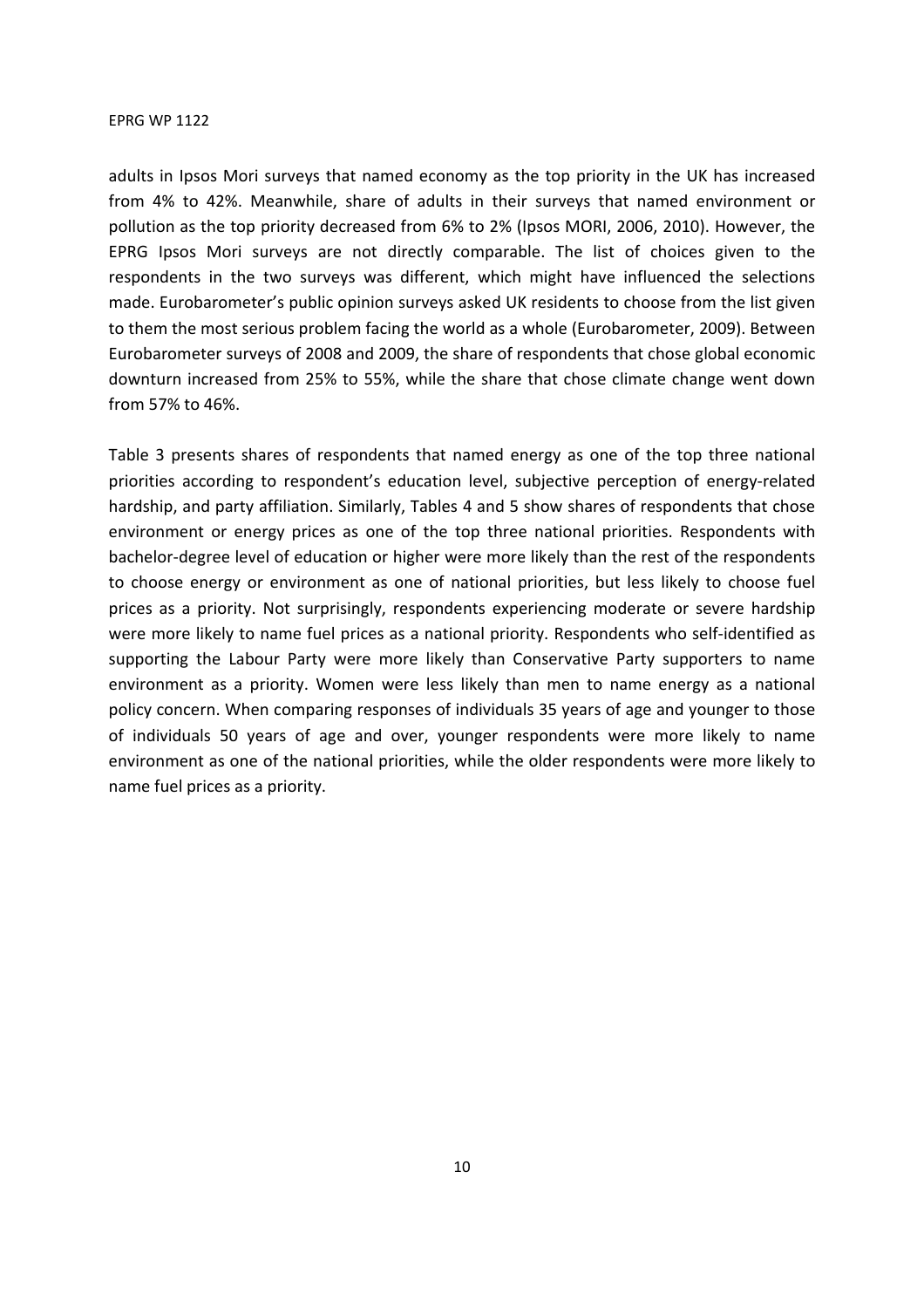



Note: Choices for national policy priorities in EPRG Surveys of 2006 and 2010 were identical, except for abortion, which was not included as one of the choices in the EPRG survey of 2010.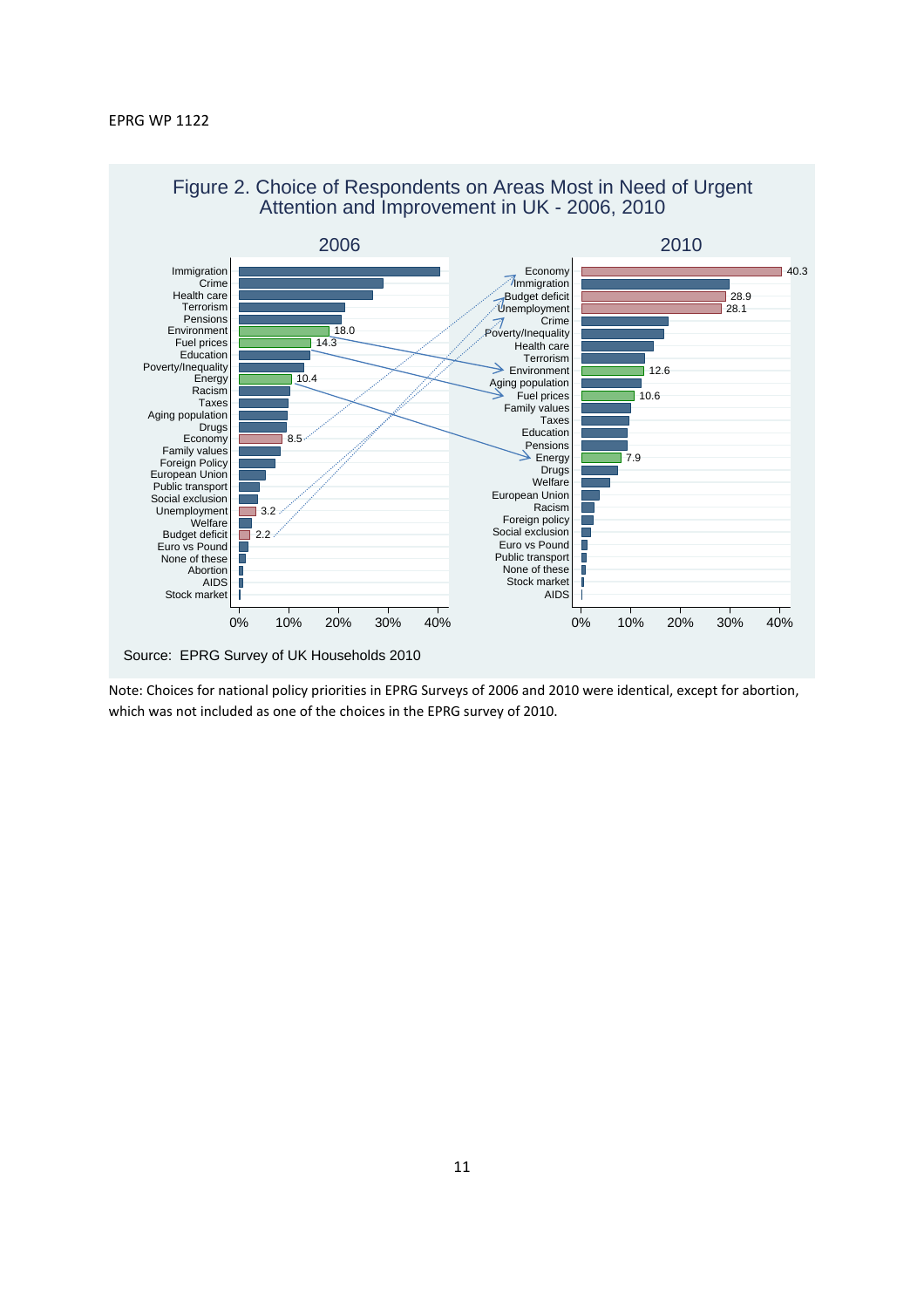-

|          | Table 3. Shares of Respondents (%) That Named Energy as One of Three Top National Priorities, by |  |  |  |  |  |
|----------|--------------------------------------------------------------------------------------------------|--|--|--|--|--|
| Category |                                                                                                  |  |  |  |  |  |

| Category                                                    | Share (%) | T-test    |
|-------------------------------------------------------------|-----------|-----------|
| No bachelor degree                                          | 7.0       | $-2.1***$ |
| Bachelor degree or higher                                   | 9.7       |           |
|                                                             |           |           |
| Male                                                        | 9.7       | $2.9***$  |
| Female                                                      | 6.2       |           |
|                                                             |           |           |
| Age 18-35 <sup>8</sup>                                      | 6.7       | $-1.6$    |
| Age 50 and over                                             | 9.1       |           |
|                                                             |           |           |
| Experiencing moderate/serious hardship due to energy prices | 8.2       | 0.3       |
| Experiencing slight or no hardship due to energy prices     | 7.8       |           |
|                                                             |           |           |
| Income per capita £500 or less <sup>9</sup>                 | 5.5       | $-1.84*$  |
| Income per capita £1500 or more                             | 8.5       |           |
|                                                             |           |           |
| <b>Conservative Party</b>                                   | 7.1       | $-0.1$    |
| Labour Party                                                | 7.3       |           |
| Overall                                                     | 8.0       |           |
|                                                             |           |           |

Note: Two-sided T-test significance levels indicated by \*\*\* for p<0.01, \*\* for p<0.05, and \* for p<0.1 Source: EPRG Survey of UK households 2010

 $^8$  Individuals 18–35 years old constituted 22% of all respondents of the 2010 EPRG survey. Individuals 50 years old or older were 47% of all respondents.

<sup>&</sup>lt;sup>9</sup> Income per capita is equal to estimated household income divided by number of individuals in the household. Estimated income is the median value for the self-reported monthly income range selected by the respondent. For those respondents reporting that their monthly income was over £5300 (3.7% of respondents), the upper income bracket was set as £6,000. For households that reported having more than six members (2% of respondents), the number of members was set as 6. These calculations apply to income per capita figures in all subsequent tables. 28% of respondents have estimated household income per capita of £500 or less, while 13% of respondents have estimated household income per capita of £1500 or more.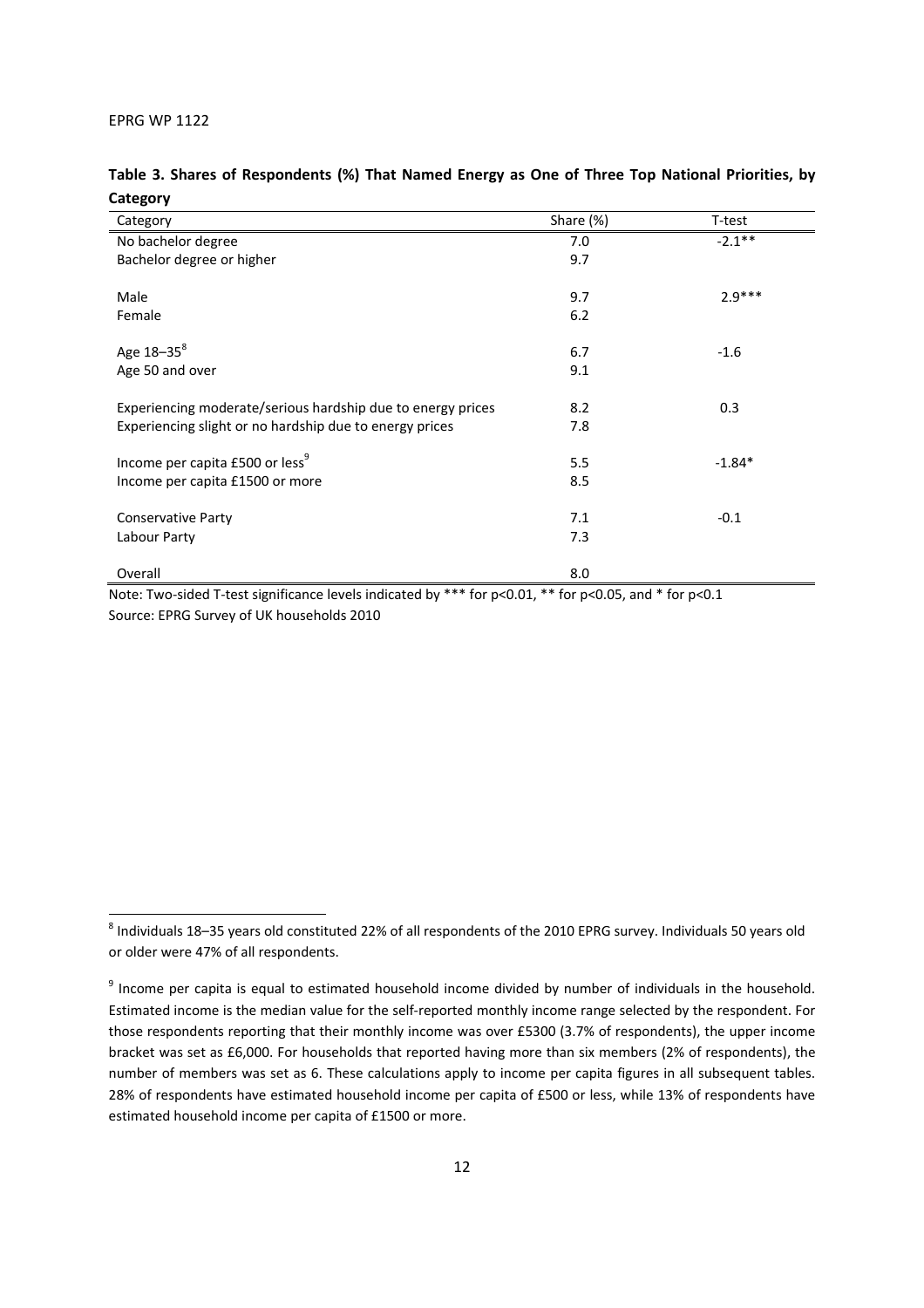## **Table 4. Shares of Respondents (%) That Named Environment as One of Three Top National Priorities, by Category**

| Category                                                    | Share (%) | T-test    |
|-------------------------------------------------------------|-----------|-----------|
| No bachelor degree                                          | 10.6      | $-3.6***$ |
| Bachelor degree or higher                                   | 16.4      |           |
|                                                             |           |           |
| Male                                                        | 11.8      | $-1.1$    |
| Female                                                      | 13.4      |           |
|                                                             |           |           |
| Age 18-35                                                   | 15.6      | $2.7***$  |
| Age 50 and over                                             | 10.7      |           |
|                                                             |           |           |
| Experiencing moderate/serious hardship due to energy prices | 11.63     | $-1.3$    |
| Experiencing slight or no hardship due to energy prices     | 13.52     |           |
|                                                             |           |           |
| Income per capita £500 or less                              | 10.72     | $-1.6$    |
| Income per capita £1500 or more                             | 14.13     |           |
| <b>Conservative Party</b>                                   | 8.0       | $-2.7***$ |
|                                                             |           |           |
| Labour Party                                                | 13.4      |           |
| Overall                                                     | 12.6      |           |

Note: Two-sided T-test significance levels indicated by \*\*\* for p<0.01, \*\* for p<0.05, and \* for p<0.1 Source: EPRG Survey of UK Households 2010

## **Table 5. Shares of Respondents (%) That Named Fuel Prices as One of Three Top National Priorities, by Category**

| Category                                                    | Share (%) | T-test   |
|-------------------------------------------------------------|-----------|----------|
| No bachelor degree                                          | 11.5      | $1.9*$   |
| Bachelor degree or higher                                   | 8.9       |          |
|                                                             |           |          |
| Male                                                        | 10.7      | 0.2      |
| Female                                                      | 10.5      |          |
| Age 18-35                                                   | 8.9       | $-2.0**$ |
|                                                             |           |          |
| Age 50 and over                                             | 12.1      |          |
| Experiencing moderate/serious hardship due to energy prices | 13.9      | $4.6***$ |
| Experiencing slight or no hardship due to energy prices     | 7.6       |          |
|                                                             |           |          |
| Income per capita £500 or less                              | 11.9      | 0.6      |
| Income per capita £1500 or more                             | 10.7      |          |
| <b>Conservative Party</b>                                   | 9.4       | 0.0      |
| Labour Party                                                | 9.4       |          |
|                                                             |           |          |
| Overall                                                     | 10.6      |          |

Note: Two-sided T-test significance levels indicated by \*\*\* for p<0.01, \*\* for p<0.05, and \* for p<0.1 Source: EPRG Survey of UK households 2010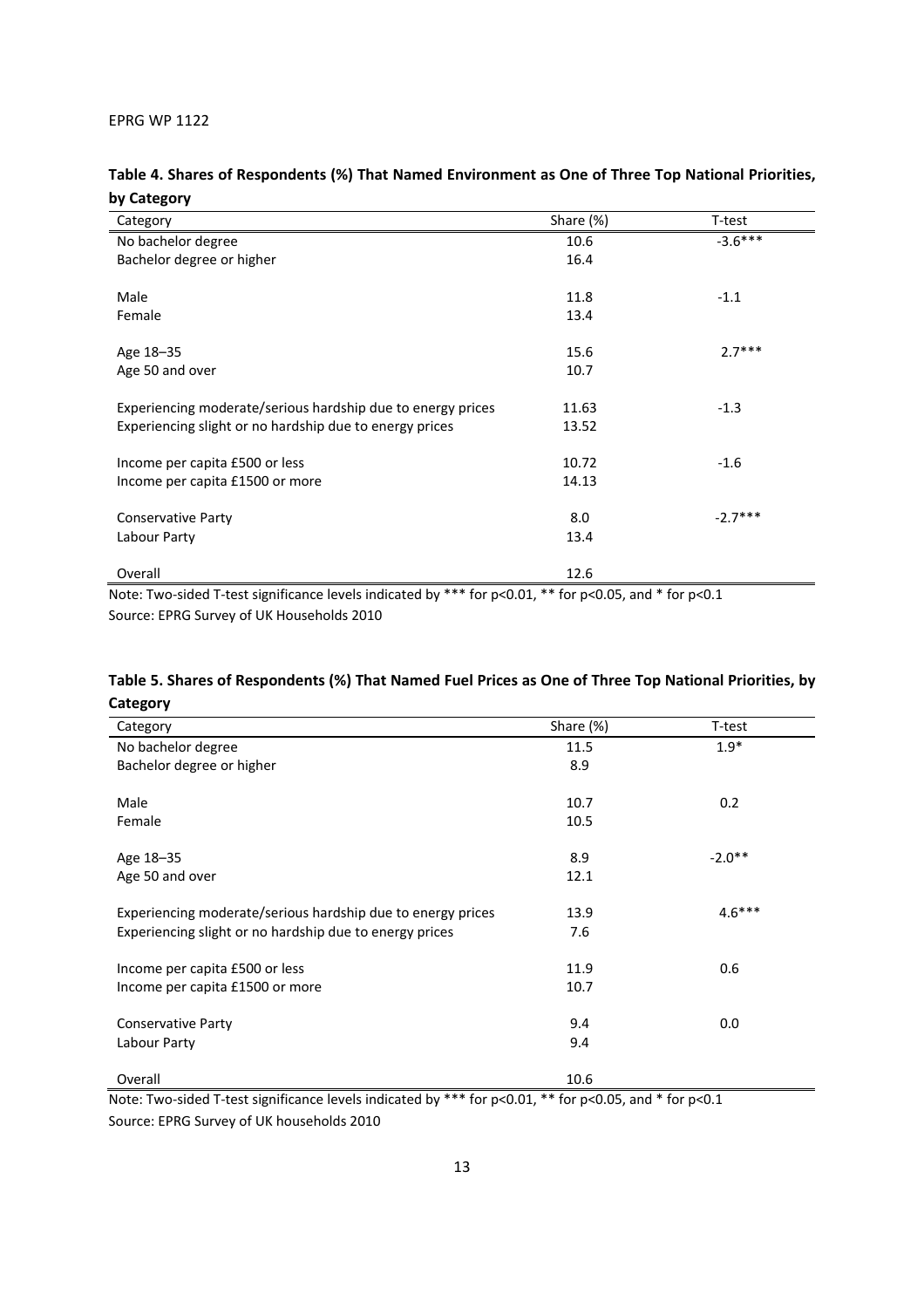## *3.1.2. National Energy Priorities*

In the 2006, 2008, and 2010 surveys, respondents were asked to name their top two national energy priorities. In 2008, when energy prices were at their peak, over 40% of respondents named energy prices as their top national energy policy priority. During the two years that followed, energy prices decreased slightly. In the 2010 survey, the share of respondents that named energy prices as a priority declined to less than 20% (Figure 3). In contrast, support for renewable energy sources and energy independence increased to levels even higher than that in 2006.

Overall, of the other national energy policy choices offered for consideration in the 2010 survey, support for renewable energy sources was highest, followed by energy independence and energy prices. Renewable energy is a hot topic that has received considerable media attention in recent years. On the other hand, global warming was listed as a concern by less than 9% of respondents, whereas it was over twice that level in 2006.

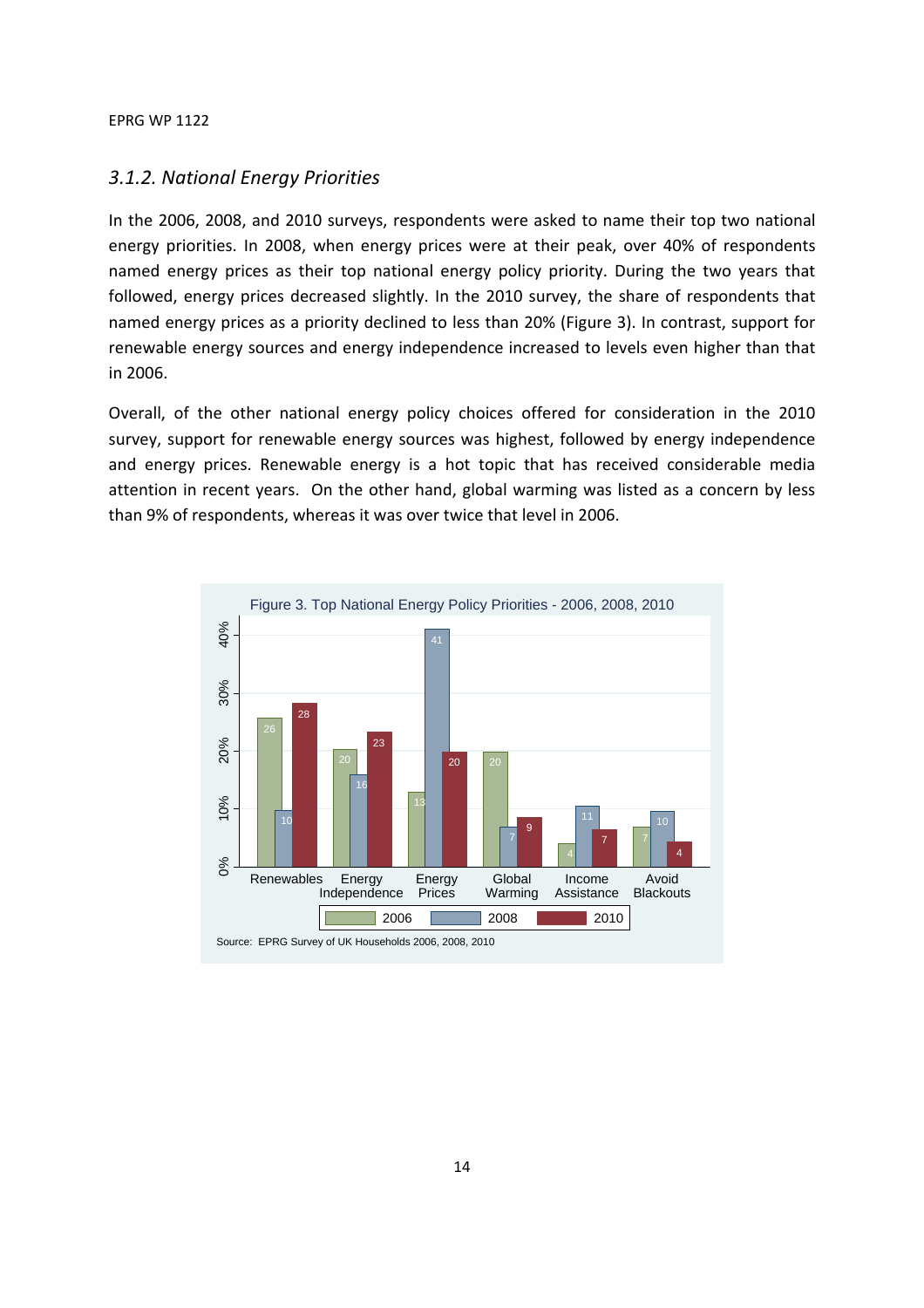## *3.1.3. Electricity Policy Priorities*

The 2010 EPRG survey, like the 2006 survey, asked respondents what they thought the UK government should do about electricity supply. The respondents could choose more than one option out of the choices presented to them (Figure 4). In 2010, respondents appear more sceptical about government intervention in electricity markets. There was less support for investment in research and development and subsidies compared to 2006. On the other hand, there was an increase in the share of respondents that do not know what government should do about electricity, or believe that markets should determine the mix (increase from 12% to 17%).



Note: "Status Quo" was not one of the choices presented in EPRG survey of 2006

## *3.2. Subjective Perception of Energy-Related Hardship*

Fuel poverty in the UK has received increased attention in recent years in the energy policy debate (Jamasb and Meier, 2011). According to the official definition of fuel poverty in the UK, *fuel poor* describes a household whose expenditure on fuel necessary for comfort (power, lighting, and heat) is over 10% of income (DECC, 2010a). Adequate comfort is usually defined as 21 degrees for the main living area at home. When estimating fuel poverty, it is the *need* to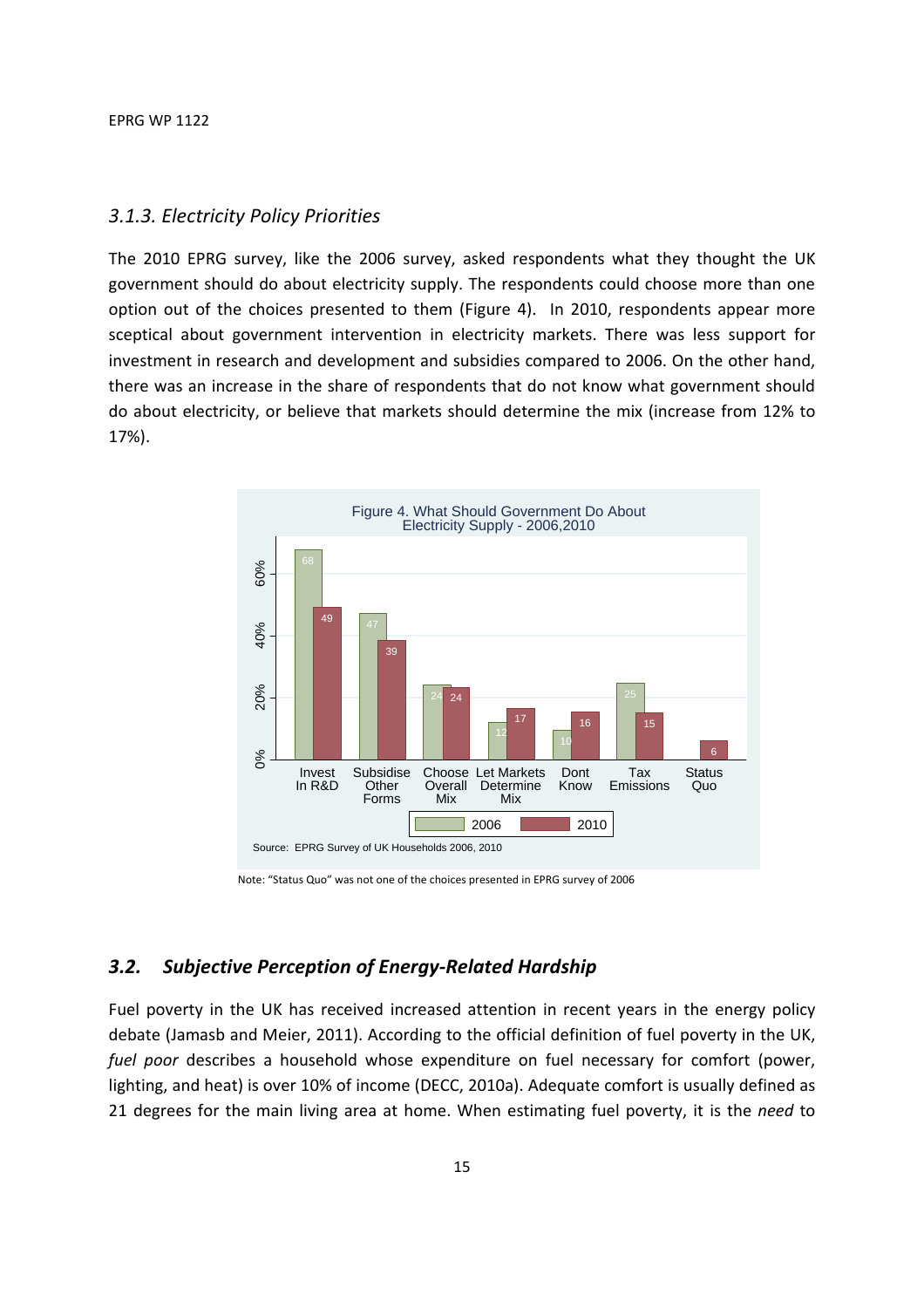spend 10% of income on energy for adequate comfort that has to be taken into account, and *not the actual expenditure*. If the household underheats the home and does not meet an adequate level of comfort due to financial hardship, the household will be considered fuel poor, even if its expenditure on fuel is less than 10% of income. *Subjective fuel poverty*, a related concept, assesses the perception of hardship due to energy prices. A household is subjectively fuel poor, if the members feel that they cannot afford to heat their home adequately. How households feel about the affordability of energy and perceived hardship due to energy costs are important factors in meeting the government's targets through lower household demand while avoiding fuel poverty (Waddams Price, 2011; Wilson and Waddams Price, 2007).

To assess the extent of subjective energy-related hardship, respondents of the EPRG surveys were asked to indicate the level of hardship experienced due to energy prices as either slight, moderate, or serious hardship, or as having no noticeable effect (Figure 5). In soliciting the response to this question, the questionnaire stressed that all types of energy uses should be considered, including gas, electricity, heating oil, and fuel for cars. This question was also asked in the EPRG surveys of 2006 and 2008. The share of respondents that reported experiencing moderate to serious hardship due to energy prices declined from 2008, when the energy prices were at their peak. The share of respondents reporting serious or moderate hardship in 2010 was 14% and 30% respectively, down from 18% and 33% respectively in 2008.

The 2010 EPRG survey asked respondents to indicate their estimated monthly electricity and gas bill, as well as their income range. This information allows us to estimate the share of income spent on electricity and gas. Table 6 presents the average shares of electricity and gas bills in estimated household income. The share is regressive: the average share of a utility bill in household income for individuals claiming not to be experiencing hardship due to energy prices is 5%. However, this share is almost 13% for individuals who report experiencing serious hardship. Even so, this estimate is an imperfect proxy for fuel poverty. Gasoline expenditure is not normally included in the definition of fuel poverty. Gasoline expenditure was not asked specifically in the survey, although the question on subjective hardship included expenditure on all fuel sources, including gasoline.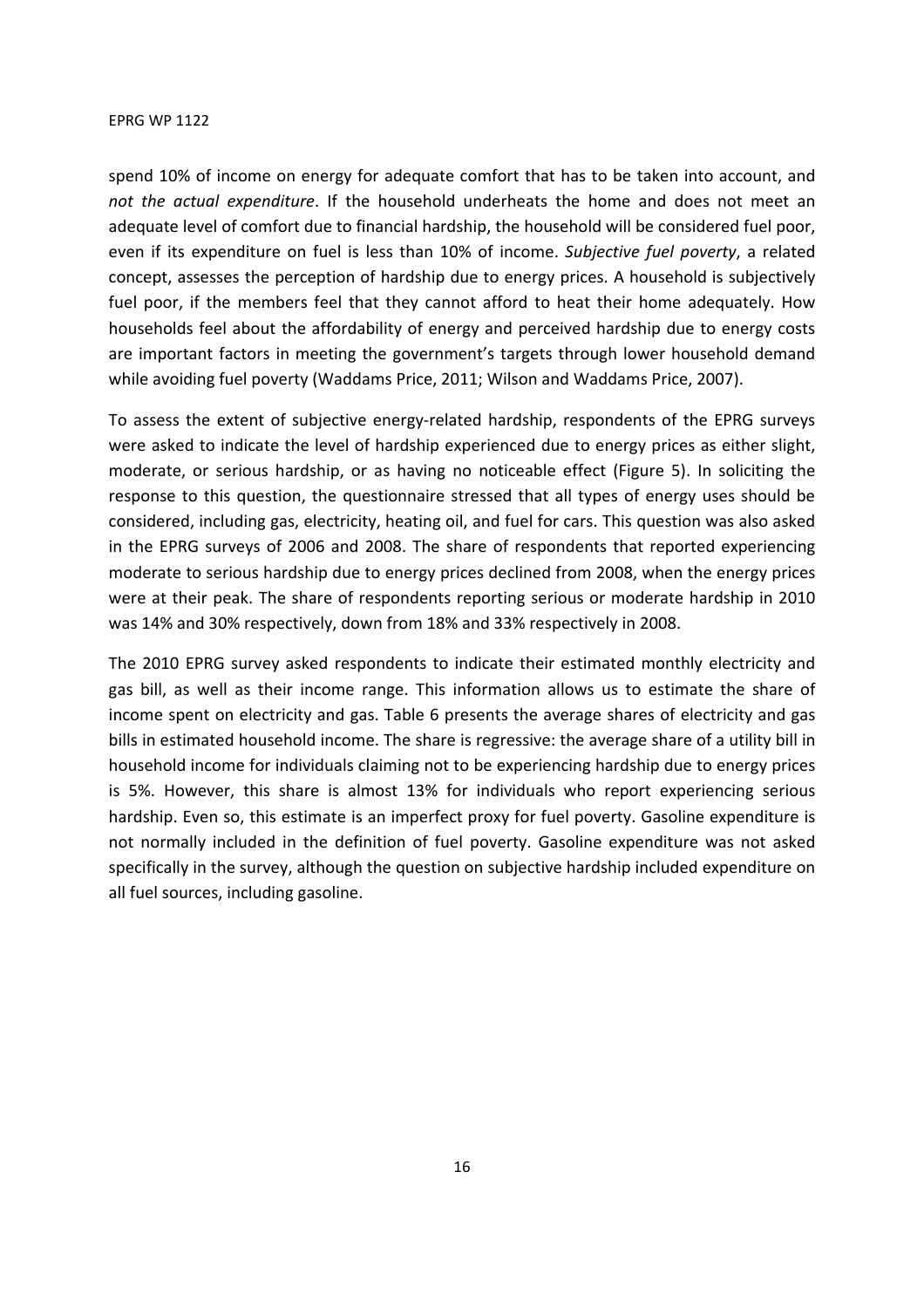

Note: The shares for each year may not add to 100% if some respondents chose the option "not applicable" (not shown in the graph).

## **Table 6. Average Shares of Electricity and Gas Bills in Estimated Household Income, by Subjective Hardship Experienced**

| Level of hardship experienced | Household electricity and          | 95% confidence |
|-------------------------------|------------------------------------|----------------|
|                               | gas bills as percentage of         | interval       |
|                               | estimated income <sup>10</sup> (%) |                |
| No noticeable effect          | 5.0                                | $4.4 - 5.5$    |
| Slight hardship               | 6.7                                | $6.1 - 7.2$    |
| Moderate hardship             | 8.7                                | $7.9 - 9.5$    |
| Serious hardship              | 12.8                               | $10.9 - 14.8$  |
|                               |                                    |                |
| Overall                       | 7.9                                | $7.4 - 8.3$    |
| .<br>.                        |                                    |                |

Source: EPRG Survey of UK households 2010

**.** 

<sup>&</sup>lt;sup>10</sup> Estimated income is the median value for the self-reported monthly income range selected by the respondent. For the respondents reporting that their monthly income was over £5300 (3.7% of respondents), the upper income bracket was set as £6,000. The estimated energy bill is the total of the estimated monthly electricity and gas bills reported by the respondent (this value does not include gasoline). The table reports the average value of the ratio of estimated combined electricity and gas bills to estimated income per category.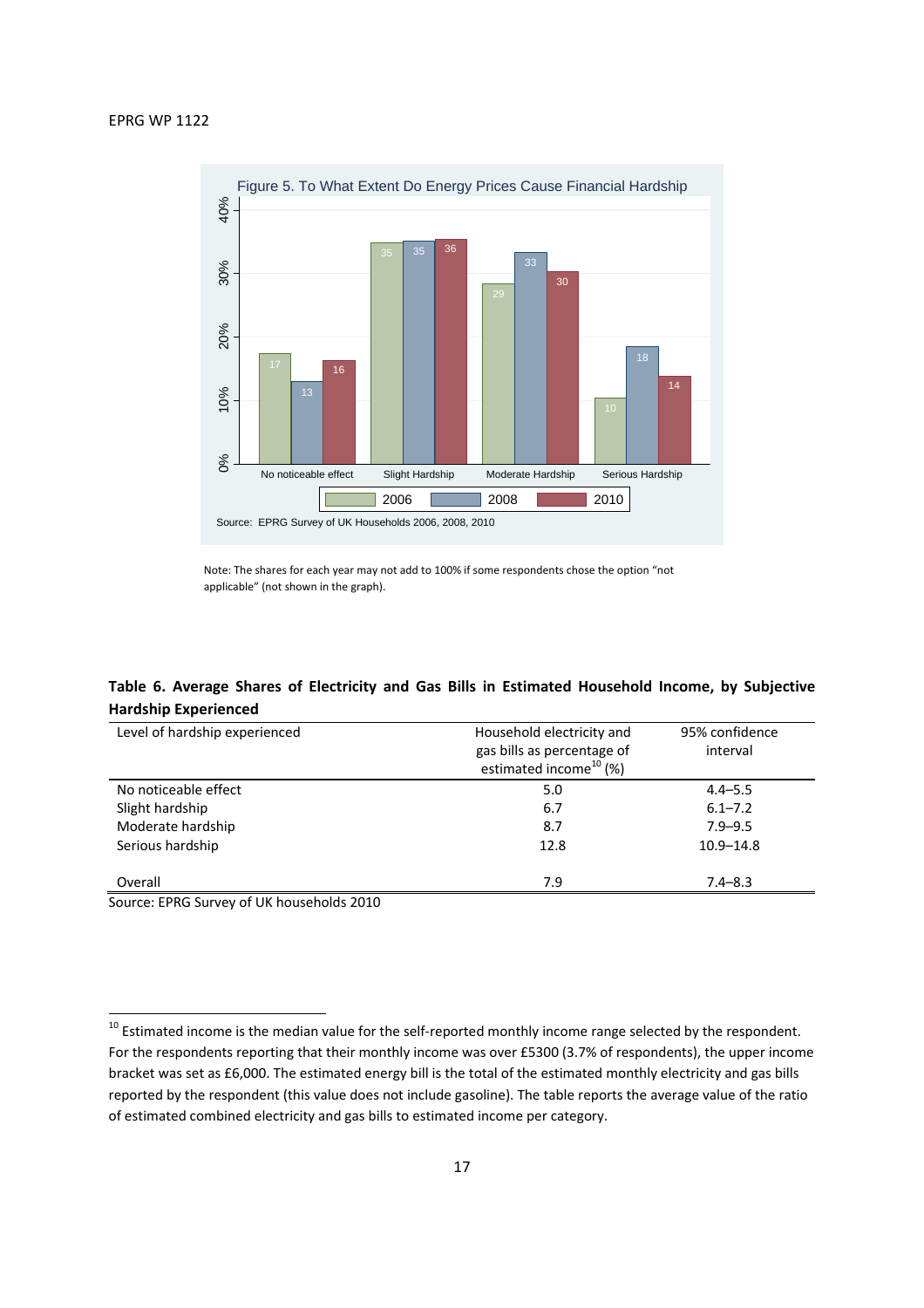## *3.3. Utility Contracts and Metering Information*

## *3.3.1. Supplier Switching Information*

Since 1998–99, UK residents have been able to change suppliers of domestic energy (electricity and gas) without moving to other homes. The 2010 EPRG survey included questions regarding consumer switching behaviour and their reasons for switching or not switching suppliers (Figure 6). In 2010, around 47% of respondents reported having changed electricity or gas suppliers during the previous five years without moving. It is interesting to note that the share of respondents that reported having switched suppliers during the previous five years in the EPRG survey of 2008 was 52%, while the rate was 48% in the EPRG survey of 2006. This suggests that the peak electricity prices in 2008 encouraged more consumers to be proactive and switch suppliers, and since then incidences of switching have decreased. The reason for switching cited most often in the EPRG survey of 2010 was price-related: 80% of respondents cited lower prices as the reason for switching, with 21% specifying the reason as capped prices. Around 5% of respondents cited greener electricity as one reason for switching suppliers. However, less than 1% of respondents reported having switched suppliers solely for environmental reasons.

The switching rate is not statistically significantly different by educational attainment, party affiliation, or expressed concern for environment or fuel prices. Younger respondents are less likely to have switched suppliers during the five years preceding the survey, probably reflecting shorter histories of independent home ownership. Respondents from households that have lower per capita income, as well as those respondents who reported experiencing moderate to severe hardship, have a lower switching rate (Table 7). Causal interpretation warrants caution. It is possible that households that experience hardship have already secured the most affordable tariff. On the other hand, it is also possible that lack of proactive action to seek out a better electricity or gas tariff contributes to the hardship. Wilson and Waddams Price (2007) have looked at the consumer switching behaviour and found that 50% of consumers have not switched suppliers, even if they could have saved money by doing so. Customers exhibit inertia, are prone to miscalculations, face confusing information from suppliers, and may value nonmonetary aspects of energy service (i.e., reliability) (Platchkov and Pollitt, 2011). These factors may exacerbate energy-related hardship, as the vulnerable households may be locked into more expensive contracts.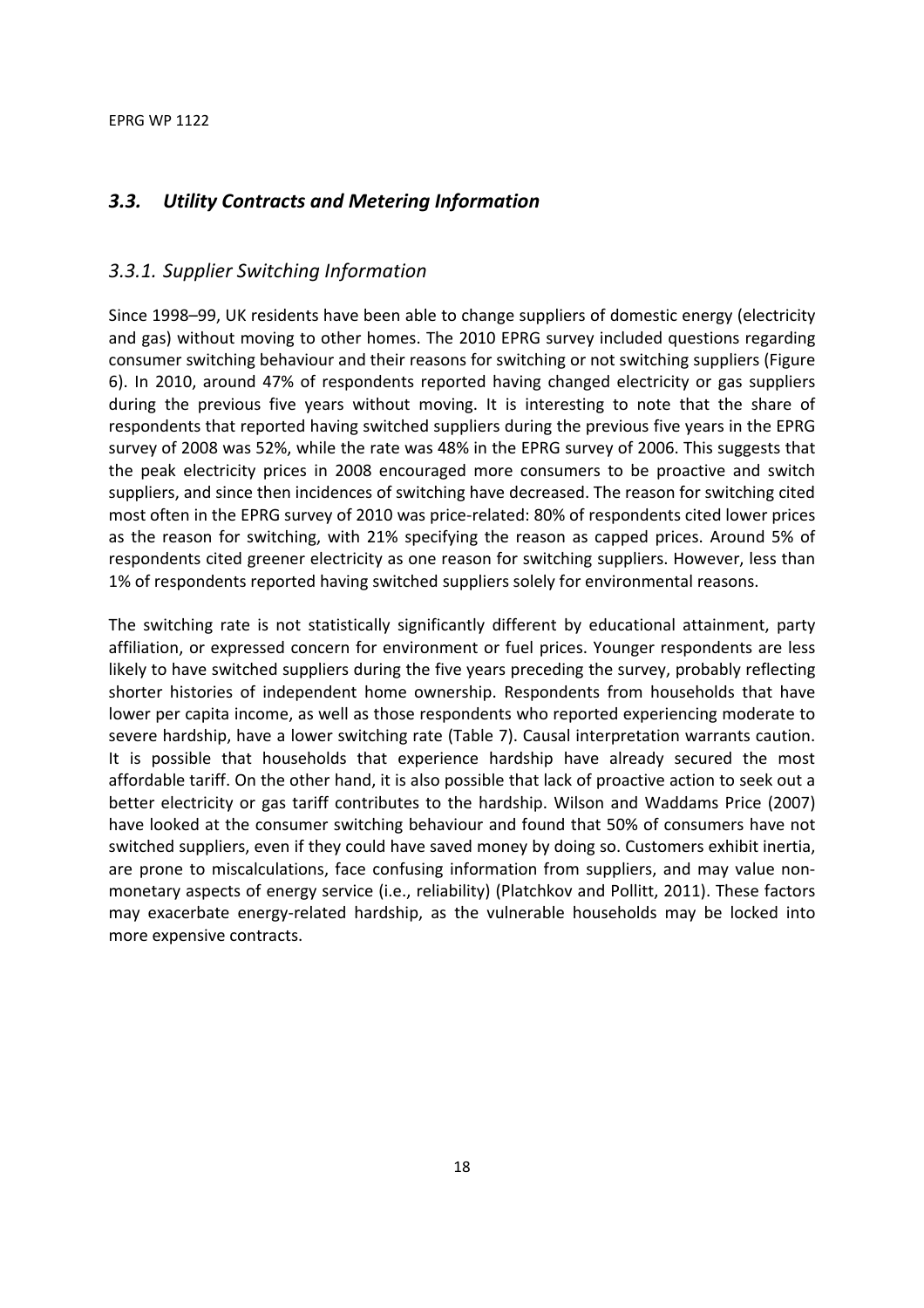

Source: EPRG Survey of UK Households 2010

Notes: Reasons for supplier switching behaviour relate to changing electricity/gas suppliers within the last five years without moving to other homes. In the 2010 EPRG survey, 47.4% of respondents stated that they switched suppliers within five years without moving.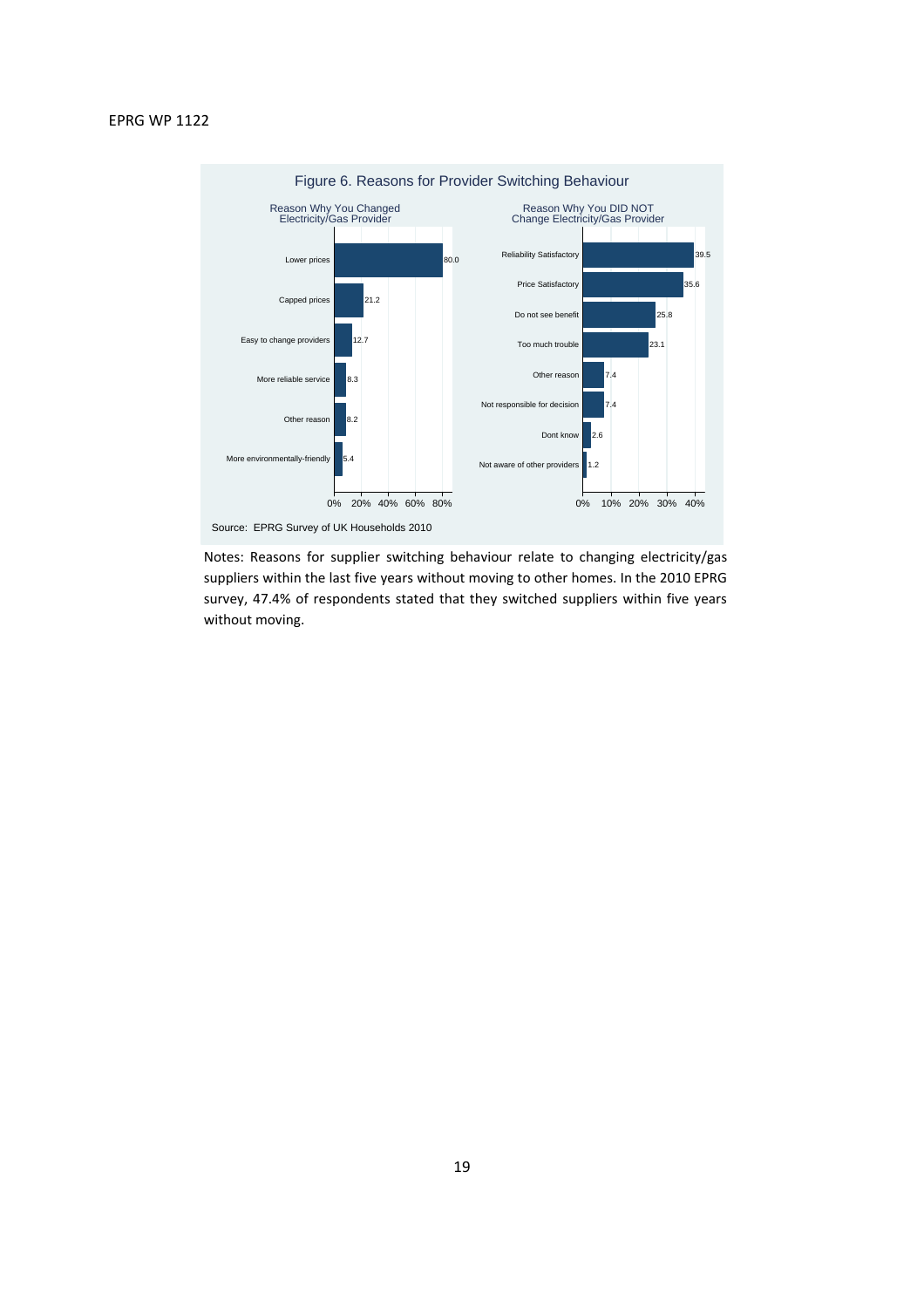| Category                                                    | <b>Switched Suppliers</b> | T-test    |
|-------------------------------------------------------------|---------------------------|-----------|
| No bachelor degree                                          | 46.2                      | $-1.3$    |
| Bachelor degree or higher                                   | 49.4                      |           |
| Male                                                        | 49.1                      | 1.5       |
| Female                                                      | 45.6                      |           |
| Age 18-35                                                   | 35.2                      | $-6.1***$ |
| Age 50 and over                                             | 51.4                      |           |
| Experiencing moderate/serious hardship due to energy prices | 45.0                      | $-2.0**$  |
| Experiencing slight or no hardship due to energy prices     | 49.5                      |           |
| Income per capita £500 or less                              | 44.8                      | $-1.7*$   |
| Income per capita £1500 or more                             | 50.5                      |           |
| Mentioned environment as a national policy concern          | 46.7                      | $-0.1$    |
| Did NOT mention environment as a national policy concern    | 47.4                      |           |
| Mentioned fuel prices as a national policy concern          | 48.8                      | 0.5       |
| Did NOT mention fuel prices as a national policy concern    | 47.2                      |           |
| <b>Conservative Party</b>                                   | 50.5                      | 1.2       |
| Labour Party                                                | 46.7                      |           |
| Overall                                                     | 47.4                      |           |

## **Table 7. Share of Respondents (%) That Have Switched Energy Suppliers within Last Five Years without Moving to Other Homes, by Category**

Note: Two-sided T-test significance levels indicated by \*\*\* for p<0.01, \*\* for p<0.05, and \* for p<0.1 Source: EPRG Survey of UK households 2010

## *3.3.2. Smart Meter Information*

The UK Government has committed to provide smart meters to all households by the end of 2020 (DECC, 2010c). While traditional meters display consumption in kWh only and record consumption cumulatively, smart meters are capable of displaying and recording real-time, or near-real-time, energy consumption. Smart meters make it technically possible for the energy consumption to be recorded either by the energy provider or a third party. Availability of the recorded consumption information may help in devising tariffs better suited for the energy usage patterns, and may also make it possible for demand to be better measured and monitored. Some advanced smart meters may also make the electricity consumption data available disaggregated by appliances (DECC, 2009d; Ofgem, 2010; BERR, 2008).

Smart meters may provide both operational savings (i.e., through avoided meter reading by suppliers because consumption information will be transferred electronically), as well as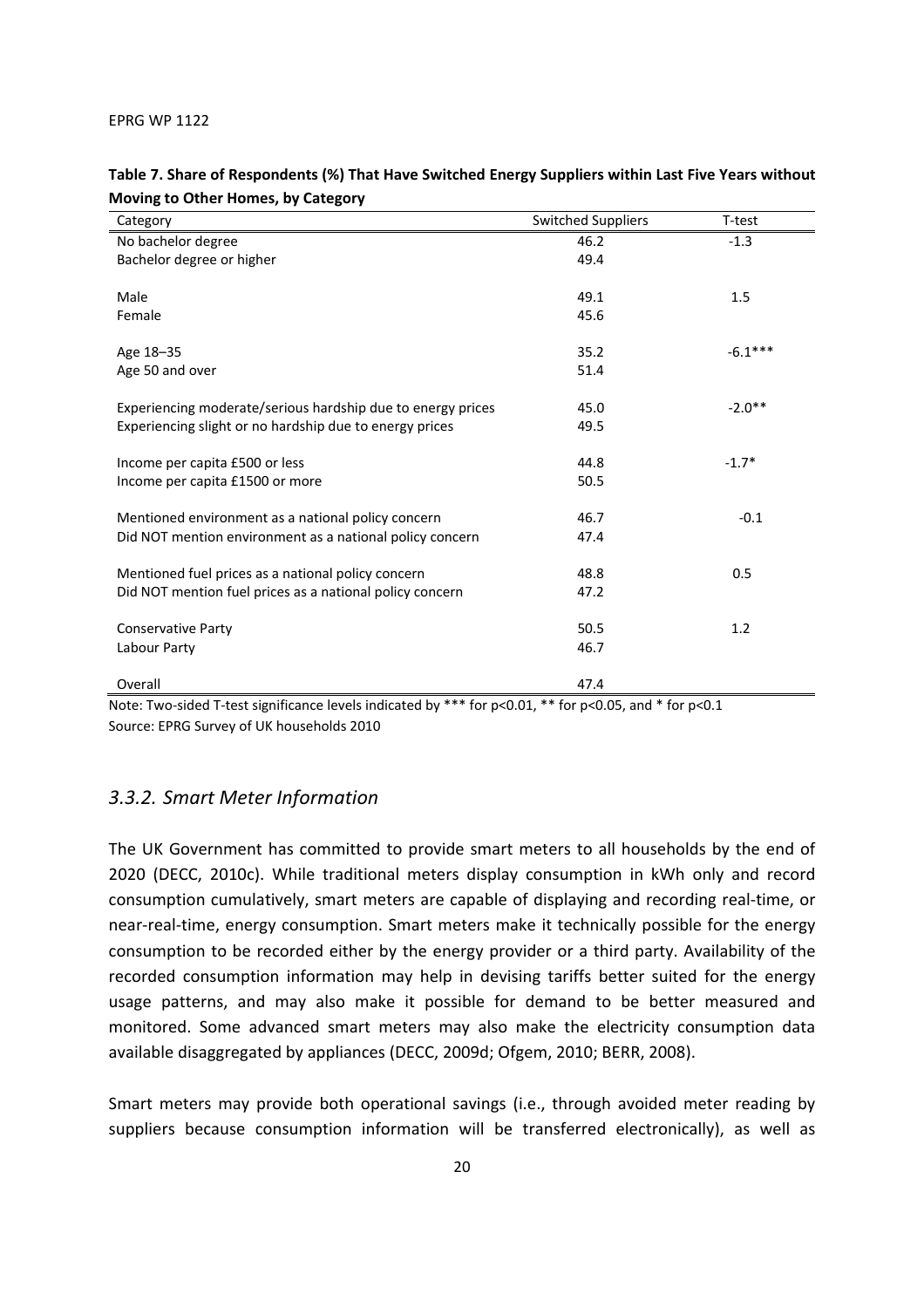savings through better consumption information and demand response. As of 2010, there was large-scale deployment of smart (or semi-smart) meters in Italy, Ontario, and Northern Ireland. In addition, pilot trials of smart meters have been conducted in the UK and internationally. A survey of the international studies shows that smart meters sometimes lead to dramatic behavioural changes in response to real-time displays, resulting in average reduction in consumption of 10% (DECC, 2009a1). However generalization of the findings from the pilot studies and international experiences warrants caution, as circumstances of deployment, consumption patterns, and prevalence of particular appliances (i.e., air conditioning) are location- and context-specific. Because of the uncertainty regarding the UK-specific behavioural response to the rollout, official estimates for the UK context have been conservative: Ofgem assumes 1% of energy (electricity and gas) will be saved due to better feedback, while DECC (2009a1) assumes that 2.8% of electricity will be saved due to the improved feedback. In addition, DECC (2009a1) assumes that smart meters will facilitate implementation of Time-of-Use (ToU) tariffs, which will have 20% uptake and will result in a 3% electricity bill reduction and 5% peak reduction.

Faruqui et al. (2010a) suggest that tapping potential savings from the smart meters in the EU will depend on the extent that the policy makers overcome the barriers to their deployment and adoption. One potential barrier is the privacy concerns expressed by customer groups (US Department of Commerce, 2010). Privacy concerns have derailed or delayed introduction of the rollout of smart meters in other countries. For instance, in 2007, the government of the Netherlands proposed to make smart meters mandatory in all homes in the country. However, due to concerns about consumer privacy expressed by consumer groups, the government had to reconsider introducing mandatory smart metering and instead made them voluntary.

The 2010 EPRG survey included a question that assessed the respondent's attitude towards providing access to the recorded consumption information. While only around half of the respondents would agree to have their consumption data recorded by their energy providers, they are even more wary of having the data available to other entities. Less than 20% would agree to have data recorded centrally by either a government body or private organization on behalf of utility companies, while around 27% would agree to have the data recorded by an independent third party but for research purposes only (Figure 7). Almost 30% of respondents would not want the consumption data to be recorded at all.

Table 8 presents the share of respondents that do not want their consumption data recorded broken down by education, subjective energy-related hardship, party affiliation, and concern expressed for the environment and energy prices. Respondents with a bachelor degree or higher have significantly less resistance to having their consumption data recorded than those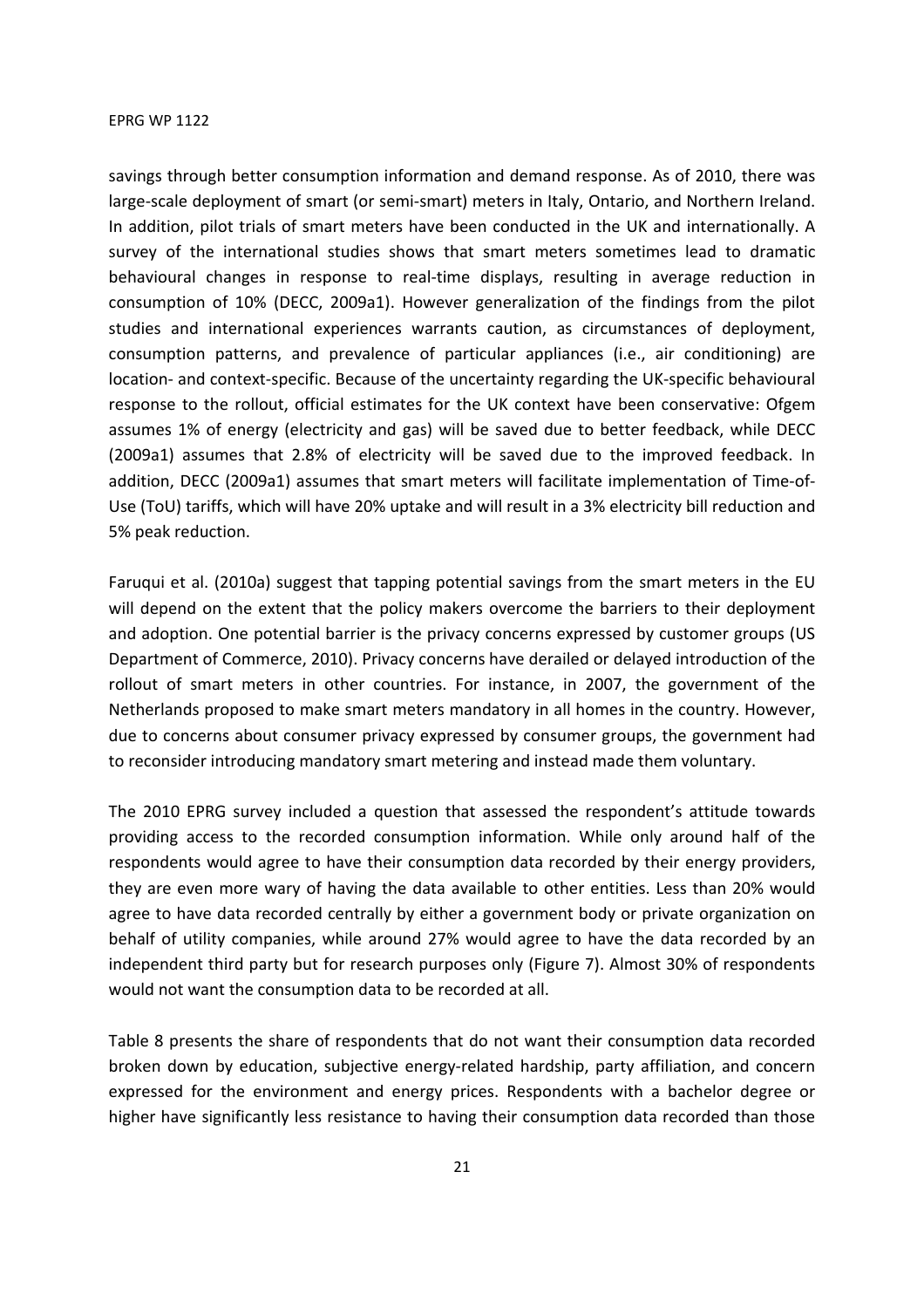without a bachelor degree. Female respondents are less likely to be against having their consumption data recorded. Younger respondents are less likely to oppose having the consumption data recorded, probably reflecting better familiarity with the latest technologies, as well as higher importance given to environmental issues (section 3.1.1) and fewer entrenched habits. Interestingly, households that reported experiencing hardship due to energy prices were more opposed to having the data recorded, but households with lower per capita household income were less opposed to having the data recorded. Respondents who named the environment as a national concern were less opposed to having their consumption data recorded, possibly because of increased awareness of the importance of demand-side participation for meeting environmental targets.

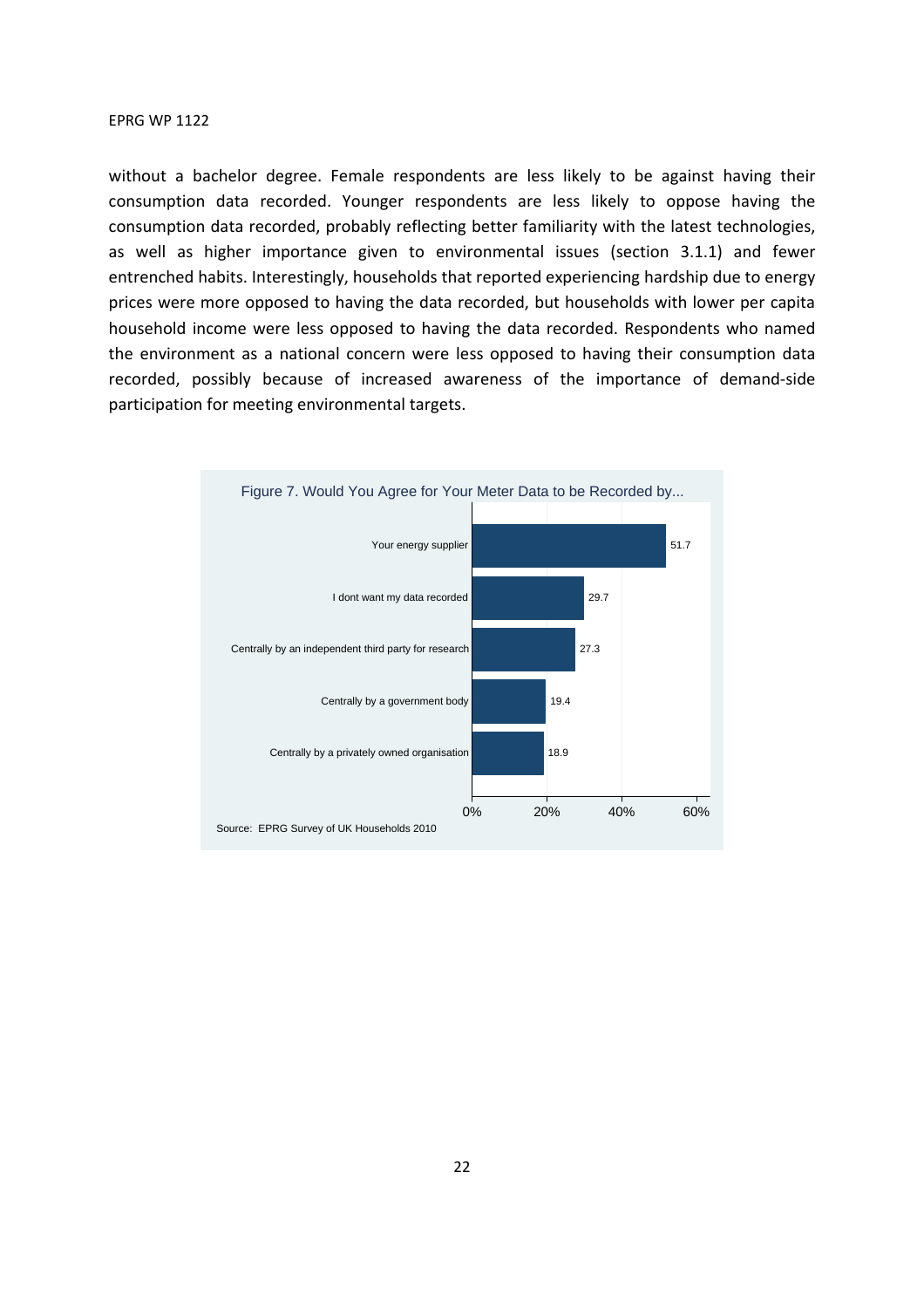| Category                                                    | Share (%) | T-test    |
|-------------------------------------------------------------|-----------|-----------|
| No bachelor degree                                          | 32.6      | $3.9***$  |
| Bachelor degree or higher                                   | 24.6      |           |
|                                                             |           |           |
| Male                                                        | 26.2      | $-3.5***$ |
| Female                                                      | 33.3      |           |
| Age 18-35                                                   | 35.2      | $-6.1***$ |
| Age 50 and over                                             | 51.4      |           |
|                                                             |           |           |
| Experiencing moderate/serious hardship due to energy prices | 32.7      | $2.8***$  |
| Experiencing slight or no hardship due to energy prices     | 27.0      |           |
|                                                             |           |           |
| Income per capita £500 or less                              | 29.4      | $-2.4**$  |
| Income per capita £1500 or more                             | 36.5      |           |
| Mentioned environment as a national policy concern          | 23.0      | $-2.6***$ |
| Did NOT mention environment as a national policy concern    | 30.7      |           |
|                                                             |           |           |
| Mentioned fuel prices as a national policy concern          | 34.3      | 1.5       |
| Did NOT mention fuel prices as a national policy concern    | 29.2      |           |
| <b>Conservative Party</b>                                   | 30.0      | 1.7       |
| Labour Party                                                | 25.3      |           |
|                                                             |           |           |
| Overall                                                     | 29.7      |           |

|  | Table 8. Shares of Respondents (%) That Would Not Want Their Meter Data Recorded, by Category |  |
|--|-----------------------------------------------------------------------------------------------|--|
|--|-----------------------------------------------------------------------------------------------|--|

Note: Two-sided T-test significance levels indicated by \*\*\* for p<0.01, \*\* for p<0.05, and \* for p<0.1 Source: EPRG Survey of UK Households 2010

## *3.4. Attitudes Towards Community Energy*

Policies aimed at emissions reductions typically promote renewable energy sources and more efficient ways to meet local demand while minimizing distribution- and transmission-related losses. Some countries have actively promoted the policy of decentralization: in Denmark, local governments have considerable power in energy markets, almost all heating networks are served by Combined Heat and Power Plants (CHP), the majority of which are locally owned (Kelly and Pollitt, 2011). The UK government has also recognized that distributed generation can make a significant contribution to reducing carbon emissions (Woodman and Baker, 2008). Since traditionally energy generation was managed centrally, acceptance of local, small-scale energy plants is a novel issue for the public, and considerable uncertainty remains regarding its acceptance of these plants. Public attitude towards local energy plants has been subject to research in recent years (Walker et al, forthcoming; Kelly and Pollitt, 2011; Devine-Wright, 2009).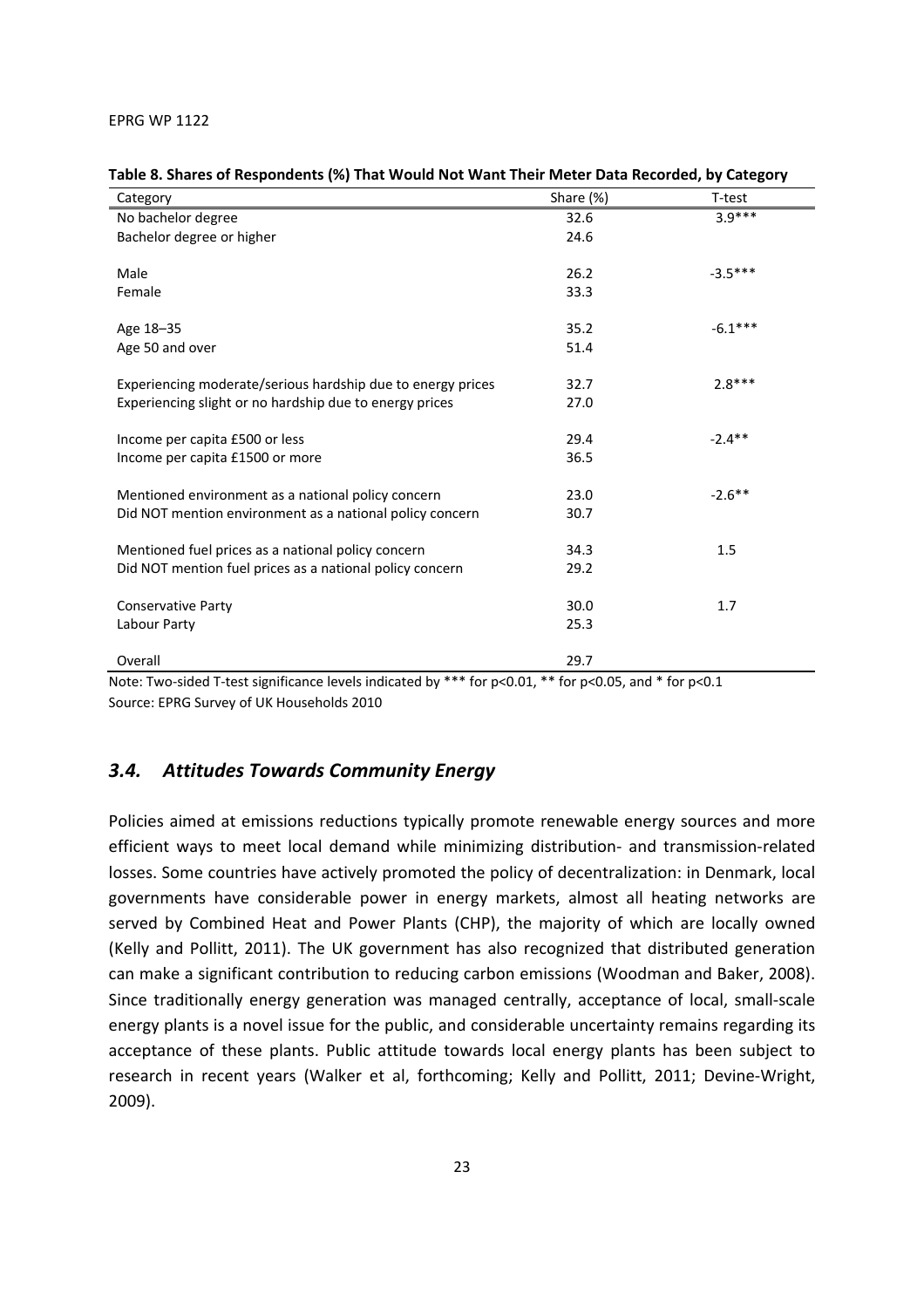Studies indicate that public attitudes towards local energy plants would be more positive if energy plants were owned by local communities. Warren and McFadyen (2010) discuss the results of a study of public attitudes to onshore wind farm development in southwest Scotland, and compare the influences of different development models: a community-owned wind farm (Isle of Gigha) with a developer-owned wind farm (on the adjacent Kintyre peninsula). Their findings support the contention that a shift of development models towards community ownership could have a positive effect on public attitudes towards wind farm developments in Scotland. The hypothesis that local ownership would increase acceptance of small-scale plants was also suggested by Devine-Wright (2005a), Loring (2006), and Toke et al. (2006).

The 2010 EPRG survey explored factors that motivate acceptance of small-scale, low-carbon local plants (such as photovoltaics, CHPs, and wind farms). Respondents were asked to choose from a list the factors that might encourage or discourage them from accepting a local plant. Over two-thirds of the respondents indicated that energy prices being cheaper was a motivating factor for supporting such a plant (Figure 8). Interestingly, the fact that it is managed or owned by either local council or a local company is a motivating factor by itself for just over half of the respondents, implying that local ownership could encourage demand for such plants.

When asked about factors that would discourage respondents from accepting a small-scale plant in their district, the need for an obligatory 10-year contract was given as the main disincentive. Other negative factors included higher standing charges, installation works at home, the need for a flat tariff, and an obligatory electric cooker were all listed by at least onethird of the respondents. Installation work in the neighbourhood, as well as buildings would indeed be necessary for connection to a district heating network.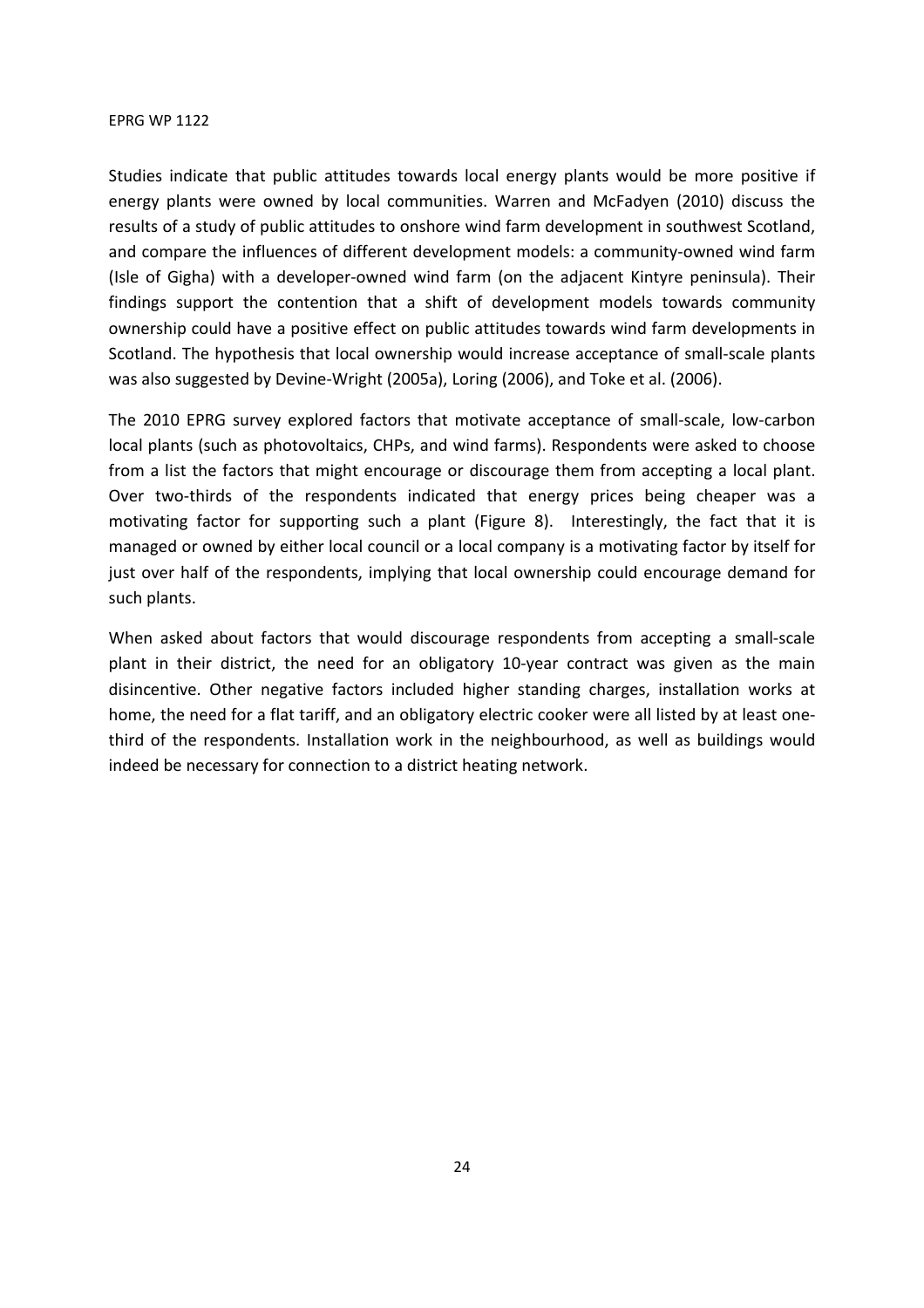

The 2010 EPRG survey did not ask respondents directly if they would accept a local, low-carbon power plant – it only inquired about motivating factors. The factors chosen as a response to this question cannot be taken as indicators of their support or opposition to such a plant. However, one of the choices was "I would not support such a plant", which was chosen by 7% of respondents. Table 9 presents shares of respondents that chose this option according to education level, subjective level of energy-related hardship, party affiliation, age, gender, income, and concern about energy-related issues. Younger respondents are less likely to oppose having a local energy plant in their districts, probably reflecting familiarity with latest technologies and higher awareness of environmental issues. Respondents with a bachelor level of education or higher are less likely to oppose to a local power plant. Not surprisingly, respondents who named environment as one of the top national concerns were less likely to oppose a local plant. Interestingly, those who named fuel prices as a priority were more likely to oppose it. Support was also lower from Conservative Party members. There is no difference in the shares of respondents that chose the option "I would not accept such a plant" according to gender, income, or subjective energy-related hardship.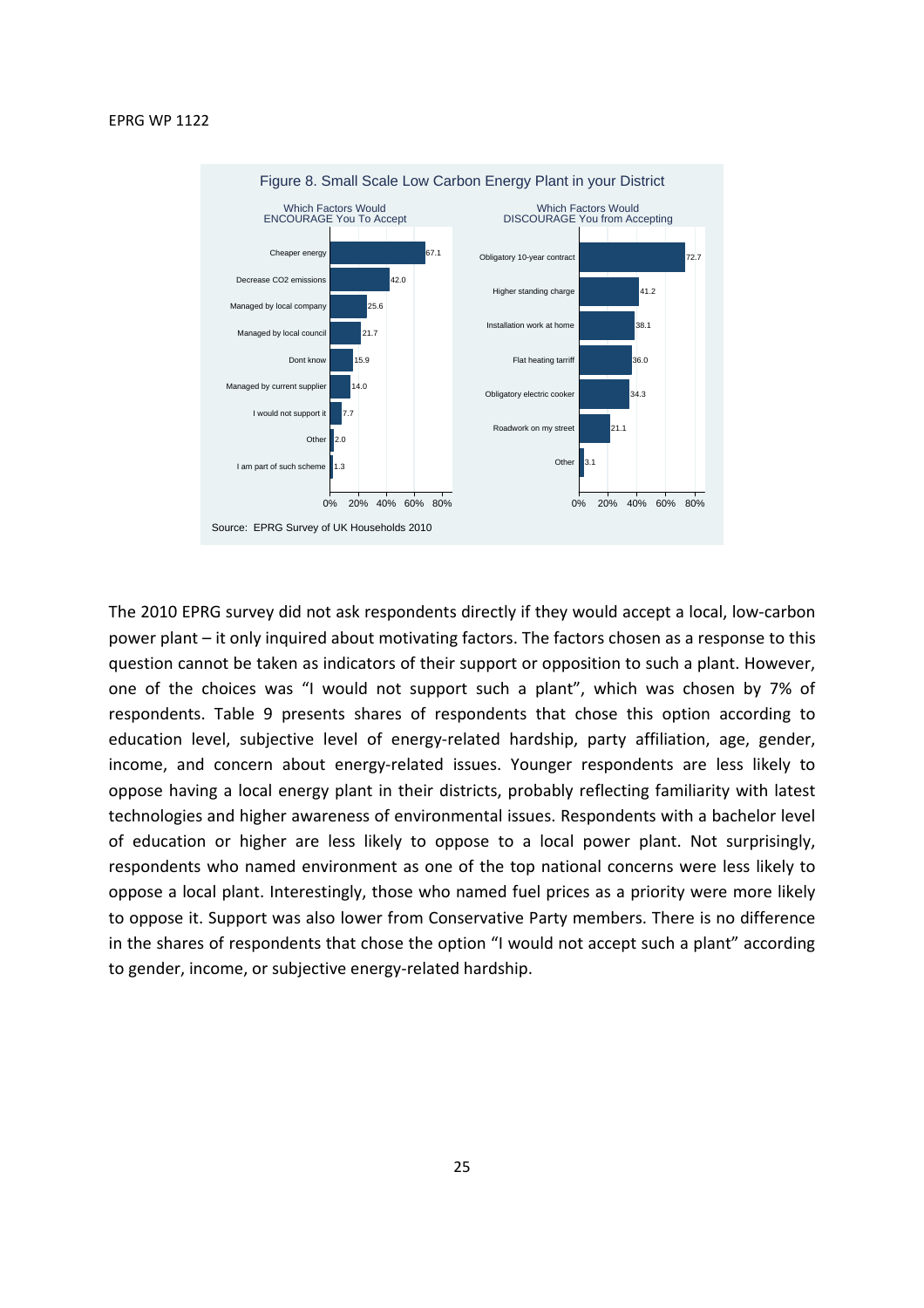| Category                                                    | Share (%) | T-test    |
|-------------------------------------------------------------|-----------|-----------|
| No bachelor degree                                          | 8.7       | $2.3**$   |
| Bachelor degree or higher                                   | 6.0       |           |
|                                                             |           |           |
| Male                                                        | 7.7       | 0.0       |
| Female                                                      | 7.7       |           |
| Age 18-35                                                   | 4.6       | $-4.2***$ |
| Age 50 and over                                             | 10.0      |           |
|                                                             |           |           |
| Experiencing moderate/serious hardship due to energy prices | 7.6       | $-0.2$    |
| Experiencing slight or no hardship due to energy prices     | 7.8       |           |
|                                                             |           |           |
| Income per capita £500 or less                              | 8.0       | 0.7       |
| Income per capita £1500 or more                             | 6.7       |           |
|                                                             |           |           |
| Mentioned environment as a national policy concern          | 4.7       | $-2.4***$ |
| Did NOT mention environment as a national policy concern    | 8.1       |           |
| Mentioned fuel prices as a national policy concern          | 11.1      | $1.7*$    |
| Did NOT mention fuel prices as a national policy concern    | 7.3       |           |
|                                                             |           |           |
| <b>Conservative Party</b>                                   | 10.5      | $2.7***$  |
| Labour Party                                                | 5.9       |           |
|                                                             |           |           |
| Overall                                                     | 7.7       |           |

## **Table 9. Shares of Respondents (%) That Would Not Support Small-Scale, Low-Carbon Plants in Their Districts, by Category**

Note: Two-sided T-test significance levels indicated by \*\*\* for p<0.01, \*\* for p<0.05, and \* for p<0.1 Source: EPRG Survey of UK households 2010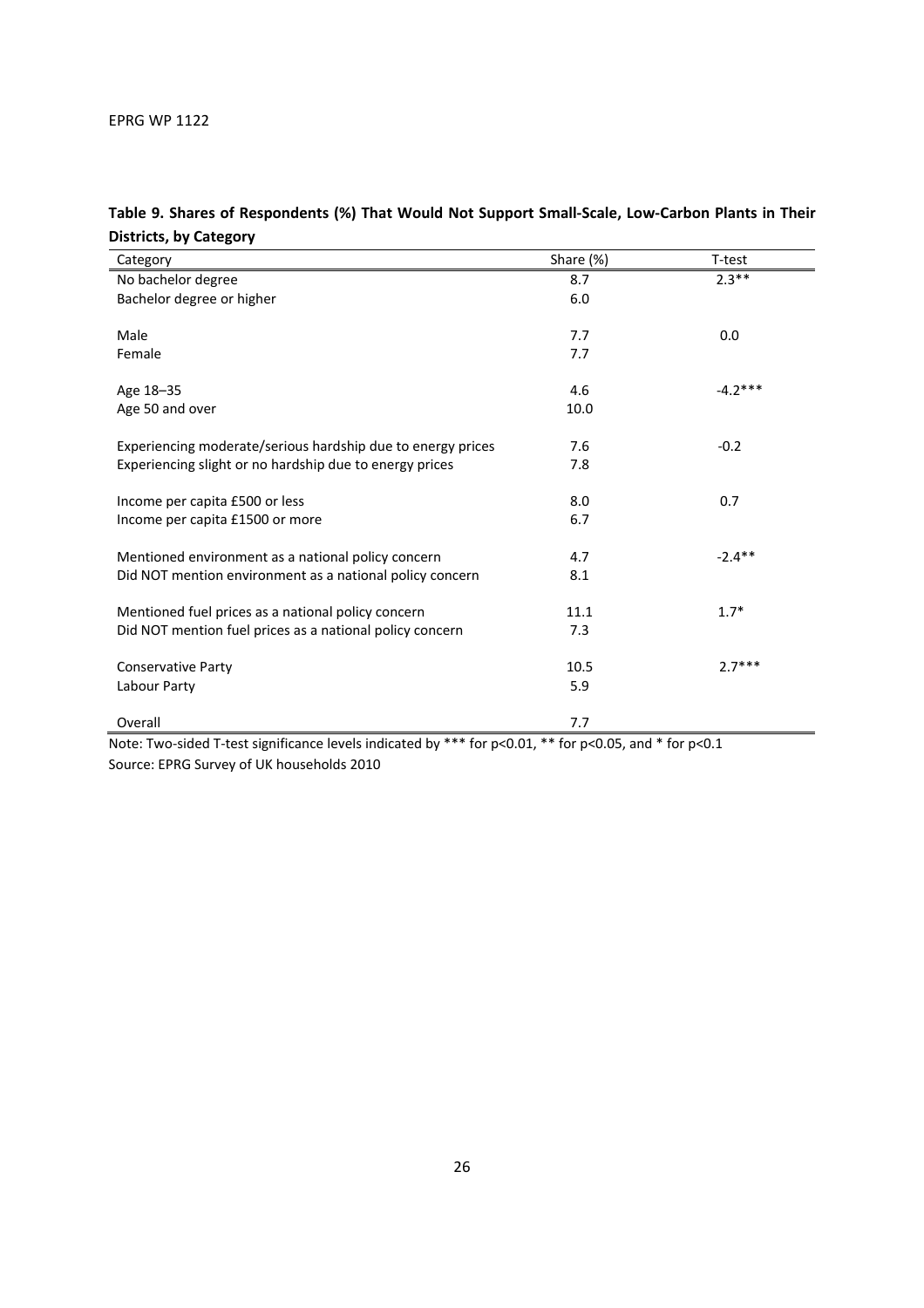## *3.5. Energy Efficiency*

Energy efficiency is considered to have the largest potential for reducing energy consumption, (Stern, 2007). According to a 2009 report by the UK Committee on Carbon Change (CCC, 2009, p. 22), residential energy efficiency measures could reduce  $CO<sub>2</sub>$  emissions by 50 million tons per annum (10% of the UK's total current emissions) by 2022. Achieving these emission reductions therefore depends on consumers' willingness and ability to make energy-efficient investments and behavioural changes (IEA, 2009). This section of the questionnaire inquired about energyefficient purchases and the acceptance of energy-efficient behaviour on behalf of consumers.

## *3.5.1. Efficiency Considerations in Appliance Purchases*

Home appliances represent around 11% of total UK final energy consumption (DECC, 2010f, Tables 3.1, 3.10). Appliance purchase decisions are one way that consumers can influence their energy consumption. In the 2010 EPRG survey, respondents were asked about electronic devices purchased during the previous year and the factors that influenced their purchasing decisions (Figure 9). As expected, price is the main factor in the purchasing decision: it was a significant factor for 81.3% of respondents, followed by energy efficiency and quality, which were each listed by just over half of the respondents.

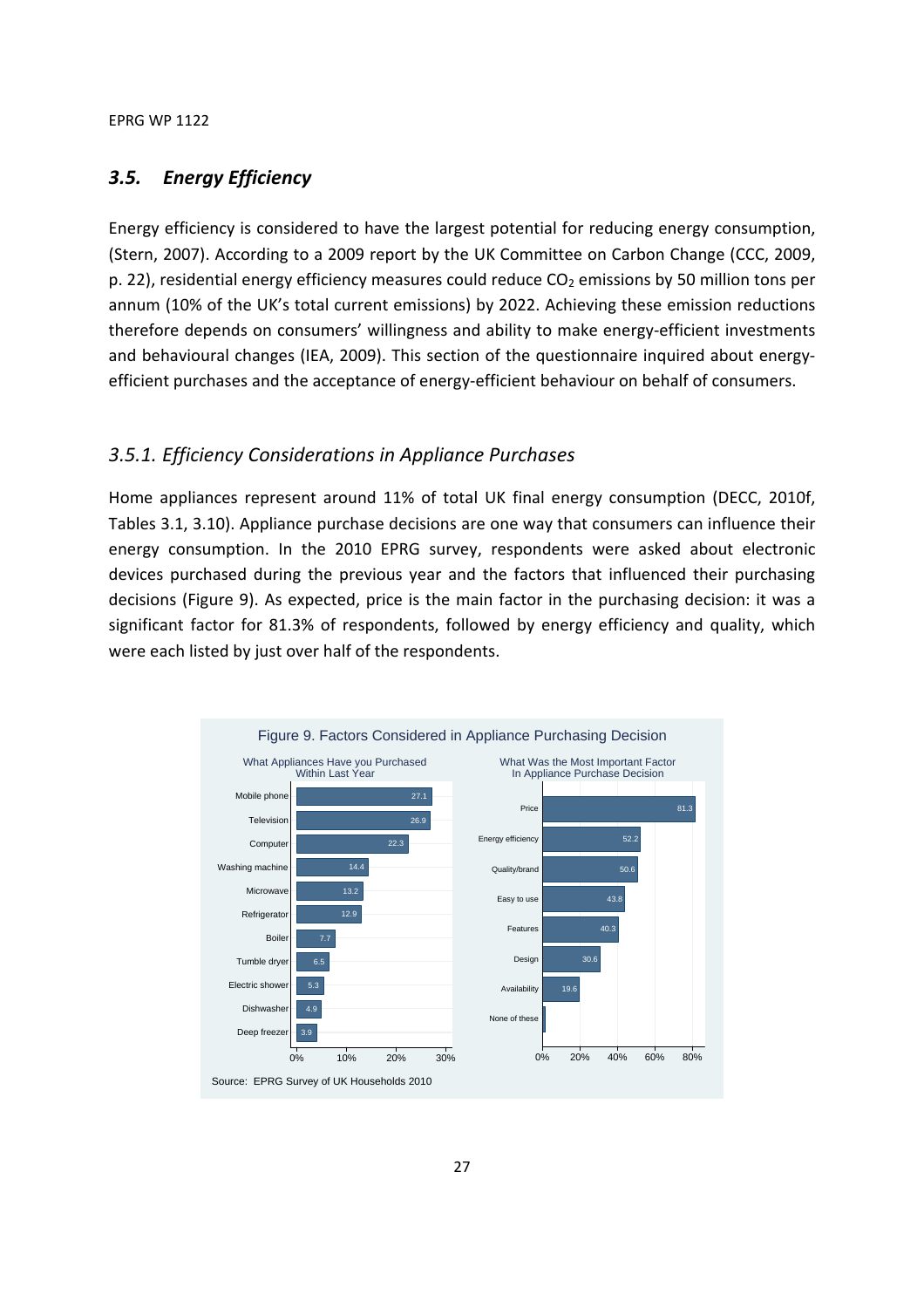## *3.5.2. Support for Energy Efficiency Standards*

As most energy-efficient appliances are usually more expensive, the importance of energy efficiency in a purchase decision might be cancelled out by price criteria. One way to overcome this short-sighted investment tendency in consumers is through better appliance labelling and appliance efficiency standards. Respondents to the 2010 EPRG survey were asked if they believed that governments should make laws that increase energy efficiency of appliances (Figure 10). Over 73% of respondents agree that governments should make laws that require manufacturers to include energy-saving features. Just under half of the respondents would support such laws even if appliances become more expensive. However, only 27% of respondents would support these laws if appliances start working slower. This implies that consumers are more willing to compromise on price than on performance. It is interesting to note that when a similar question was asked in the EPRG survey of 2006, 82% of respondents thought the government should make laws that force manufacturers to include energy-saving features. Support for government-imposed energy efficiency standards has gone down since 2006. This is consistent with general increased scepticism about government intervention in electricity markets since 2006, mentioned in section 3.1.3.

Table 10 presents the shares of respondents that believe government should make laws that compel manufacturers to include energy-saving features. Responses are presented based on education level, subjective experience of energy-related hardship, party affiliation, and priority that respondent gives to energy and environment. Younger respondents are more likely to support environmental standards in appliances. Those who report experiencing moderate to serious hardship due to energy prices are more likely to support appliance efficiency standards. Respondents who named environment as one of the top national priorities are also more likely to agree that the governments should make energy efficiency laws. However, the responses are not significantly different by education level or party affiliation of the respondents.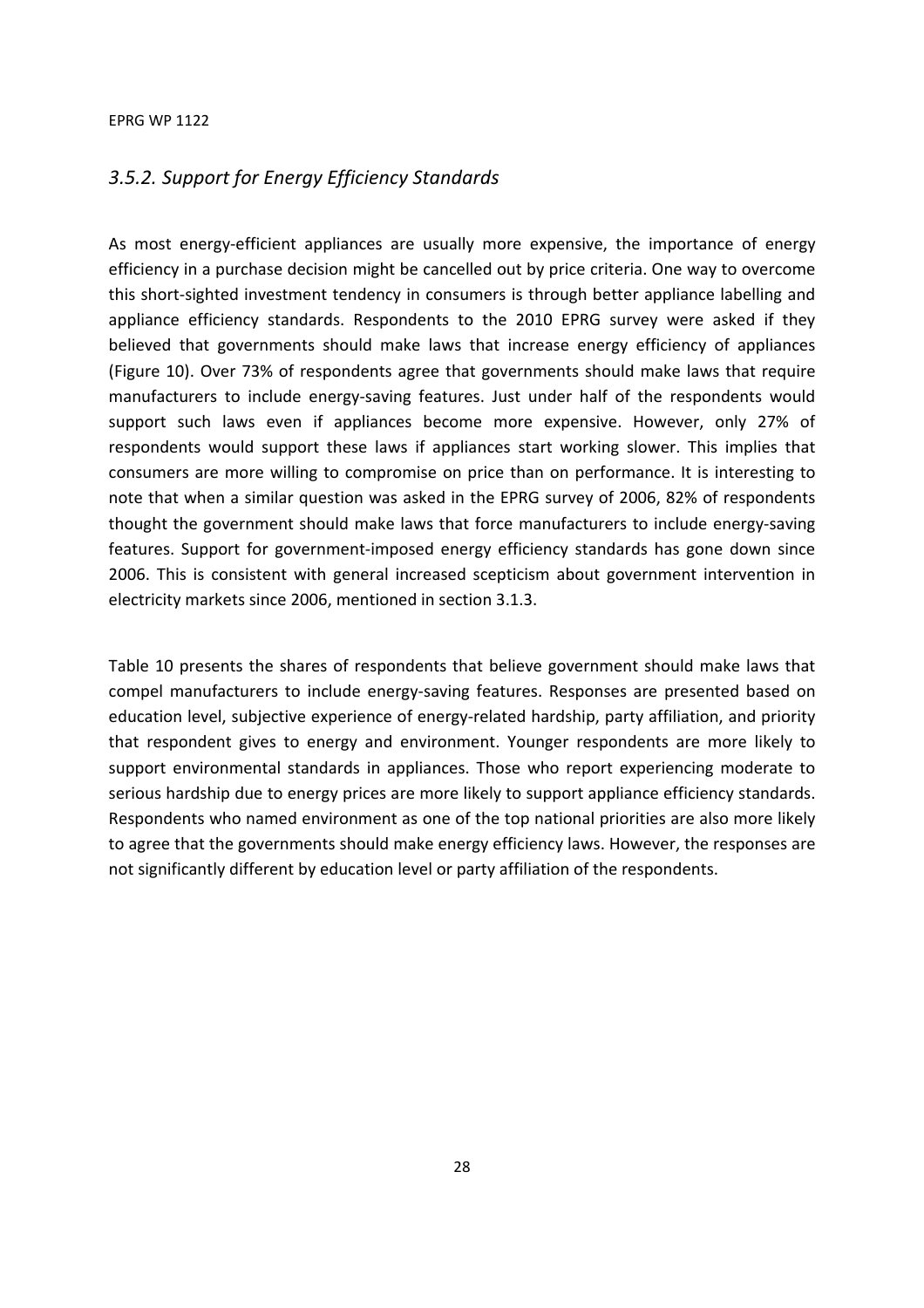

**Table 10. Shares of Respondents (%) That Would Support a Law That Requires Manufacturers to Include Energy-Saving Features in Appliances, by Category** 

| Category                                                    | Share (%) | T-test    |
|-------------------------------------------------------------|-----------|-----------|
| No bachelor degree                                          | 73.6      | $-0.3$    |
| Bachelor degree or higher                                   | 74.2      |           |
|                                                             |           |           |
| Male                                                        | 70.4      | $-3.5***$ |
| Female                                                      | 77.2      |           |
| Age 18-35                                                   | 76.6      | $2.4**$   |
| Age 50 and over                                             | 710       |           |
|                                                             |           |           |
| Experiencing moderate/serious hardship due to energy prices | 76.6      | $2.8***$  |
| Experiencing slight or no hardship due to energy prices     | 71.2      |           |
|                                                             |           |           |
| Income per capita £500 or less                              | 74.9      | 0.6       |
| Income per capita £1500 or more                             | 73.2      |           |
| Mentioned environment as a national policy concern          | 83.2      | $4.2***$  |
| Did NOT mention environment as a national policy concern    | 72.4      |           |
|                                                             |           |           |
| Mentioned fuel prices as a national policy concern          | 71.2      | $-0.8$    |
| Did NOT mention fuel prices as a national policy concern    | 74.1      |           |
|                                                             |           |           |
| <b>Conservative Party</b>                                   | 70.0      | $-3.3***$ |
| Labour Party                                                | 79.1      |           |
|                                                             |           |           |
| Overall                                                     | 73.8      |           |

Note: Two-sided T-test significance levels indicated by \*\*\* for p<0.01, \*\* for p<0.05, and \* for p<0.1 Source: EPRG Survey of UK Households 2010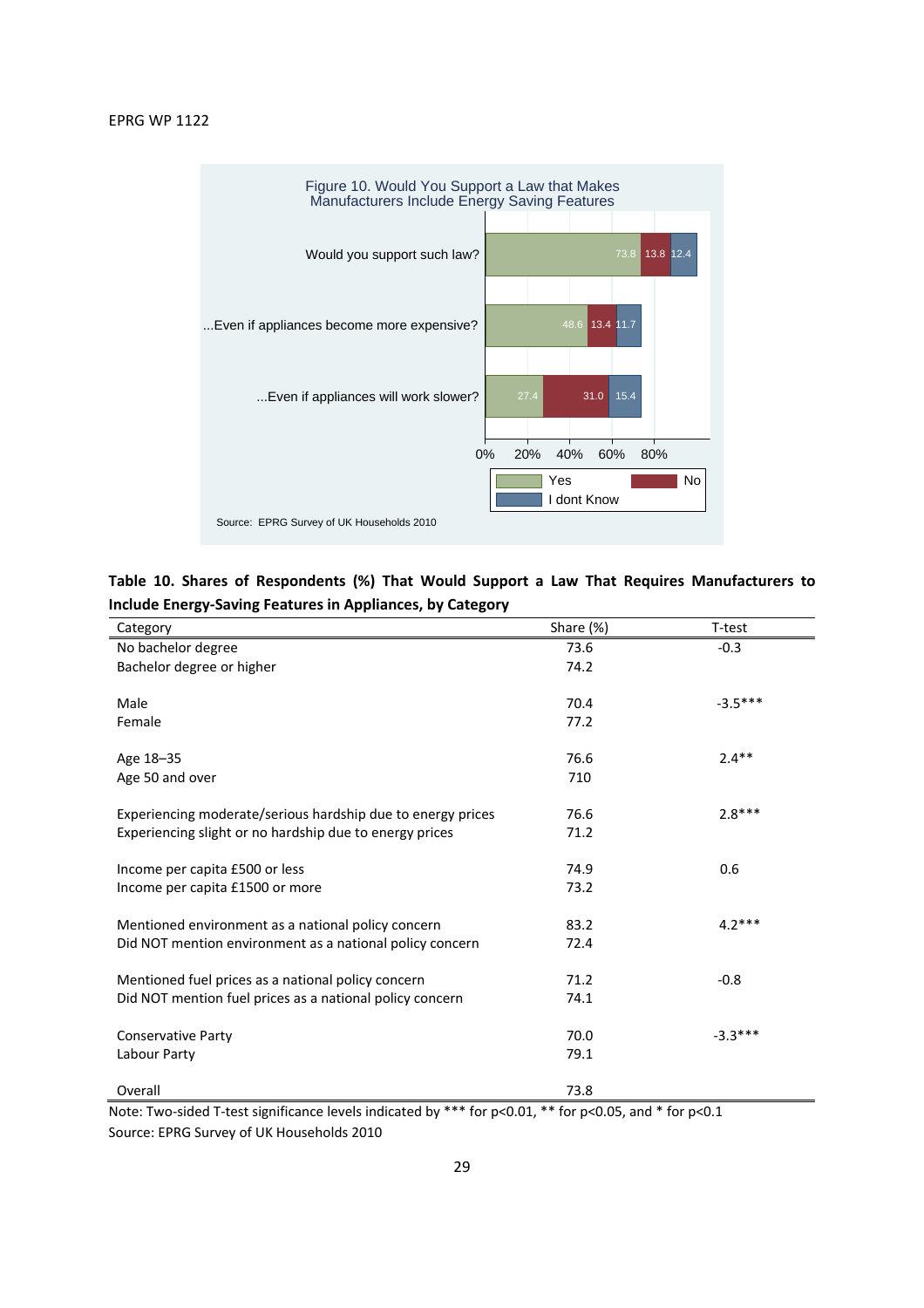## *3.5.3. Uptake of Energy-Efficient Technologies*

Investments in better insulation or glazing windows have similar effects on central heating in raising ambient temperature in the home (Platchkov and Pollitt, 2011, p. 41). Figure 11 presents the uptake of energy-efficient technologies among respondents of EPRG surveys in 2006 and 2010. In 2010, roughly 10% more respondents claimed to have installed compact fluorescent (high efficiency/long life) light bulbs or window and roof insulation, and the share of respondents with glazed windows increased severalfold from 2% to 9%. Uptake of microgeneration is still very limited and less than 2% of respondents reported in 2010 that they had installed technologies such as solar and wind generation, or heat pumps.



Table 11 presents shares of respondents that have installed advanced window or roof insulation. Not surprisingly, respondents who are renters are less likely to have these types of insulation. Older respondents and those responsible for paying the energy bills are more likely to have houses insulated. Interestingly, a higher share of male than female respondents report having insulation, even though these efficiency measures are household-level improvements. Unfortunately, the survey did not inquire about marital status of the respondents or about identity of the head of the household to shed light on why males report having this efficiency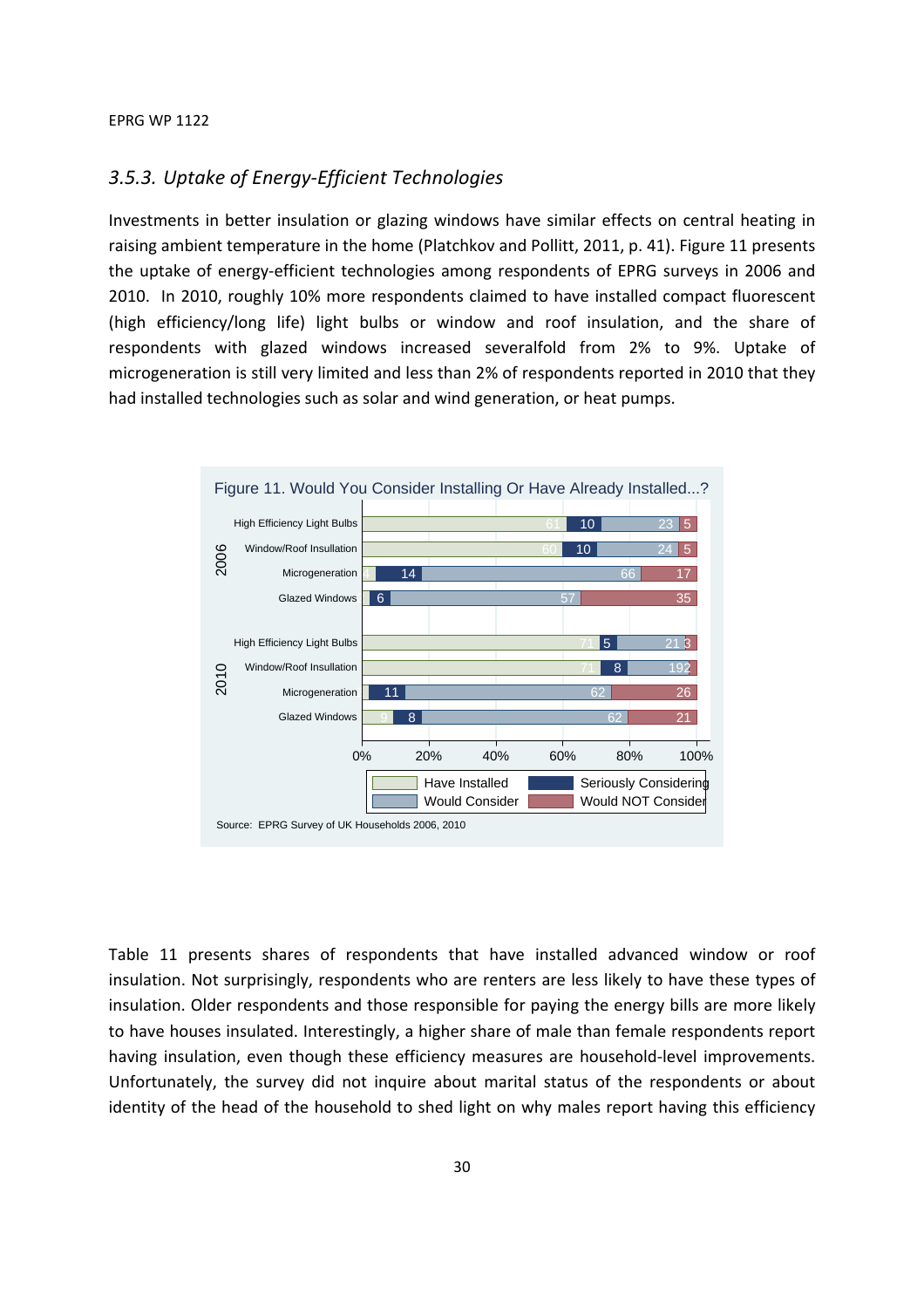improvement more often than females. Respondents with lower per capita household income and respondents experiencing hardship due to energy prices were also less likely to have window/roof insulation.

Table 12 presents shares of respondents that were seriously considering installing window and roof insulation. Younger respondents and supporters of the Labour Party were more likely to be seriously considering the extra insulation for their homes. However, they are also less likely to have window and roof insulation currently. Respondents who named environment or fuel prices as a national priority were less likely to have window insulation, or be seriously considering insulation their homes compared to the rest of the respondents.

| Category                                                                                                                 | Share (%) | T-test     |
|--------------------------------------------------------------------------------------------------------------------------|-----------|------------|
| No bachelor degree                                                                                                       | 63.8      | 1.4        |
| Bachelor degree or higher                                                                                                | 60.7      |            |
|                                                                                                                          |           |            |
| Male                                                                                                                     | 69.5      | $6.4***$   |
| Female                                                                                                                   | 55.9      |            |
| Age 18-35                                                                                                                | 40.1      | $-15.4***$ |
| Age 50 and over                                                                                                          | 78.9      |            |
|                                                                                                                          |           |            |
| Experiencing moderate/serious hardship due to energy prices                                                              | 58.8      | $-3.5***$  |
| Experiencing slight or no hardship due to energy prices                                                                  | 66.4      |            |
| Income per capita £500 or less                                                                                           | 56.5      | $-2.6***$  |
| Income per capita £1500 or more                                                                                          | 64.8      |            |
|                                                                                                                          |           |            |
| Mentioned environment as a national policy concern                                                                       | 60.1      | $-0.1$     |
| Did NOT mention environment as a national policy concern                                                                 | 63.1      |            |
| Mentioned fuel prices as a national policy concern                                                                       | 62.5      | $-0.1$     |
| Did NOT mention fuel prices as a national policy concern                                                                 | 62.7      |            |
|                                                                                                                          |           |            |
| <b>Conservative Party</b>                                                                                                | 72.7      | $4.5***$   |
| Labour Party                                                                                                             | 59.3      |            |
|                                                                                                                          | 39.1      | $-14.1***$ |
| Rent                                                                                                                     | 72.9      |            |
| Own                                                                                                                      |           |            |
| Responsible for the energy bill                                                                                          | 64.2      | $4.5***$   |
| Not Responsible for the energy bill                                                                                      | 47.1      |            |
|                                                                                                                          |           |            |
| Overall<br>Note: Two sided I test significance levels indicated by $***$ for $20.01$ $**$ for $20.05$ and $*$ for $20.1$ | 62.7      |            |

### **Table 11. Shares of Respondents (%) That Have Installed Window/Roof Insulation, by Category**

Note: Two-sided T-test significance levels indicated by \*\*\* for p<0.01, \*\* for p<0.05, and \* for p<0.1 Source: EPRG Survey of UK Households 2010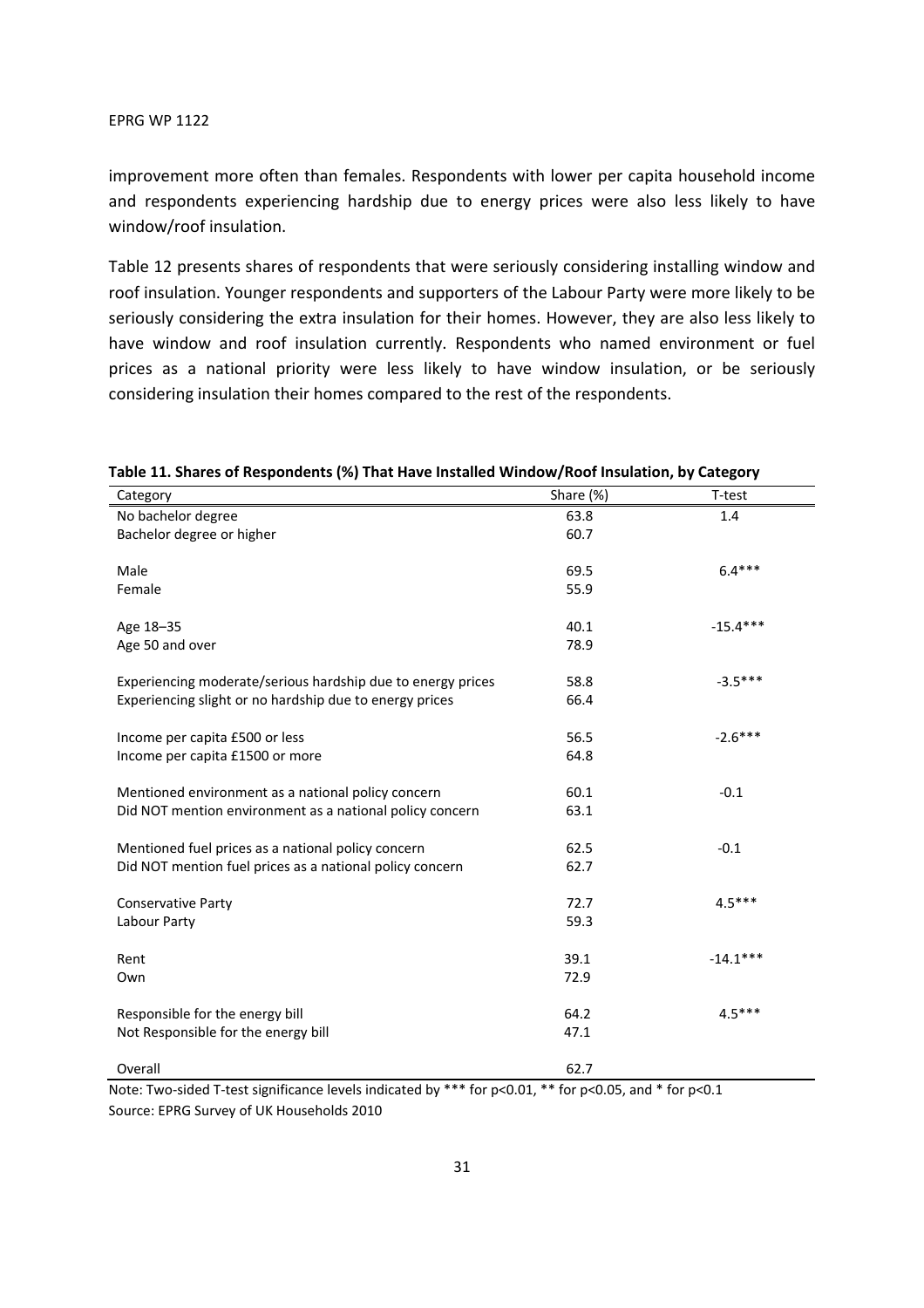| Category                                                    | Share (%) | T-test    |
|-------------------------------------------------------------|-----------|-----------|
| No bachelor degree                                          | 6.2       | $-1.6$    |
| Bachelor degree or higher                                   | 8.2       |           |
|                                                             |           |           |
| Male                                                        | 6.0       | $-1.6$    |
| Female                                                      | 7.8       |           |
| Age 18-35                                                   | 11.2      | $5.4***$  |
| Age 50 and over                                             | 3.3       |           |
|                                                             |           |           |
| Experiencing moderate/serious hardship due to energy prices | 7.6       | 1.1       |
| Experiencing slight or no hardship due to energy prices     | 6.3       |           |
|                                                             |           |           |
| Income per capita £500 or less                              | 8.0       | 1.2       |
| Income per capita £1500 or more                             | 6.1       |           |
|                                                             |           |           |
| Mentioned environment as a national policy concern          | 9.3       | 1.4       |
| Did NOT mention environment as a national policy concern    | 6.6       |           |
|                                                             |           |           |
| Mentioned fuel prices as a national policy concern          | 7.4       | 0.3       |
| Did NOT mention fuel prices as a national policy concern    | 6.9       |           |
| <b>Conservative Party</b>                                   | 5.0       | $-2.8***$ |
| Labour Party                                                | 9.6       |           |
|                                                             |           |           |
| Rent                                                        | 6.5       | $1.0\,$   |
| Own                                                         | 7.8       |           |
|                                                             |           |           |
| Responsible for the energy bill                             | 6.6       | 1.6       |
| Not Responsible for the energy bill                         | 10.3      |           |
|                                                             |           |           |
| Overall                                                     | 6.9       |           |

**Table 12. Shares of Respondents (%) That Are Seriously Considering Installing Window/Roof Insulation, by Category** 

Note: Two-sided T-test significance levels indicated by \*\*\* for  $p<0.01$ , \*\* for  $p<0.05$ , and \* for  $p<0.1$ Source: EPRG Survey of UK Households 2010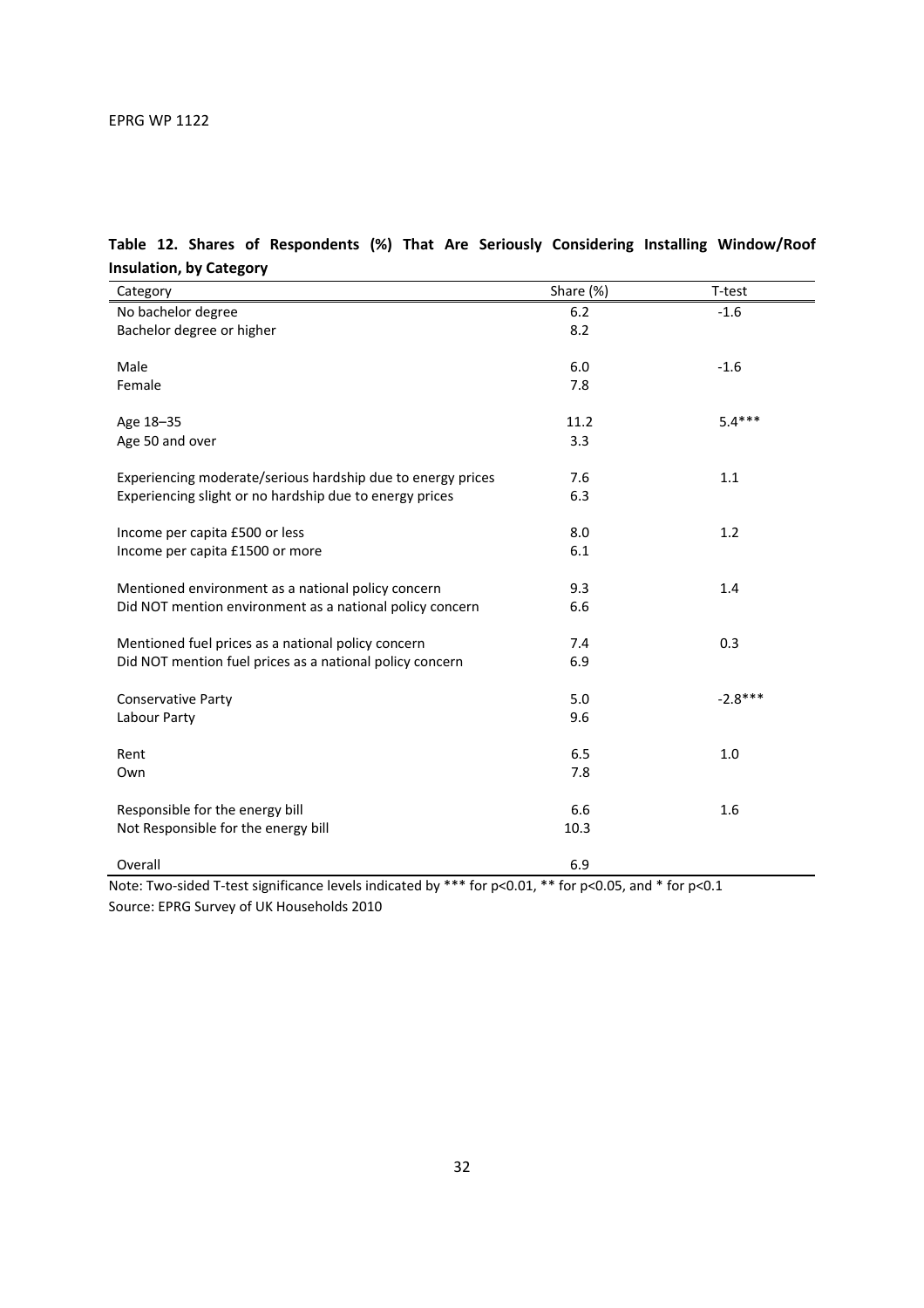## *3.5.4. Uptake of Energy-Saving Measures*

In the 2010 EPRG survey, almost 90% of respondents stated that they were deliberately taking measures to reduce their energy consumption. The measures to reduce energy consumption were also reported by 90% of respondents of the EPRG survey of 2008, while the share in 2006 was 75%. This indicates a significant increase in the uptake of energy-saving measures during the peak energy prices of 2008, and these measures persist to this day. In all three surveys, the measures that had the highest uptake were those that are easily implemented, and do not involve substantial investment or lifestyle modification. Measures that involve significant lifestyle changes, such as carpooling or using public transport more frequently, have much lower uptake (Figure 12).

Table 13 presents shares of respondents that reported not taking any measures to deliberately reduce their energy consumption. Overall, men and members of the Conservative Party are less likely to take energy-saving measures. As expected, those experiencing hardship from the energy prices, as well as respondents with lower household per capita monthly income are more likely to take energy-saving measures, as are those respondents who named environment as one of the national policy concerns.

Table 14 presents shares of respondents that reported using public transportation and carpooling to save energy. Respondents with a bachelor level of education or higher are more likely to carpool or use public transport. This could be explained if individuals with a higher education level live or work in urban areas, where public transport is an attractive option. Respondents who named environment as one of the national concerns were more likely to take public transport or carpool. Interestingly, individuals who named fuel prices as a national priority were also less likely to use public transport or carpool, while respondents with lower per capita income or those experiencing hardship due to energy prices were less likely to use public transport or carpool.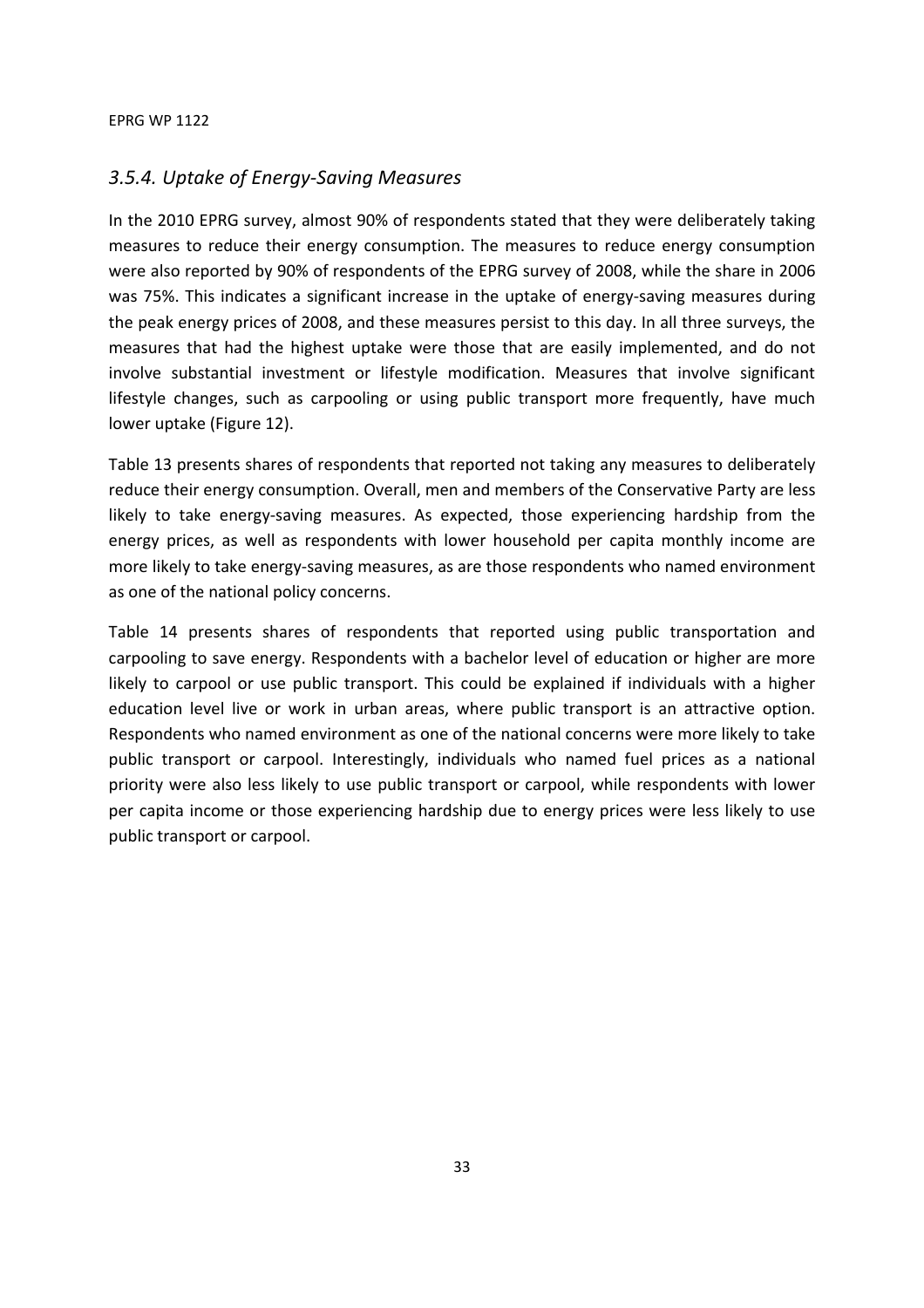

**Table 13. Shares of Respondents (%) That Do Not Take Any Measures to Deliberately Reduce Use of Energy, by Category** 

| Category                                                    | Share (%) | T-test    |
|-------------------------------------------------------------|-----------|-----------|
| No bachelor degree                                          | 9.3       | 0.8       |
| Bachelor's degree or higher                                 | 8.2       |           |
|                                                             |           |           |
| Male                                                        | 11.2      | $3.7***$  |
| Female                                                      | 6.2       |           |
| Age 18-35                                                   | 11.7      | $2.4**$   |
| Age 50 and over                                             | 7.8       |           |
|                                                             |           |           |
| Experiencing moderate/serious hardship due to energy prices | 7.0       | $-2.8***$ |
| Experiencing slight or no hardship due to energy prices     | 10.1      |           |
| Income per capita £500 or less                              | 8.2       | $-2.1**$  |
| Income per capita £1500 or more                             | 12.4      |           |
|                                                             |           |           |
| Mentioned environment as a national policy concern          | 2.7       | $-3.7***$ |
| Did NOT mention environment as a national policy concern    | 9.8       |           |
| Mentioned fuel prices as a national policy concern          | 11.2      | 1.3       |
| Did NOT mention fuel prices as a national policy concern    | 8.6       |           |
|                                                             |           |           |
| <b>Conservative Party</b>                                   | 12.0      | $2.2**$   |
| Labour Party                                                | 7.9       |           |
| Overall                                                     | 8.9       |           |
|                                                             |           |           |

Note: Two-sided T-test significance levels indicated by \*\*\* for p<0.01, \*\* for p<0.05, and \* for p<0.1 Source: EPRG Survey of UK Households 2010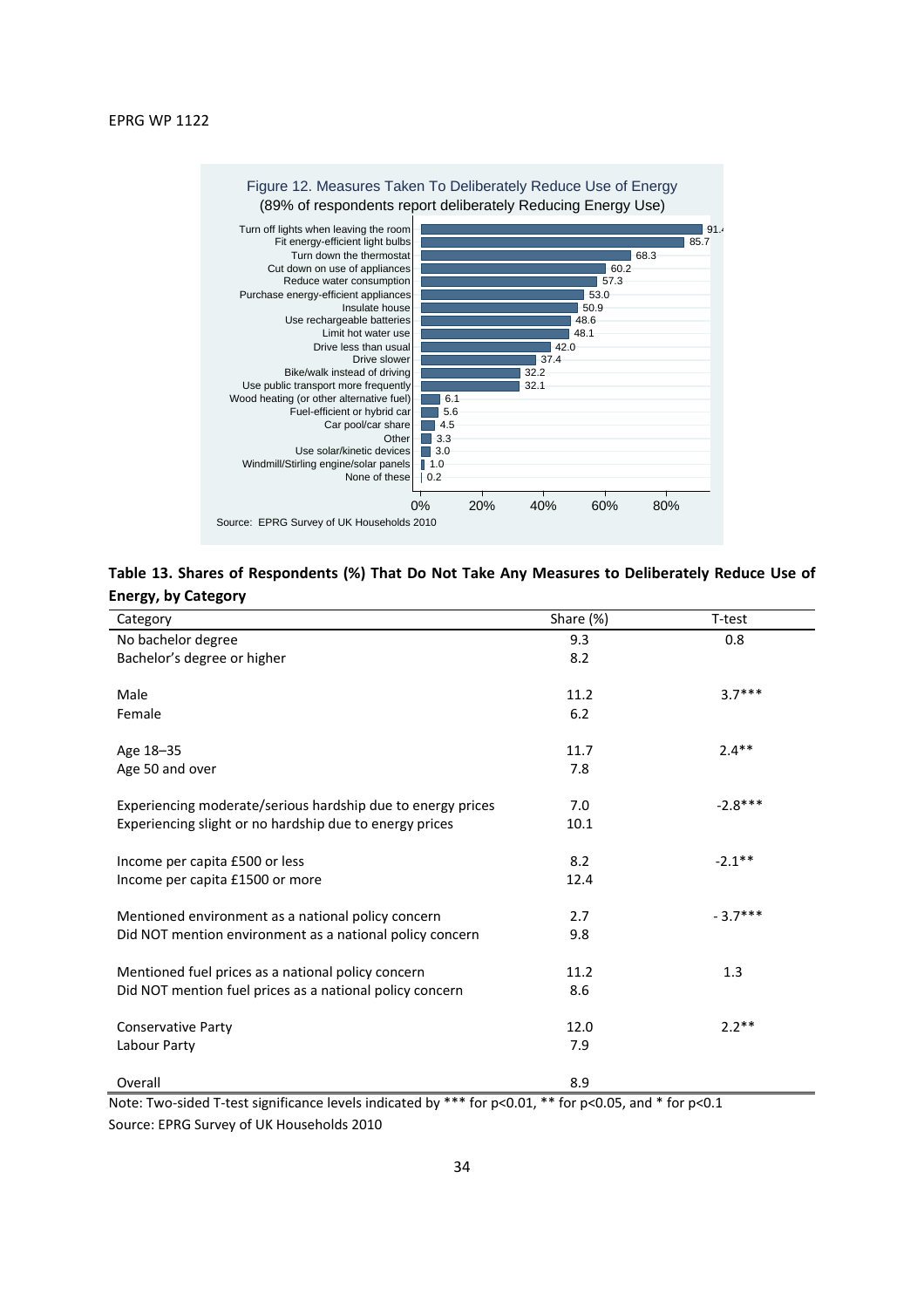| Category                                                    | Share (%) | T-test    |
|-------------------------------------------------------------|-----------|-----------|
| No bachelor degree                                          | 28.5      | $-3.0***$ |
| Bachelor degree or higher                                   | 35.0      |           |
|                                                             |           |           |
| Male                                                        | 30.5      | $-0.2$    |
| Female                                                      | 31.0      |           |
| Age 18-35                                                   | 32.2      | $-0.3$    |
| Age 50 and over                                             | 33.1      |           |
|                                                             |           |           |
| Experiencing moderate/serious hardship due to energy prices | 30.2      | 0.5       |
| Experiencing slight or no hardship due to energy prices     | 31.3      |           |
|                                                             |           |           |
| Income per capita £500 or less                              | 31.6      | 1.1       |
| Income per capita £1500 or more                             | 28.5      |           |
| Mentioned environment as a national policy concern          | 38.9      | $3.0***$  |
|                                                             | 29.6      |           |
| Did NOT mention environment as a national policy concern    |           |           |
| Mentioned fuel prices as a national policy concern          | 22.2      | $-3.1***$ |
| Did NOT mention fuel prices as a national policy concern    | 31.8      |           |
|                                                             |           |           |
| <b>Conservative Party</b>                                   | 29.4      | $-0.9$    |
| Labour Party                                                | 32.1      |           |
|                                                             |           |           |
| Overall                                                     | 7.7       |           |

## **Table 14. Shares of Respondents (%) That Carpool or Use Public Transport More Frequently to Reduce Energy Use, by Category**

Note: Two-sided T-test significance levels indicated by \*\*\* for p<0.01, \*\* for p<0.05, and \* for p<0.1 Source: EPRG Survey of UK Households 2010

## *3.5.5. Energy-Saving Advice*

Providing energy-saving advice may be one of the most effective ways of encouraging energy efficiency. However, not all information sources are perceived with the same level of trust by consumers. Studies indicate that consumers may be more distrustful of information provided by a commercial company than a public body. For example, Devine-Wright and Devine-Wright (2004) demonstrated that when identical letters were presented to consumers from the energy company, from a local authority, and from a local authority co-sponsoring an energy company, the letter from the local authority alone had 25% higher impact.

The Energy Saving Trust (EST) is the main public provider of advice to the domestic sector on energy efficiency and microgeneration technologies in the UK. Some other sources of energy advice are interactive websites, such as the "Act on  $CO<sub>2</sub>$  calculator" (part of the government's Climate Change Communications Initiative) and "Big Green Switch" (DEFRA 2008b). In addition,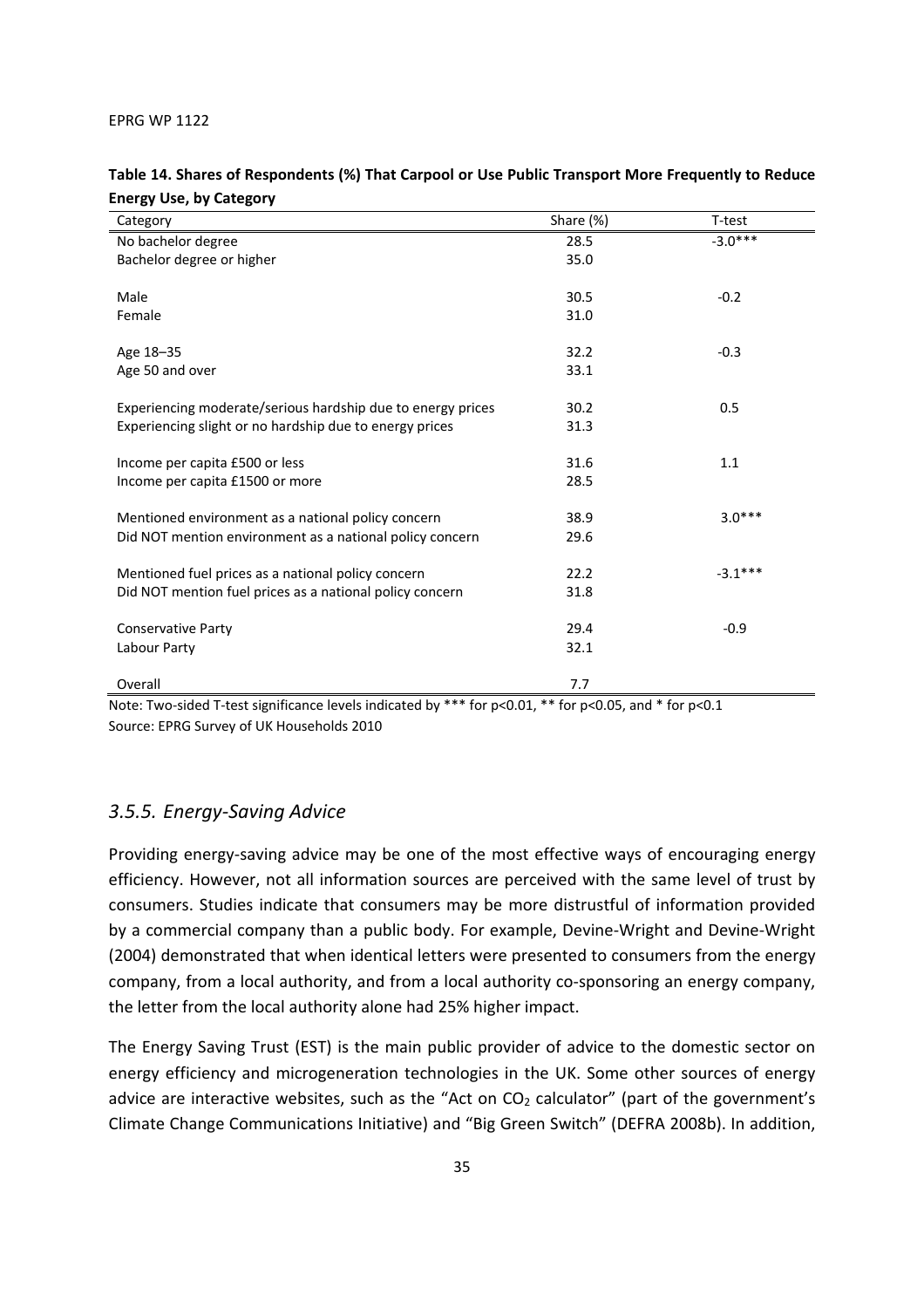energy suppliers usually provide on-line calculators to estimate potential energy savings, and give energy-saving advice (i.e., EDF "Online Energy Adviser", British Gas "Energy Savers Report", and others).

The results of the 2010 EPRG survey bear out the premise that consumers trust a public advice centre. In the EPRG survey, respondents were asked whom they would trust for energy advice, and could choose more than one option from the choices presented to them (Figure 13). Over 64% of respondents stated that they would trust a public energy advice centre. The share of respondents that would trust their current energy supplier for energy-saving advice is 38%. Telecommunications companies and high-street retailers appear to be perceived as particularly untrustworthy, which provides them with an unfavourable starting point, as some leading retailers have recently entered the energy services market through the provision of energy advice (e.g., Tesco Greener Living).



## **3.6. Willingness to Accept Changes in Appliance Usage for Load-Shifting off Peak**

In addition to reduction of the overall electricity consumption, the domestic sector can also contribute to mitigating the UK energy challenges by shifting electricity loads off peak. The domestic sector accounts for about 28% of the electricity consumption at peak times: 17 GW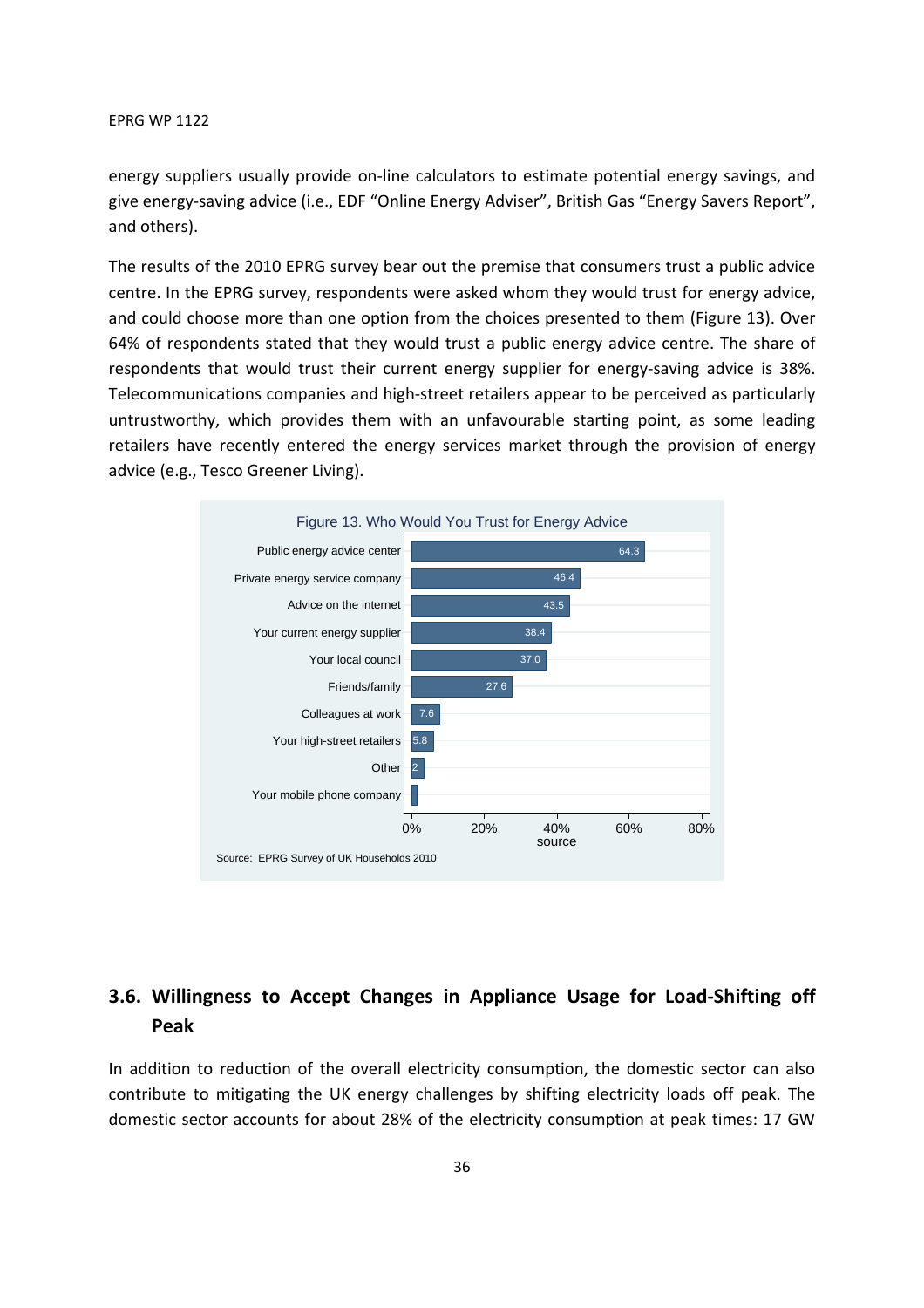versus a total peak of 60 GW in 2009 (IHS Global Insight, 2009). Peak electricity loads occur in the morning, 7–9 AM, and in the evening, 5–7 PM. Wholesale prices fluctuate according to the time of day and the day of the year. On peak days, which generally occur in winter in the UK, generators incur substantial additional costs. As an example, on 5 January 2009 the price of a megawatt-hour of electricity (£/MWh) went from £39.72 (4–4.30 AM) to £794.08 at peak times (around 5–5.30 PM) (APX, 2011). The latter price reflects more fuel needed to generate electricity from less efficient power plants, which in turn require generators to buy additional EU ETS allowances to compensate for the increase in  $CO<sub>2</sub>$  emissions.

Load shifting aims to smooth the demand and to shift the load to other times of the day, when electricity networks are less "congested". Even a modest demand response leading to a marginal decrease in the evening peak could have a significant impact on electricity markets and networks. According to estimates by IHS Global Insight, 6%–37% of household peak load could be time shifted (1GW–6GW of 17GW). This load shifting is estimated to have a value of £60m–£90m/year, due to lower fuel costs, fewer EU ETS allowances needed, and deferred infrastructure investments (IHS Global Insight, 2009). Currently, some incentives are already in place to encourage load shifting, such as with ToU tariffs, e.g., Economy 7. However, these types of financial incentives are still limited (Ofgem, 2010).

Load shifting will result in energy savings as well as in  $CO<sub>2</sub>$  reductions because more expensive and inefficient "peaking" plants will not be used. In addition, less generating capacity will be required to ensure supply during annual peak. If the change in demand is sustainable over time, reduced capacity requirements will need smaller investment (DEFRA, 2008b). Flexible demand will become even more critical with the introduction of renewable energy sources, such as wind and solar, as they are intermittent by nature (Silva et al., 2011). Shifting loads to the times of sufficient supply might significantly affect behavioural patterns of the users (Hong et al., 2011).

Faruqui et al. (2010b) surveyed empirical evidence of pilot programs in the US (where air conditioning is an important part of many peak loads). They find that on average, ToU programs are associated with a mean reduction of 4% in peak usage, Critical Peak Price (CPP) programs reduce peak usage by 17% and a 95 confidence interval ranges from 13% to 20%. CPP programs supported with enabling technologies reduce peak usage by 36% and a 95 confidence interval ranges from 27% to 44%. Their study suggests that the scope to shift the load is significantly higher through using enabling technologies (e.g., smart appliances), rather than through ToU or CPP tariffs alone. In order to investigate the scope for load shifting, the EPRG survey of 2010 inquired about the willingness of respondents to shift appliance usage as a response to ToU tariffs. It also asked about their willingness to accept four hypothetical load-shifting scenarios through smart appliances in exchange for discounts on the total electricity bill.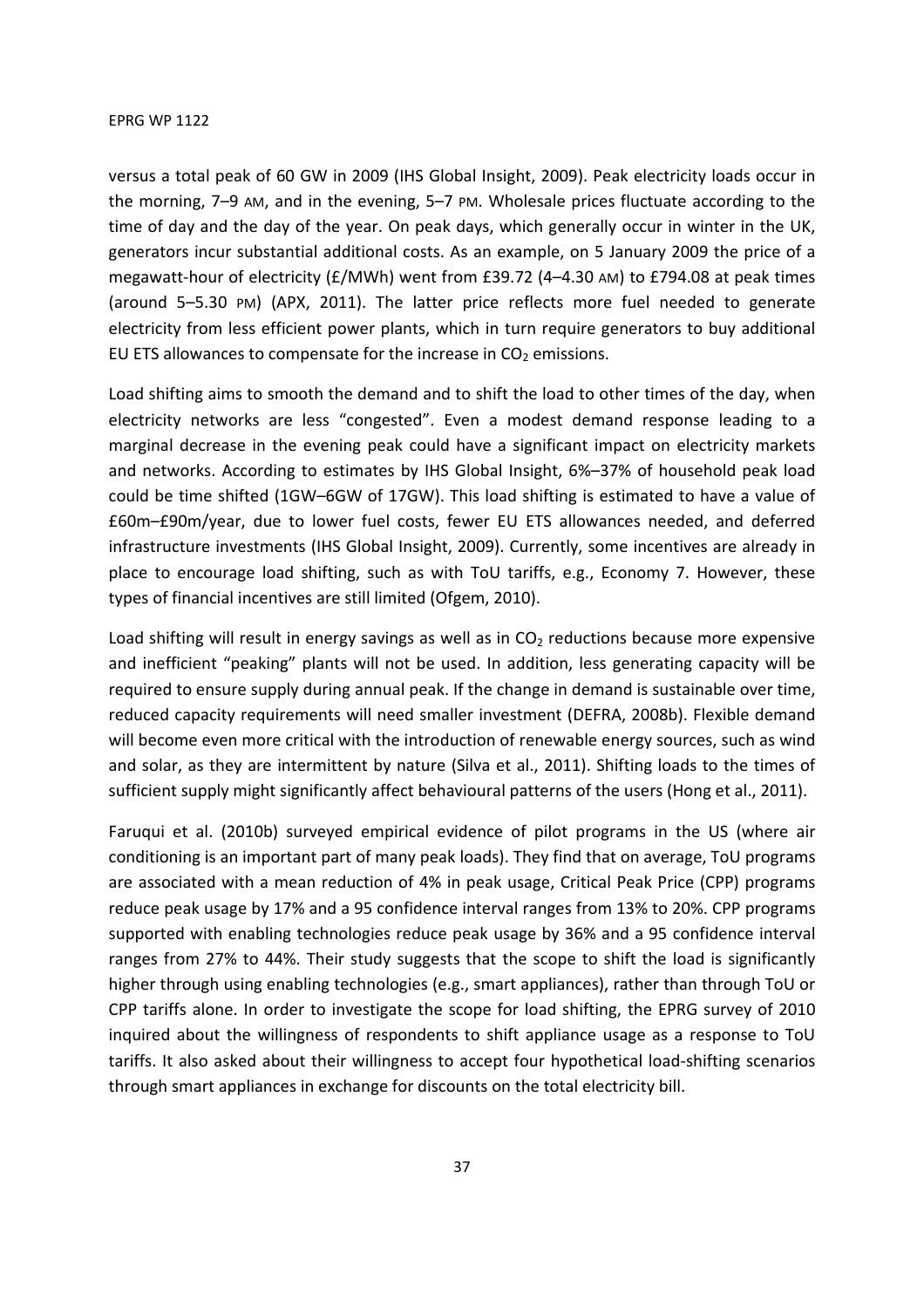**.** 

## *3.6.1. Potential for Load Shifting through Time-of-Use Tariffs*

ToU tariffs facilitate demand management through making electricity more expensive during times of peak demand, when electricity generation is more expensive. These tariffs are already being used to shift electricity consumption to off-peak in the UK: over 20% of consumers have chosen to subscribe to the Economy 7 tariff, which provides cheaper rates for electricity consumed during seven hours at night. The subscribers are typically consumers who use electricity for heating. In the future, ToU tariffs could be more widely applied and better tailored to consumption preferences. The EPRG survey of 2010 investigated customer's flexibility to shift usage of major appliances to off hours in response to ToU tariffs. These modifications do not necessarily involve smart appliances, even though the timer function on appliances would make these changes easier to implement.

In the EPRG survey of 2010, respondents were asked which appliances they are using 7–9 PM. Subsequently, respondents were presented with the hypothetical scenario that the electricity provider offered them a discount for consuming electricity after 9 PM (ToU tariff).The survey asked them which of the activities they typically performed 7–9 PM would they be willing to delay till after 9 PM.

Figure 14 indicates the share of respondents that perform a particular activity, as well as shares that are willing to postpone these activities until after 9 PM. Over half of the respondents presently using dishwashers and washing machines 7–9 PM would shift their usage to after 9 PM if electricity were cheaper at that time. However, only a quarter of the respondents are currently using their washing machines 7–9 PM, and only 18% of respondents indicate that they use their dishwashers 7–9 PM. On the other hand, the activity that over 90% of respondents engage in between 7 and 9 PM is watching TV, and almost half of the respondents cook at these times. Less than 20% of those individuals who cook or watch TV 7–9 PM, would willingly postpone these activities till after 9 PM. Overall, respondents are least flexible to change their cooking habits in response to the incentives of a lower tariff. In terms of the number of respondents stating they would delay usage of the appliances listed, the TV and washing machine are the highest contributors to load-shifting, while the dishwasher is the least<sup>11</sup>.

<sup>&</sup>lt;sup>11</sup> The number of respondents willing to shift appliance usage is calculated as the total number of respondents in the survey, multiplied by the share of respondents indicating they used each of the appliances in the 7-9 PM timeslot, multiplied by the share of respondents willing to delay usage of these appliances.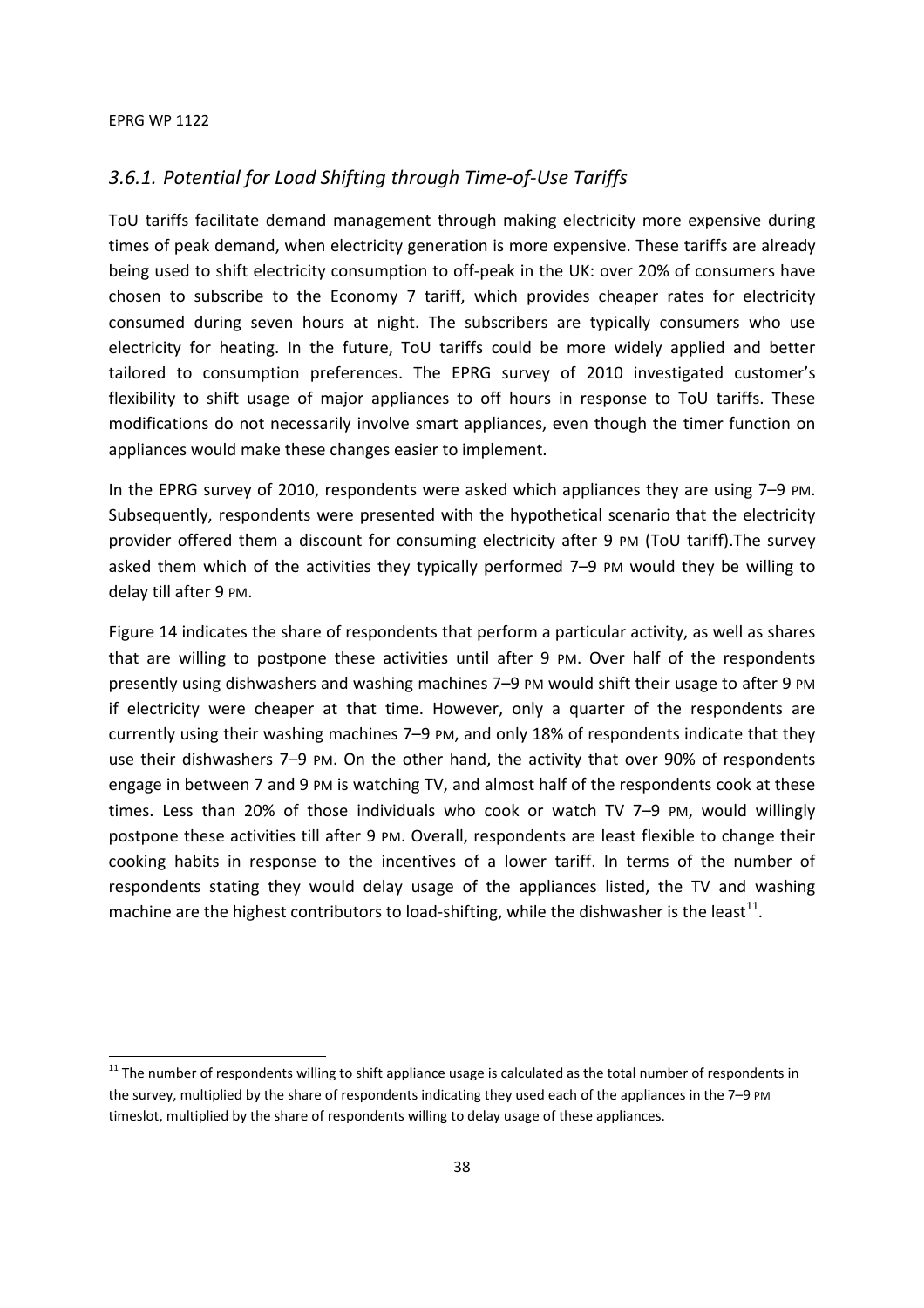

## *3.6.2. Potential for Load Shifting through Smart Appliances*

With the use of the smart grid combined with smart appliances, it is possible to devise incentives to move appliance usage from the period of high peak to lower usage times. Pilot studies have shown that the potential for load shifting is highest through the use of facilitating technologies, when the user does not have to actively intervene (Faruqui et al., 2010b). The EPRG survey of 2010 aimed to assess the potential of load shifting through smart appliances. The survey presented four hypothetical scenarios of load shifting using smart appliances and dynamic supplier intervention (Table 15). The respondents were first asked if they would accept each of these four scenarios (which were presented in random order) if they received a 5% discount on their total electricity bill. If they did agree, they were asked if they would be willing to accept a 2% discount, and if yes, then if they would be willing to change for a 1% discount. If respondents did not accept the 5% discount, they were offered a 10% discount, and if they still refused, were finally offered a 20% discount.

The first and second scenarios (having wet appliances run longer and having white appliances interrupted) do not appear to be very disruptive a priori, as they take place in the background and do not necessarily affect the user, and one would expect that they would have higher acceptance among the respondents. The second measure—interrupting white appliances—is in fact the way many white appliances work already. Most refrigerators and freezers cycle off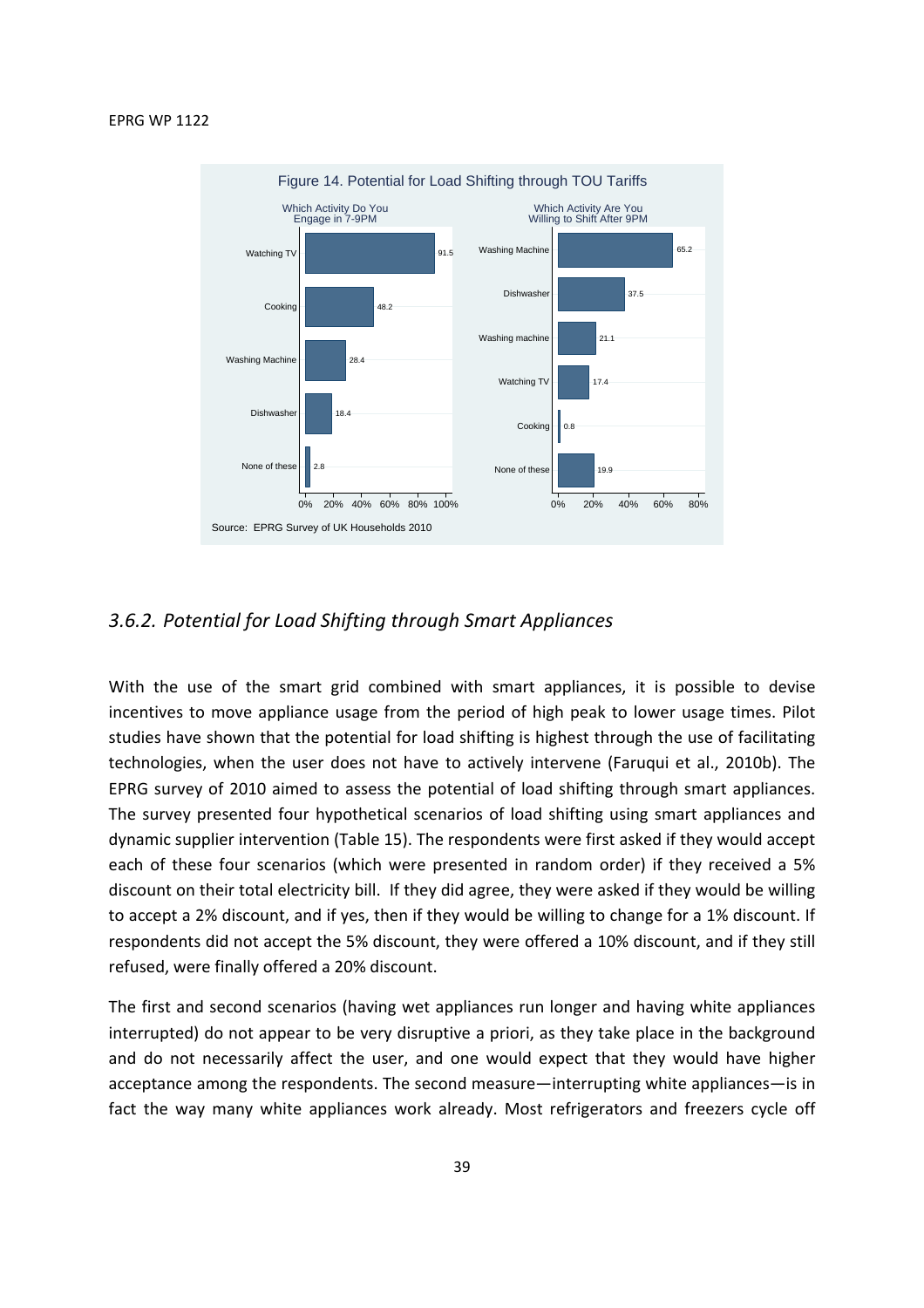periodically in order to keep internal temperature constant. The third and fourth scenarios (presetting white appliances to run only after 9 PM and limiting the use of the cooker to 30 minute intervals) are more disruptive, since they restrict when and how appliances can be used. Table 16 presents estimated acceptance rates for discounts on an electricity bill in exchange for appliance usage modification.

| <b>Appliance Usage Modification</b> |                            | <b>Description</b>                                          |  |  |
|-------------------------------------|----------------------------|-------------------------------------------------------------|--|--|
|                                     | <b>Scenario</b>            |                                                             |  |  |
|                                     | Run wet appliances longer  | Having wet appliances (dishwasher, washing machine,         |  |  |
|                                     |                            | tumble dryer) run for longer periods of time                |  |  |
| 2)                                  | Interrupt white appliances | Having white appliances (refrigerators, freezers) interrupt |  |  |
|                                     |                            | for 1- to 3-minute intervals                                |  |  |
| 3)                                  | Preset wet appliances      | Having wet appliances (dishwasher, washing machine,         |  |  |
|                                     |                            | tumble dryer) preset to operate only after 9 PM             |  |  |
| 4)                                  | Limited use of cooker      | Having usage of cooker/oven capped, so household            |  |  |
|                                     |                            | would not be able to use it for 30-minute intervals more    |  |  |
|                                     |                            | than 15 times per year during peak demand spikes.           |  |  |

**Table 15. Hypothetical Load-Shifting Scenarios through Smart Appliances** 

Respondents claim to be willing to accept the proposed changes even for the small discounts. Over 16% of respondents would agree to have wet appliances run longer in exchange for a mere 1% off the total electricity bill. Over 17% of respondent would agree to preset wet appliances to be used after 9 PM for 1% off the electricity bill. Acceptance of having white appliances being interrupted is even higher: over 20% of respondents would agree to this in exchange of only 1% reduction of the electricity bill. It is noteworthy that different demand response activities seem to be perceived in a similar manner, with similar acceptance rates. There is no significant difference between consumer acceptance rates of extending appliance cycles, interrupting white appliances, and presetting wet appliances. By contrast, a cap on energy use of a cooker has lower acceptance rates: around 11% of respondents would agree to limited use of cookers for a 1% discount.

The core questions on willingness to accept demand response activities were deliberately left vague, as researchers wanted to gauge the level of a priori acceptance of respondents, given a diverse range of possible interpretations. As a result, different interpretations might be behind some of the differences in expressed acceptances. While the survey does not let us conclude that the stated acceptance rates would translate into actual acceptances, it nevertheless indicates that consumers are open to considering and agreeing to these dynamic demand management options.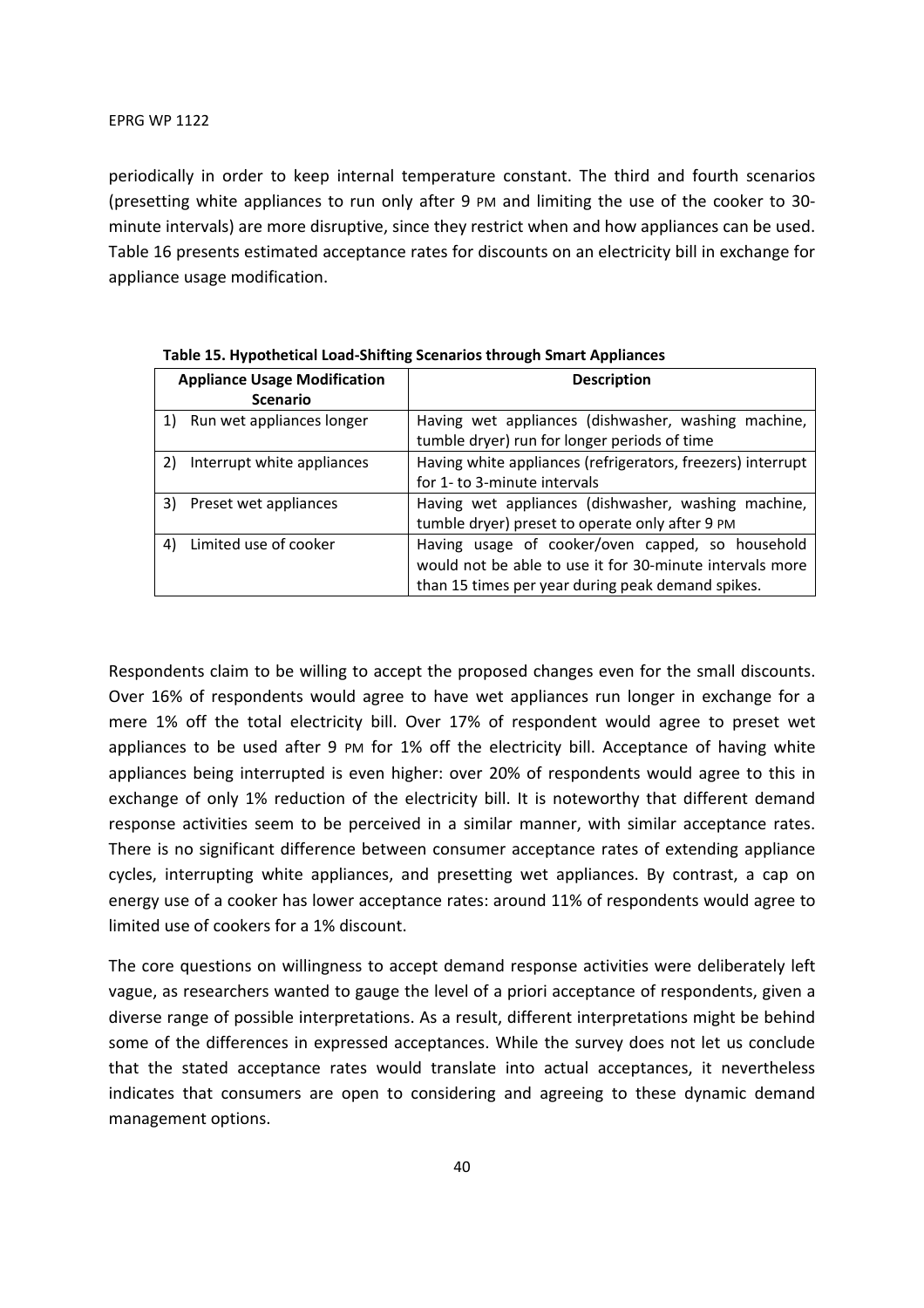One would expect that respondents who claim to be experiencing hardship due to energy prices would be more willing to modify appliance usage in exchange for a discount. However, surprisingly, acceptance of appliance usage modification in exchange for a discount did not vary by respondents' subjective perceptions of hardship (Table 16.). Similarly, there is no significant difference in acceptance rate when comparing respondents with a bachelor level of education or higher versus overall acceptance rates. Respondents who mentioned environment as one of the top three areas requiring urgent policy attention, had significantly higher acceptance rates for having wet appliances run longer and not being able to use cookers for a 20% discount compared to acceptance rates for all respondents combined. They are also more likely to accept having white appliances interrupted for 1% and 2% discounts. Respondents who were affiliated with the Labour Party were also more likely to accept limiting cooker use for of 1% and 2% discounts. Table 17 presents acceptance rates for smart appliance interventions by gender, age, and income. Men have higher acceptance rates than women. However there is no significant difference in acceptance rates by household per capita income. Younger respondents are more likely to accept having limited access to cookers, but they are less likely to accept having white appliances interrupted.

Professed interest in the environment yields better predictive power for the professed acceptance rates than do the subjective hardship from energy prices or the education level. Party membership is also not a good predictor of acceptance rates. Acceptance rates for Conservative Party supporters are not different from overall acceptances rates. Acceptance rates for Labour Party members are significantly higher in only one scenario—limited access to the cooker.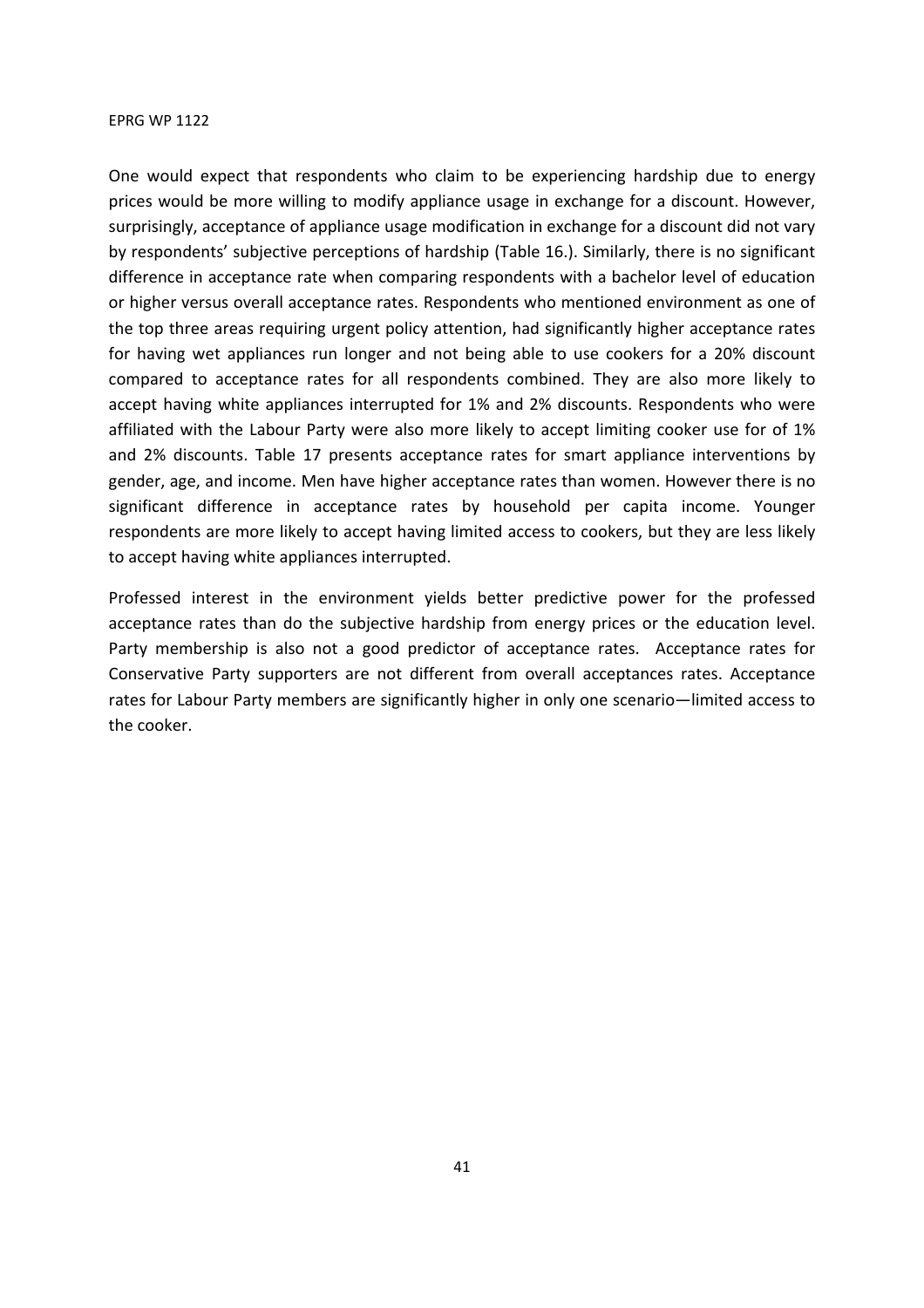-

|                            | Discount         | Bachelor                | Moderate to                    |                 |                         | Mentioned                       |                 |
|----------------------------|------------------|-------------------------|--------------------------------|-----------------|-------------------------|---------------------------------|-----------------|
|                            | accepted         | degree or               | serious hardship <sup>13</sup> | Conservative    | Labour                  | environment as                  | Overall         |
|                            |                  | higher                  |                                |                 |                         | national priority <sup>14</sup> |                 |
| Run wet appliances longer  | 1%               | 18.6                    | 14.9                           | 14.2            | 20.5                    | 19.5                            | 16.2            |
|                            |                  | $(15.7 - 21.4)$         | $(12.7 - 17.1)$                | $(11.1 - 17.2)$ | $(16.8 - 24.1)$         | $(14.6 - 24.3)$                 | $(14.6 - 17.8)$ |
|                            | 2%               | 31.1                    | 25.8                           | 27.2            | 29.4                    | 33.1                            | 27.1            |
|                            |                  | $(27.7 - 34.5)$         | $(23.1 - 28.6)$                | $(23.3 - 31.0)$ | $(25.3 - 33.5)$         | $(27.3 - 38.9)$                 | $(25.1 - 29.0)$ |
|                            | 5%               | 58.1                    | 51.4                           | 54.5            | 55.1                    | 59.1                            | 53.4            |
|                            |                  | $(54.5 - 61.7)$         | $(48.3 - 54.6)$                | $(50.2 - 58.8)$ | $(50.6 - 59.6)$         | $(53.1 - 65.2)$                 | $(51.3 - 55.6)$ |
|                            | 10%              | 75.9                    | 70.2                           | 71.7            | 73.9                    | 77.0                            | 70.8            |
|                            |                  | $(72.7 - 79.0)$         | $(67.3 - 73.1)$                | $(67.8 - 75.6)$ | $(70.0 - 77.9)$         | $(71.9 - 82.2)$                 | $(68.8 - 72.7)$ |
|                            | 20%              | 86.6                    | 83.1                           | 85.1            | 86.0                    | $91.1*$                         | 84.2            |
|                            |                  | $(84.0 - 89.1)$         | $(80.7 - 85.4)$                | $(82.0 - 88.2)$ | $(82.9 - 89.1)$         | $(87.5 - 94.6)$                 | $(82.6 - 85.8)$ |
|                            | Do not           | 13.4                    | 16.9                           | 14.9            | 14.0                    | $9.0*$                          | 15.8            |
|                            | accept           | $(11,-16.0)$            | $(14.6 - 19.3)$                | $(11.8 - 18.0)$ | $(10.9 - 17.1)$         | $(5.4 - 12.5)$                  | $(14.2 - 17.4)$ |
|                            | 1%               | 23.6                    | 18.8                           | 19.5            | 24.6                    | $28.4*$                         | 20.7            |
|                            |                  | $(20.5 - 26.7)$         | $(16.32 - 21.23)$              | $(16.1 - 22.9)$ | $(20.8 - 28.5)$         | $(22.9 - 34.0)$                 | $(18.9 - 22.4)$ |
|                            | 2%               | 37.5                    | 33.2                           | 34.2            | 40.1                    | 44.8*                           | 34.0            |
|                            |                  | $(33.9 - 41.0)$         | $(30.20 - 36.13)$              | $(30.1 - 38.3)$ | $(35.7 - 44.5)$         | $(38.6 - 50.9)$                 | $(31.9 - 36.1)$ |
| Interrupt white appliances | 5%               | 63.9                    | 59.3                           | 62.1            | 63.9                    | 68.1                            | 60.5            |
|                            |                  | $(60.4 - 67.5)$         | $(56.19 - 62.38)$              | $(58.0 - 66.3)$ | $(59.6 - 68.2)$         | $(62.4 - 73.8)$                 | $(58.4 - 62.6)$ |
|                            | 10%              | 77.1                    | 72.6                           | 74.6            | 76.6                    | 80.2                            | 73.5            |
|                            |                  | $(74.0 - 80.2)$         | $(69.74 - 75.36)$              | $(70.8 - 78.3)$ | $(72.8 - 80.4)$         | $(75.3 - 85.1)$                 | $(71.5 - 75.4)$ |
|                            |                  | 86.0                    | 82.5                           | 86.8            | 85.6                    | 88.3                            | 83.9            |
|                            | 20%              | $(83.4 - 88.5)$         | $(80.05 - 84.84)$              | $(83.9 - 89.7)$ | $(82.4 - 88.8)$         | $(84.4 - 92.3)$                 | $(82.3 - 85.5)$ |
|                            | Do not<br>accept | 14.0                    | 17.5                           | 13.2            | 14.4                    | 11.7                            | 16.1            |
|                            |                  | $(11.5 - 16.6)$         | $(15.16 - 19.95)$              | $(10.3 - 16.1)$ | $(11.2 - 17.6)$         | $(7.7 - 15.6)$                  | $(14.5 - 17.8)$ |
|                            | 1%               | 18.0                    | 17.4                           | 17.0            | 22.6                    | 20.2                            | 17.8            |
|                            |                  | $(15.2 - 20.9)$         | $(14.96 - 19.73)$              | $(13.8 - 20.3)$ | $(18.8 - 26.3)$         | $(15.3 - 25.2)$                 | $(16.1 - 19.4)$ |
|                            | 2%               | 32.2                    | 30.7                           | 33.5            | 35.1                    | 37.0                            | 31.5            |
|                            |                  | $(28.8 - 35.6)$         | $(27.81 - 33.62)$              | $(29.4 - 37.5)$ | $(30.8 - 39.4)$         | $(31.0 - 42.9)$                 | $(29.4 - 33.5)$ |
|                            |                  | 62.4                    | 61.0                           | 60.6            | 62.6                    | 61.5                            | 59.9            |
| Preset wet appliances      | 5%               | $(58.9 - 65.0)$         | $(57.95 - 64.09)$              | $(56.4 - 64.8)$ | $(58.3 - 67.0)$         | $(55.5 - 67.5)$                 | $(57.7 - 62.0)$ |
|                            |                  | 72.8                    | 71.3                           | 72.9            | 73.3                    | 73.2                            | 70.7            |
|                            | 10%              | $(69.6 - 76.1)$         | $(68.48 - 74.17)$              | $(69.0 - 76.7)$ | $(69.3 - 77.3)$         | $(67.7 - 78.6)$                 | $(68.7 - 72.7)$ |
|                            |                  | 82.8                    | 81.7                           | 83.8            | 84.1                    | 83.7                            | 81.8            |
|                            | 20%<br>Do not    | $(80.0 - 85.6)$         | $(79.30 - 84.17)$              | $(80.6 - 86.9)$ | $(80.8 - 87.4)$         | $(79.1 - 88.2)$                 | $(80.1 - 83.5)$ |
|                            |                  | 17.2                    | 18.3                           | 16.3            | 15.9                    | 16.3                            | 18.2            |
|                            | accept           | $(14.4 - 20.0)$         | $(15.83 - 20.70)$              | $(13.1 - 19.4)$ | $(12.6 - 19.2)$         | $(11.8 - 20.9)$                 | $(16.5 - 19.9)$ |
|                            |                  | 12.5                    | 10.8                           | 8.8             | $16.3*$                 | 14.0                            | 10.8            |
|                            | 1%               | $(10.1 - 15.0)$         | $(8.86 - 12.77)$               | $(6.4 - 11.2)$  | $(13.0 - 19.6)$         | $(9.7 - 18.3)$                  | $(9.4 - 12.2)$  |
|                            | 2%               | 18.3                    | 18.8                           | 16.1            | $24.0*$                 | 22.2                            | 17.7            |
|                            |                  | $(15.5 - 21.2)$         | $(16.32 - 21.23)$              | $(12.9 - 19.2)$ | $(20.2 - 27.9)$         | $(17.1 - 27.3)$                 | $(16.1 - 19.4)$ |
|                            |                  | 38.0                    | 38.2                           | 36.3            | 44.3*                   | 41.3                            | 37.1            |
|                            | 5%               | $(34.4 - 41.6)$         | $(35.10 - 41.22)$              | $(32.2 - 40.5)$ | $(39.8 - 48.7)$         | $(35.2 - 47.3)$                 | $(35.0 - 39.2)$ |
|                            | 10%              | 53.1                    | 55.4                           | 53.4            | 58.3                    | 56.8                            | 52.9            |
|                            |                  | $(49.5 - 56.8)$         | $(52.28 - 58.54)$              | $(49.0 - 57.7)$ | $(53.8 - 62.7)$         | $(50.7 - 62.9)$                 | $(50.7 - 55.1)$ |
| Limited use of cooker      |                  |                         |                                | 66.2            |                         | $74.3*$                         | 66.3            |
|                            | 20%              | 66.7<br>$(63.3 - 70.2)$ | 66.8<br>$(63.87 - 69.80)$      |                 | 70.6<br>$(66.5 - 74.7)$ | $(69.0 - 79.7)$                 | $(64.3 - 68.4)$ |
|                            |                  |                         |                                | $(62.1 - 70.2)$ |                         |                                 |                 |
|                            | Do not           | 33.3                    | 33.2                           | 33.84           | 29.4                    | $25.7*$                         | 33.7            |
|                            | accept           | $(29.8 - 36.8)$         | $(30.2 - 36.13)$               | $(29.8 - 37.9)$ | $(25.3 - 33.6)$         | (20.3–31.1)                     | $(31.6 - 35.7)$ |

## **Table 16. Shares of Respondents (%) Willing To Accept Changes in Appliance Usage by Education Level,**  Subjective Hardship, Party Affiliation, and Expressed Concern for Environment<sup>12</sup>

Notes: 95% Confidence Interval indicated in parentheses. Asterisk (\*) indicates acceptance rates that are significantly different from overall acceptance rates by 95% confidence level.

<sup>12</sup> Acceptance rates by category that are significantly different from overall acceptance rates by 95% confidence level are indicated by an asterisk.<br><sup>13</sup>Respondents who reported experiencing either moderate or serious hardship due to energy prices.

 $14$ Respondents who listed "Environment" as one of the areas in UK that need urgent attention.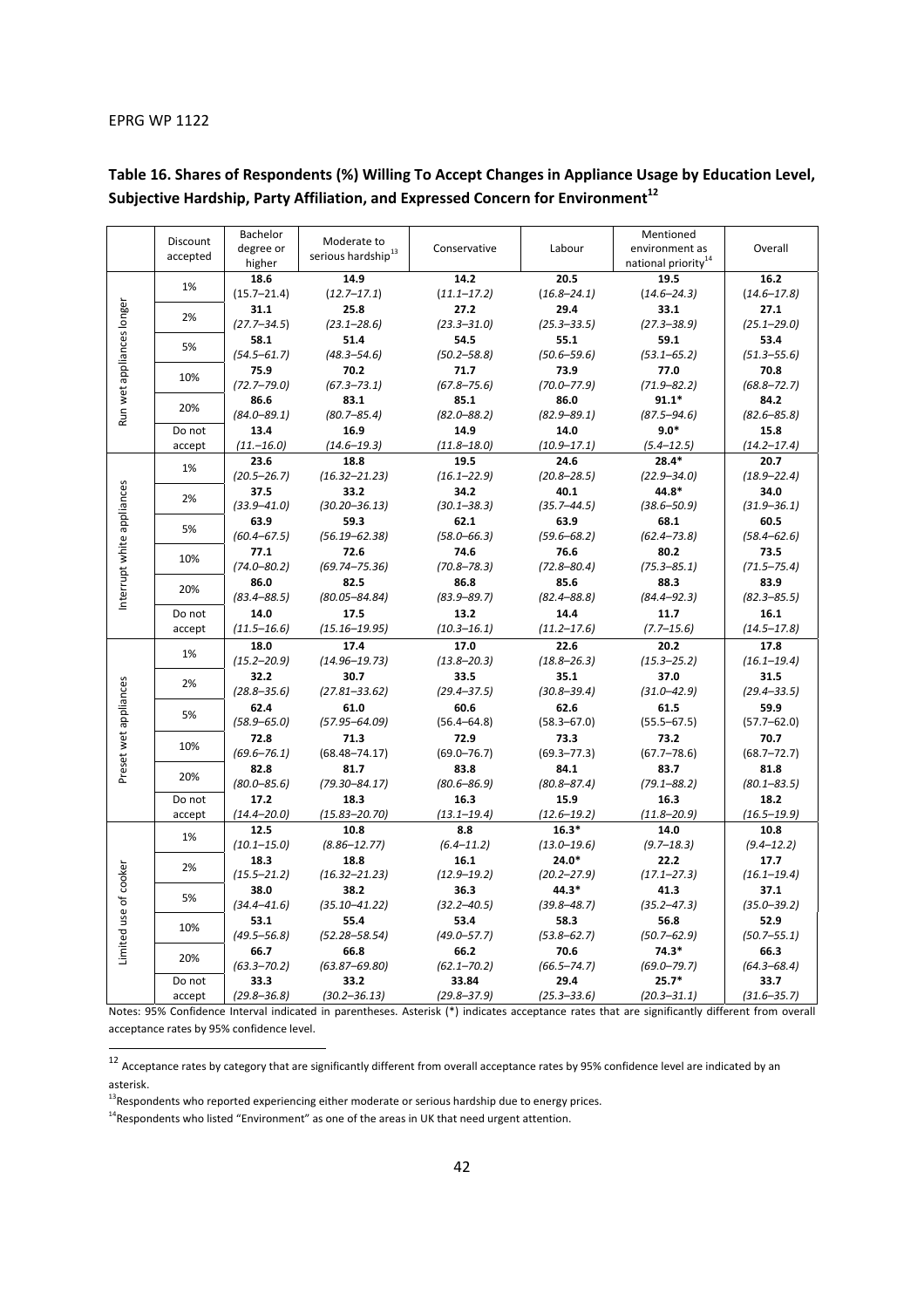Source: EPRG Survey of 2010

## **Table 17. Shares of Respondents (%) Willing To Accept Changes in Appliance Usage by Gender, Income, and Age**

|                            | Discount<br>accepted | Male            | Female          | Income per capita<br>£500 or less | Income per<br>capita £1500<br>or more | Age 35 years or<br>less | Age 50 years or<br>more |
|----------------------------|----------------------|-----------------|-----------------|-----------------------------------|---------------------------------------|-------------------------|-------------------------|
|                            |                      | 86.9            | 81.4            | 81.7                              | 82.2                                  | 88.4                    | 82.8                    |
| Run wet appliances longer  | 1%                   | $(84.9 - 89.0)$ | $(79.0 - 83.8)$ | $(78.3 - 85.0)$                   | $(78.7 - 85.7)$                       | $(85.8 - 91.1)$         | $(80.4 - 85.2)$         |
|                            |                      | 74.9            | 66.5            | 68.6                              | 66.7                                  | 75.0                    | 68.4                    |
|                            | 2%                   | $(72.3 - 77.6)$ | $(63.6 - 69.5)$ | $(64.6 - 72.7)$                   | $(62.4 - 71.1)$                       | $(71.4 - 78.5)$         | $(65.4 - 71.4)$         |
|                            |                      | 58.6            | 48.2            | 52.0                              | 51.7                                  | 56.9                    | 50.6                    |
|                            | 5%                   | $(55.6 - 61.7)$ | $(45.1 - 51.3)$ | $(47.7 - 56.4)$                   | $(47.1 - 56.3)$                       | $(52.8 - 61.0)$         | $(47.4 - 53.8)$         |
|                            |                      | 29.6            | 24.6            | 23.8                              | 25.9                                  | 26.6                    | 27.0                    |
|                            | 10%                  | $(26.8 - 32.4)$ | $(21.9 - 27.2)$ | $(20.1 - 27.5)$                   | $(21.8 - 29.9)$                       | $(23.0 - 30.3)$         | $(24.2 - 29.8)$         |
|                            |                      | 18.3            | 14.0            | 15.0                              | 15.4                                  | 16.8                    | 15.2                    |
|                            | 20%                  | $(16.0 - 20.7)$ | $(11.9 - 16.2)$ | $(11.9 - 18.1)$                   | $(12.1 - 18.8)$                       | $(13.7 - 19.9)$         | $(12.9 - 17.5)$         |
|                            | Do not               | 13.1            | 18.6            | 18.3                              | 17.8                                  | 11.6                    | 17.2                    |
|                            | Accept               | $(11.0 - 15.1)$ | $(16.2 - 21.0)$ | $(15.0 - 21.7)$                   | $(14.0 - 21.3)$                       | $(8.9 - 14.2)$          | $(14.8 - 19.6)$         |
|                            |                      | 85.7            | 82.0            | 80.5                              | 80.4                                  | 82.7                    | 84.3                    |
|                            | 1%                   | $(83.5 - 87.8)$ | $(79.7 - 84.4)$ | $(77.1 - 84.0)$                   | $(76.8 - 84.1)$                       | $(79.5 - 85.8)$         | $(82.0 - 86.6)$         |
|                            |                      | 75.1            | 71.8            | 70.6                              | 68.3                                  | 72.3                    | 74.9                    |
|                            | 2%                   | $(72.5 - 77.8)$ | $(69.0 - 74.6)$ | $(66.6 - 74.5)$                   | $(64.0 - 72.5)$                       | $(68.6 - 76.0)$         | $(72.1 - 77.7)$         |
|                            |                      | 62.9            | 58.0            | 56.9                              | 55.4                                  | 56.0                    | 62.3                    |
|                            | 5%                   | $(60.0 - 65.9)$ | $(55.0 - 61.1)$ | $(52.6 - 61.2)$                   | $(50.9 - 60.0)$                       | $(51.9 - 60.1)$         | $(59.3 - 65.4)$         |
| Interrupt white appliances |                      | 35.9            | 32.1            | 31.4                              | 32.0                                  | 31.3                    | 35.5                    |
|                            | 10%                  | $(32.9 - 38.9)$ | $(29.2 - 35.0)$ | $(27.3 - 35.4)$                   | $(27.7 - 36.2)$                       | $(27.5 - 35.2)$         | $(32.4 - 38.5)$         |
|                            |                      | 22.0            | 19.3            | 19.3                              | 20.0                                  | 18.9                    | 21.4                    |
|                            | 20%                  | $(19.4 - 24.5)$ | $(16.9 - 21.8)$ | $(15.9 - 22.7)$                   | $(16.3 - 23.7)$                       | $(15.7 - 22.1)$         | $(18.8 - 24.1)$         |
|                            | Do not               | 14.3            | 18.0            | 19.5                              | 19.6                                  | 17.3                    | 15.7                    |
|                            | Accept               | $(12.2 - 16.5)$ | $(15.6 - 20.3)$ | $(16.0 - 22.9)$                   | $(15.9 - 23.2)$                       | $(14.2 - 20.5)$         | $(13.4 - 18.0)$         |
|                            | 1%                   | 82.7            | 80.8            | 81.1                              | 79.6                                  | 80.9                    | 81.6                    |
|                            |                      | $(80.4 - 85.1)$ | $(78.4 - 83.3)$ | $(77.7 - 84.5)$                   | $(75.9 - 83.3)$                       | $(77.7 - 84.2)$         | $(79.1 - 84.1)$         |
|                            | 2%                   | 72.9            | 68.4            | 69.4                              | 67.4                                  | 70.4                    | 69.6                    |
|                            |                      | $(70.1 - 75.6)$ | $(65.5 - 71.3)$ | $(65.4 - 73.4)$                   | $(63.1 - 71.7)$                       | $(66.6 - 74.2)$         | $(66.6 - 72.5)$         |
| Preset wet appliances      | 5%                   | 60.2            | 59.5            | 57.7                              | 57.8                                  | 57.8                    | 58.5                    |
|                            |                      | $(57.2 - 63.2)$ | $(56.5 - 62.6)$ | $(53.4 - 62.0)$                   | $(53.3 - 62.4)$                       | $(53.7 - 61.9)$         | $(55.3 - 61.6)$         |
|                            | 10%                  | 31.1            | 31.8            | 31.8                              | 29.8                                  | 31.5                    | 29.8                    |
|                            |                      | $(28.3 - 34.0)$ | $(28.9 - 34.7)$ | $(27.7 - 35.8)$                   | $(25.6 - 34.0)$                       | $(27.7 - 35.4)$         | $(26.9 - 32.7)$         |
|                            | 20%                  | 18.3            | 17.2            | 17.9                              | 16.5                                  | 18.4                    | 16.9                    |
|                            |                      | $(16.0 - 20.7)$ | $(14.8 - 19.5)$ | $(14.6 - 21.3)$                   | $(13.1 - 19.9)$                       | $(15.2 - 21.6)$         | $(14.6 - 19.3)$         |
|                            | Do not               | 17.3            | 19.2            | 18.9                              | 20.4                                  | 19.1                    | 18.4                    |
|                            | Accept               | $(14.9 - 19.6)$ | $(16.7 - 21.6)$ | $(15.5 - 22.3)$                   | $(16.7 - 24.1)$                       | $(15.8 - 22.3)$         | $(15.9 - 20.9)$         |
|                            |                      | 67.9            | 64.8            | 66.9                              | 63.3                                  | 67.8                    | 64.6                    |
|                            | 1%                   | $(65.0 - 70.8)$ | $(61.8 - 67.7)$ | $(62.8 - 71.0)$                   | $(58.8 - 67.7)$                       | $(63.9 - 71.6)$         | $(61.6 - 67.7)$         |
| Limited use of cooker      | 2%                   | 55.6            | 50.1            | 56.1                              | 49.1                                  | 54.3                    | 51.5                    |
|                            |                      | $(52.6 - 58.7)$ | $(47.1 - 53.2)$ | $(51.8 - 60.5)$                   | $(44.5 - 53.7)$                       | $(50.2 - 58.4)$         | $(48.3 - 54.7)$         |
|                            | 5%                   | 39.0            | 35.1            | 38.6                              | 34.1                                  | 37.5                    | 35.7                    |
|                            |                      | $(36.0 - 42.0)$ | $(32.2 - 38.1)$ | $(34.4 - 42.8)$                   | $(29.8 - 38.5)$                       | $(33.5 - 41.5)$         | $(32.6 - 38.7)$         |
|                            | 10%                  | 19.1            | 16.3            | 19.1                              | 15.9                                  | 18.6                    | 16.4                    |
|                            |                      | $(16.7 - 21.5)$ | $(14.0 - 18.6)$ | $(15.7 - 22.5)$                   | $(12.5 - 19.2)$                       | $(15.4 - 21.8)$         | $(14.1 - 18.8)$         |
|                            | 20%                  | 12.3            | 9.3             | 13.1                              | 9.3                                   | 13.1                    | 9.1                     |
|                            |                      | $(10.3 - 14.3)$ | $(7.5 - 11.1)$  | $(10.1 - 16.0)$                   | $(6.7 - 12.0)$                        | $(10.3 - 15.9)$         | $(7.3 - 10.9)$          |
|                            | Do not               | 32.1            | 35.2            | 33.1                              | 36.7                                  | 32.2                    | 35.4                    |
|                            | Accept               | $(29.2 - 35.0)$ | $(32.3 - 38.2)$ | $(29.0 - 37.2)$                   | $(32.3 - 41.2)$                       | $(28.4 - 36.1)$         | $(32.3 - 38.4)$         |

Note: 95% Confidence Interval indicated in brackets

Source: EPRG Survey of 2010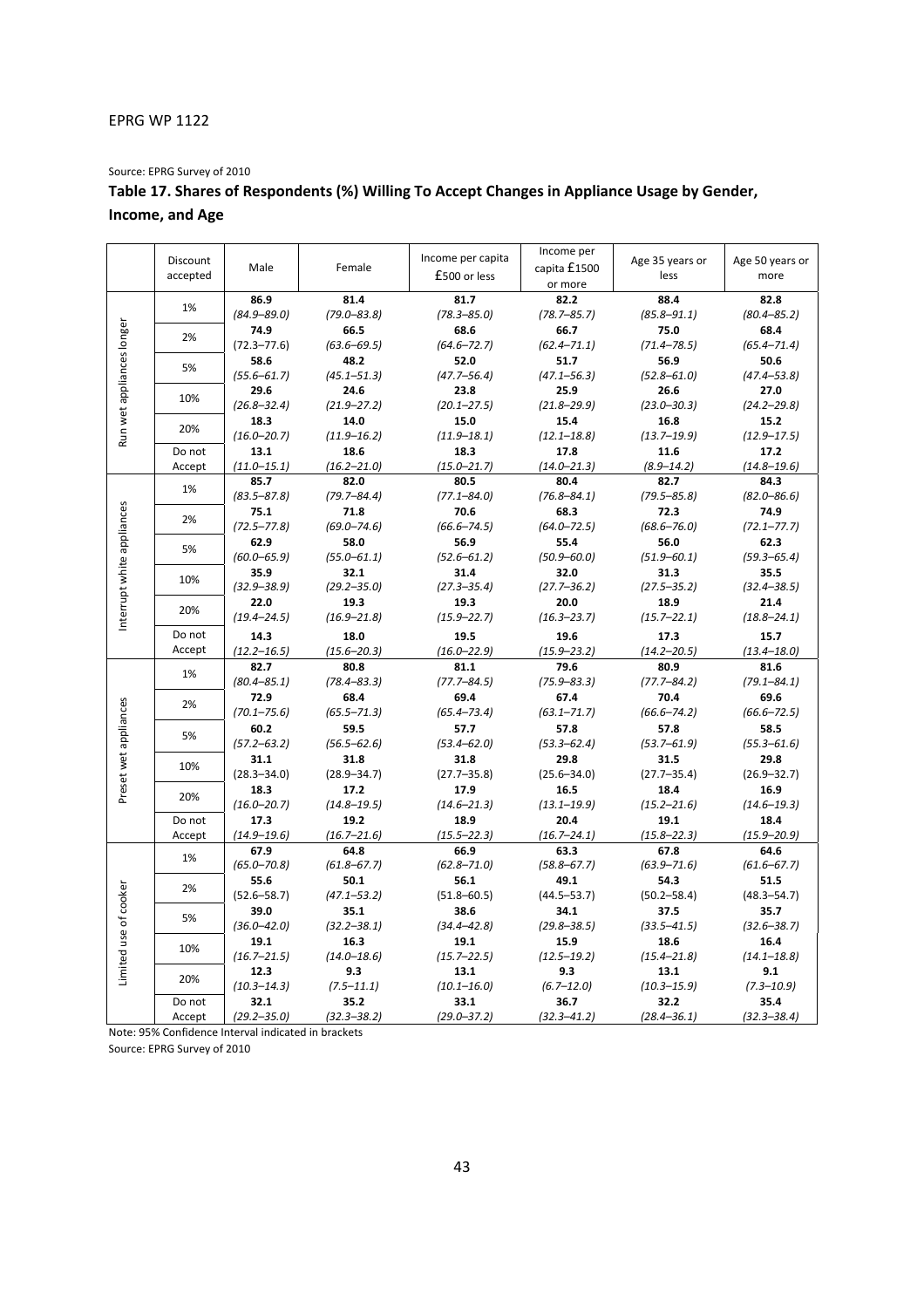## **4. Conclusions**

The results from our 2010 survey indicate that since the global financial crisis of 2008, energy and environmental concerns have decreased in priority in the view of the public, and respondents are more sceptical of government interventions in electricity markets.

The share of individuals reporting that they experience serious hardship due to energy prices has gone down since the peak of energy prices in October 2008. Around 14% of respondents report experiencing severe hardship due to energy prices in 2010 compared to 18.4% in 2008. During the peak energy prices in 2008, there was an increase in switching of energy providers. Since then incidences of switching have decreased.

Energy efficiency measures have higher uptake than in previous years, but the widespread measures are those that are cheaper and easier to implement. Three quarters of the respondents think that government should enforce energy-efficiency standards for appliances. However, they are more willing to compromise on the price than on performance of appliances as a result of such laws. While roughly half of the respondents would agree to have detailed metered consumption information recorded by their energy providers through smart meters, they are wary of having their data available to other entities. Local ownership is a potential motivating factor for public support for local, small-scale energy plants, but construction work at home and in the neighbourhood are the potential discouraging factors from supporting such a plant.

There is scope for shifting discretionary electricity load during off-peak times, both through Time-of-Use tariffs and smart appliances that require limited user intervention. The activity that largest number of respondents will delay till after 9 PM if electricity is more expensive 7-9 PM, are watching TVs and using washing machines. Acceptance of supplier control of smart appliances is high, even for small discounts on the electricity bill, but the least popular measure is having usage of cookers restricted during critical peak times a few times per year. We find little indication that income, education, or the degree of hardship experienced as a result of higher fuel prices impacts willingness to accept a discount in exchange for the ability of the supplier to control appliance usage.

Overall, younger respondents are more likely to name environment as one of the policy priorities. They have less resistance to accepting innovative measures, such as having consumption data recorded through smart meters, and having a small-scale, low-carbon plant in their community. Policy priorities and values influence action: respondents who named environment as a policy priority were more likely to take proactive measures to decrease energy consumption, including carpooling more often or using public transportation.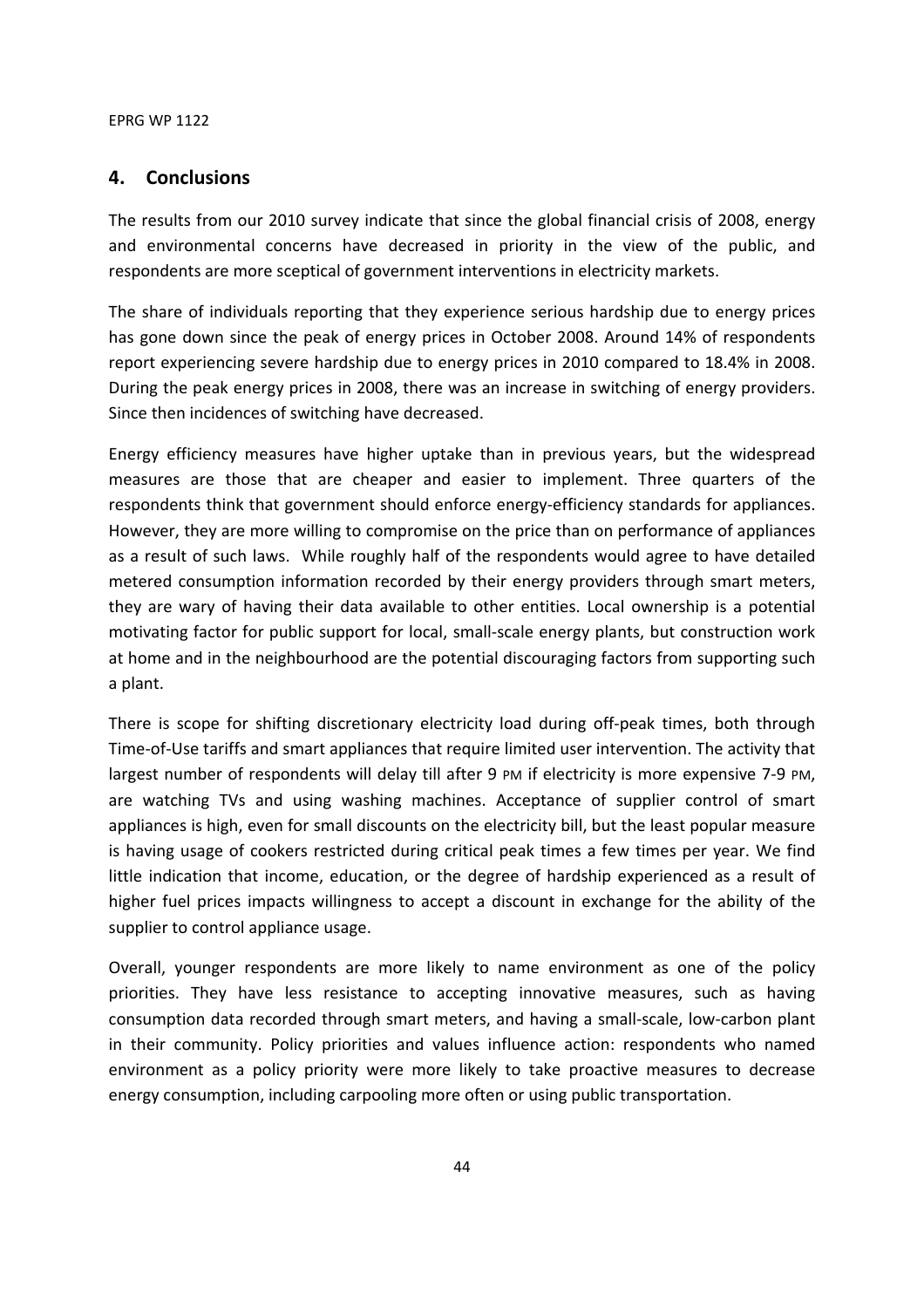## **References**

- AKCURA, E., BROPHY HANEY, A., JAMASB, T., REINER, D., (2011). From Citizen to Consumer: Energy Policy and Public Attitudes in the UK. IN JAMASB, T. & POLLITT, M. (Eds.) The Future of Electricity Demand: Customers, Citizens and Loads. Cambridge, Cambridge University Press.
- APX (2011). APX Power UK, available at http://www.apxendex.com/index.php?id=61, last accessed 19 March 2011.
- BERINSKY, A. (2006). American Public Opinion in the 1030s and 1950s: The analysis of Quotacontrolled sample survey data. Public Opinion Quarterly, Vol 70, No4, Winter 2006, pp 499-529.
- BERR (2008). Impact assessment of smart metering roll out for domestic consumers and for small businesses. April 2008. Online: http://www.berr.gov.uk/files/file45794.pdf.
- BROPHY HANEY, A., JAMASB, T., PLATCHKOV, L. M. & POLLITT, M. G. (2011). Demand-side Management Strategies and the Residential Sector: Lessons from International Experience.
- CCC (2009). Meeting Carbon Budgets the need for a step change: Progress report to Parliament. London, Committee on Climate Change. Online: http://downloads.theccc.org.uk/21667%20CCC%20Report%20AW%20WEB.pdf.
- DECC (2009a). Carbon dioxide emissions and energy consumption in the UK. London, Department of Energy and Climate Change. Online: http://www.decc.gov.uk/assets/decc/statistics/publications/trends/articles\_issue/file50 671.pdf.
- DECC (2009b). Demand Side Market Participation Report for the DECC. London, Department of Energy and Climate Change. Online: http://www.decc.gov.uk/assets/decc/consultations/electricity %20supply%20security/1\_20090804144704\_e\_@@\_dsmreportglobalinsight.pdf.
- DECC (2009c). Impact Assessment of a GB-wide smart meter roll out for the domestic sector. London, Department of Energy and Climate Change. Online: http://www.decc.gov.uk/assets/decc/consultations/smart-meter-imp-prospectus/221 ia-smart-roll-out-domestic.pdf.
- DECC (2009d). Towards a smarter future: Government response to the consultation on electricity and gas smart metering. London, Department of Energy and Climate Change. Online:

http://www.decc.gov.uk/assets/decc/consultations/smart%20metering%20for%20elect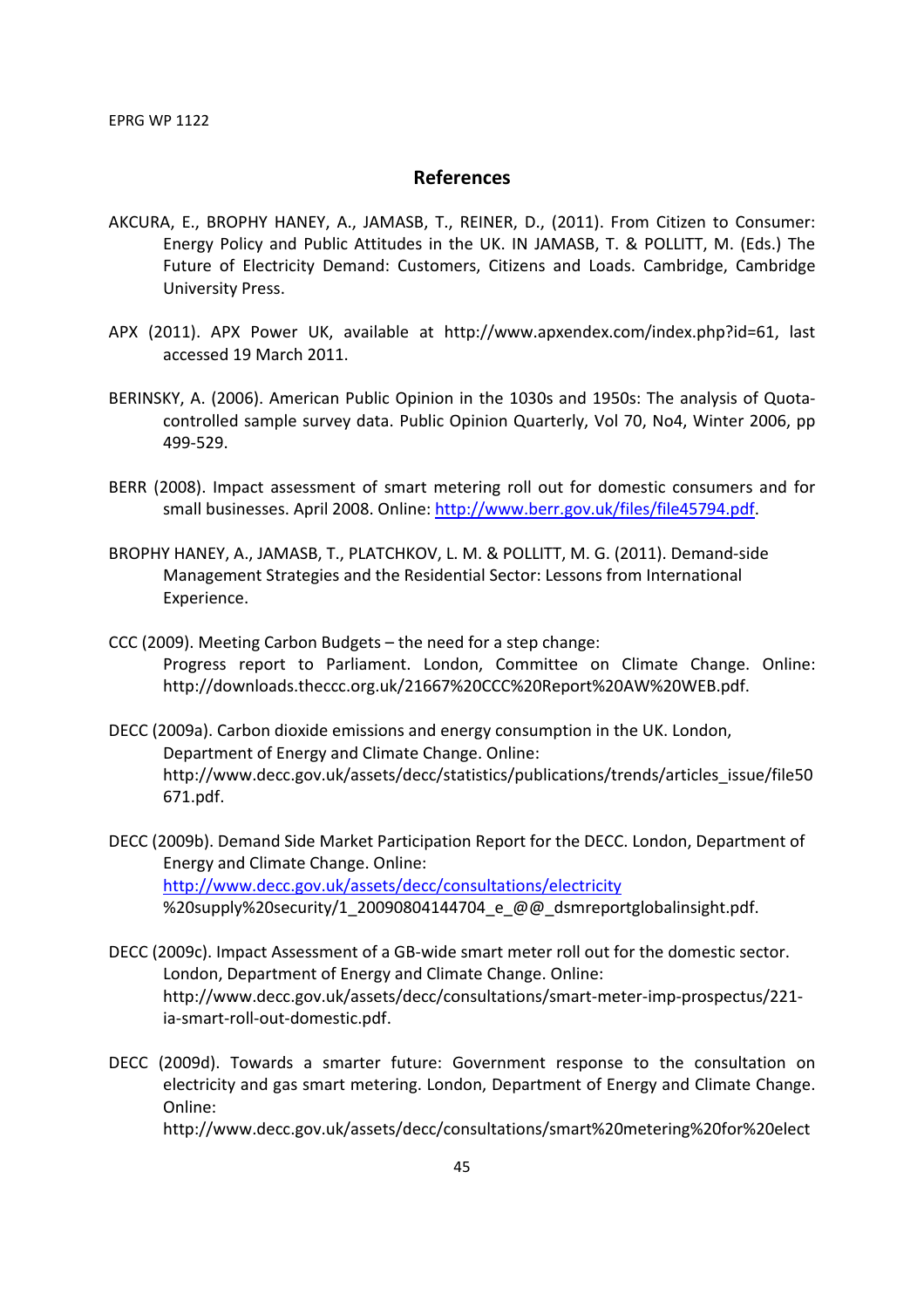ricity%20and%20gas/1\_20091202094543\_e\_@@\_responseelectricitygasconsultation.p df.

- DECC (2010a). Annual report on fuel poverty statistics. London, Department of Energy and Climate Change. Online: http://www.decc.gov.uk/assets/decc/Statistics /fuelpoverty /610-annual-fuel-poverty-statistics-2010.pdf
- DECC (2010b). Business Plan 2011-2015. London, Department of Energy and Climate Change. Online: http://www.decc.gov.uk/assets/decc/about%20us/decc-business-plan-2011- 2015.pdf.
- DECC (2010c). Digest of United Kingdom energy statistics (DUKES). London, Department of Energy and Climate Change. Online:http://www.decc.gov.uk/en/content/cms/statistics/publications/dukes /dukes.aspx.
- DECC (2010d). Energy Consumption in the UK, Domestic Data Tables, 2010 Update. London, Department of Energy and Climate Change. Online: http://www.decc.gov.uk/en/content/cms/statistics/ publications/ecuk/ecuk.aspx.
- DECC (2010e). Energy Market Assessment. London, Department of Energy and Climate Change. Online: http://webarchive.nationalarchives.gov.uk/+/http://www.hmtreasury.gov.uk/d/budget2010 energymarket.pdf.
- DECC (2010f). Smart Metering Implementation Programme: Prospectus. London, Department of Energy and Climate Change. Online: http://www.decc.gov.uk/assets/decc/consultations/smart %20metering%20for%20electricity%20and%20gas/1\_20091202094543\_e\_@@\_respons eelectricitygas consultation.pdf.
- DECC (2010g). UK Energy in Brief 2010. London, Department for Environment and Climate Change. Online: http://www.decc.gov.uk/en/content/cms/statistics/publications/brief/brief.aspx.
- DECC (2010h). UK energy sector indicators 2010: environmental objectives dataset. London, Department for Environment and Climate Change.
- DEFRA (2008a). A framework for pro-environmental behaviours. London, Department for Environment, Food and Rural Affairs.
- DEFRA (2008b). The Potential for Behavioural and Demand-Side Management measures to save electricity, gas and carbon in the domestic sector, and resulting supply-side implications. A report by Enviros Consulting Limited: November 2008. London, Department for Environment, Food and Rural Affairs.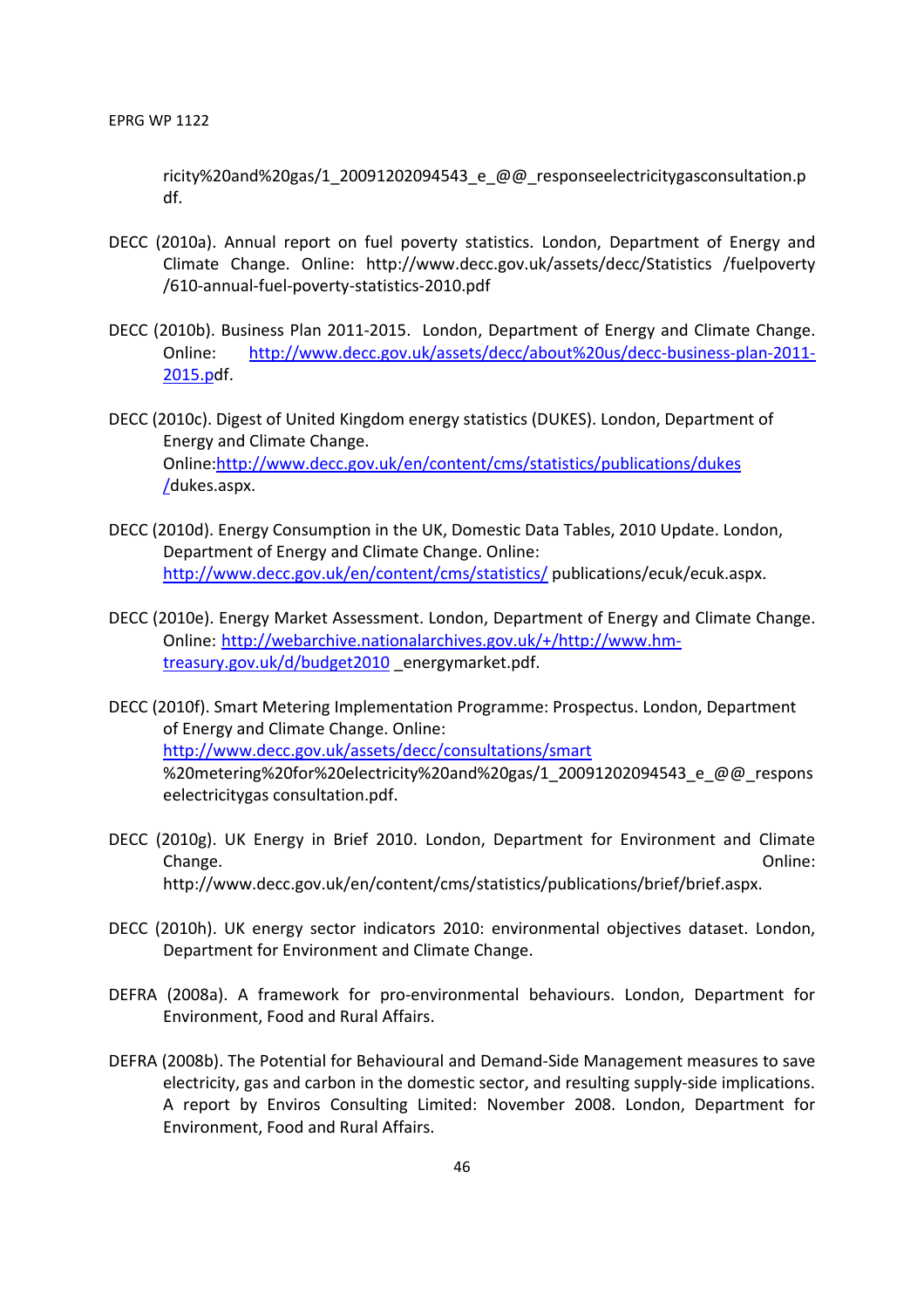- DEFRA (2010). Understanding and influencing behaviours: a review of social research, economics and policy making in Defra. London, Department for Environment, Food and Rural Affairs.
- DEVINE-WRIGHT, P. (2005a). Beyond NIMBYism: towards an integrated framework for understanding public perceptions of wind energy. Wind Energy, 8, 125-139.
- DEVINE-WRIGHT, P. (2005b). Local aspects of UK renewable energy development: exploring public beliefs and policy implications. Local Economy 10 (1), 57–69.
- DEVINE-WRIGHT, P. (2009). Rethinking Nimbyism: the role of place attachment and place identity in explaining place protective action.Journal of Community and Applied Social Psychology. 19(6), 426-441.
- DEVINE-WRIGHT, P., DEVINE-WRIGHT, H. (2004). From Demand Side Management to Demand Side Participation: towards and environmental psychology of sustainable electricity systems evolution" Journal of Applied Psychology, 6(3-4), 167-177.
- EUROBAROMETER (2009). European's attitudes towards climate change. Special Eurobarometer 313. Brussels: European Commission; European Parliament. Online: http://ec.europa.eu/public opinion/archives/ebs/ebs\_313\_en.pdf
- FARUQUI, A., HARRIS, D. & HLEDIK, R., (2010a). Unlocking the €53 billion savings from smart meters in the UE: How increasing the adoption of dynamic tariffs could make or break the EU's smart grid investment. Energy Policy 38 6222-6231.
- FARUQUI, A., & SERGICI, S., (2010b). Household Response to Dynamic Pricing of Electricity a Survey of the Empirical Evidence. San Francisco, The Brattle Group: 13.
- GSCHWEND, T. (2005). Analyzing Quota Sample Data and the Peer-review Process. French Politics, 2005, 3, (88-91).
- HONG, J., JOHNSTON, C., KIM, J.M., TUOHY, P., (2011). Demand Side Management and Control in Buildings. IN JAMASB, T. & POLLITT, M. (Eds.) The Future of Electricity Demand: Customers, Citizens and Loads. Cambridge, Cambridge University Press.
- ICM Research (2010). News of the World Politics Poll. Online: http://www.icmresearch.co.uk/pdfs/2011\_feb\_notw\_politics\_poll.pdf
- IEA (2009). World Energy Outlook 2009. International Energy Agency, Paris.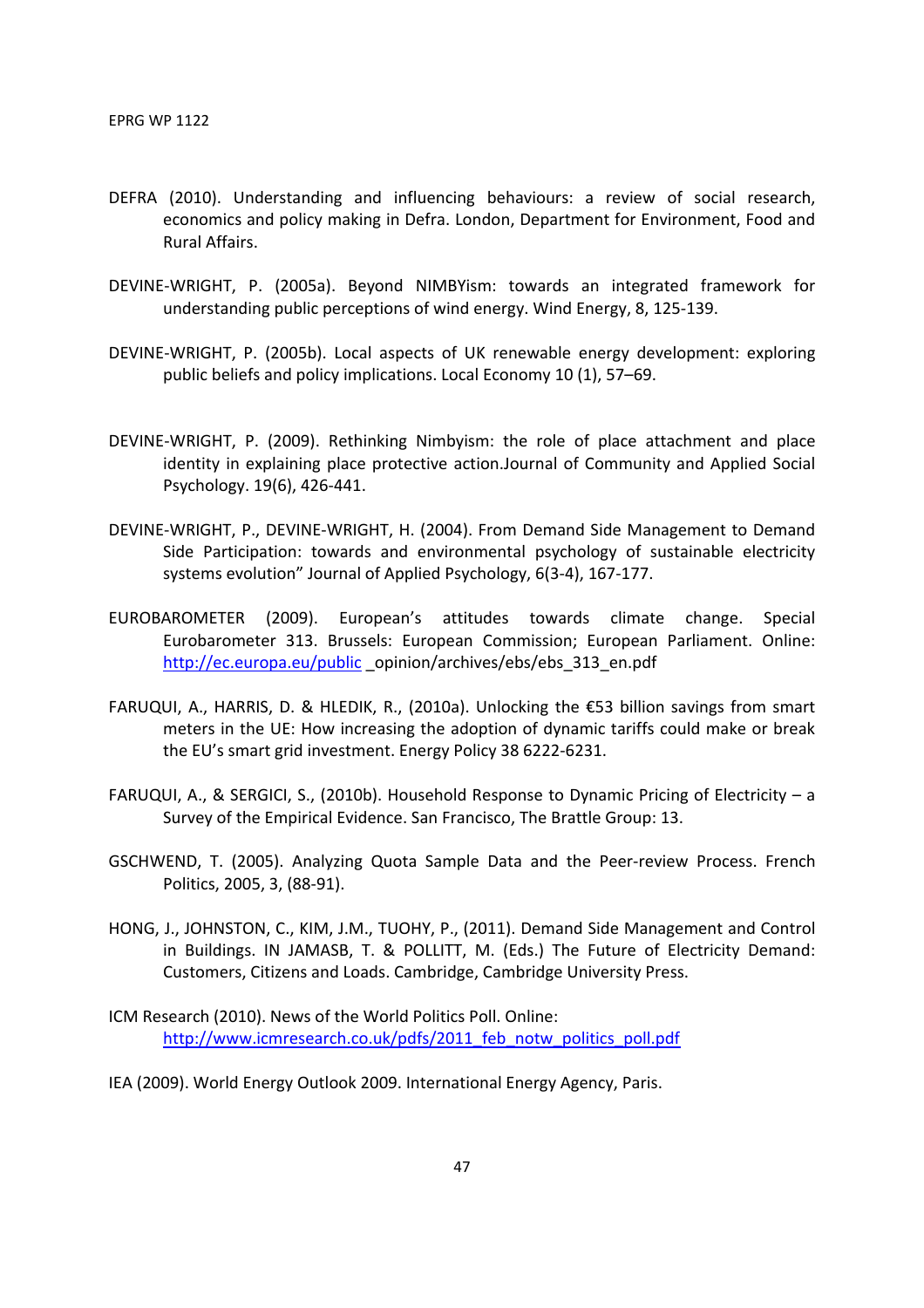- IHS GLOBAL INSIGHT (2009). Demand Side Market Participation Report for the DECC. London, Department of Energy and Climate Change.
- IPSOS MORI (2006). Ipsos MORI Political Monitor May 2006, London, Ipsos MORI. Online: http://www.ipsosmori.com/researchpublications/researcharchive/poll.aspx?oItemId=335.
- IPSOS MORI (2008). Public attitudes to climate change, 2008: concerned but still unconvinced, London, Ipsos MORI. Online: http://www.ipsos-mori.com/Assets/Docs/Publications/srienvironment-public-attitudes-to-climate-change-2008-concerned-but-stillunconvinced.pdf.
- IPSOS MORI (2010). Customer Engagement with Energy Market Tracking Survey, Report Prepared for Ofgem. London, Office of Gas & Electricity Markets. Online: http://www.ofgem.gov.uk/ Sustainability/Cp/CF/Documents1/Customer\_Engagement\_ Survey\_FINAL1.pdf.
- IPSOS MORI (2010). Issues Index August 2010, London, Ipsos-MORI. Online: http://www.ipsosmori.com/Assets/Docs/Polls/Aug10Issuesindextopline.PDF.
- JAMASB, T. & MEIER, H., (2011). Energy spending and vulnerable households. In JAMASB, T. and POLLITT, M. (Eds.) The Future of Electricity Demand: Customers, Citizens and Loads. Cambridge, Cambridge University Press.
- KALTON, G., (1983). Introduction to Survey Sampling. London, Sage Publications.
- KELLY, S. & POLLITT, M. (2011). The local dimension of energy. In JAMASB, T. and POLLITT, M. (Eds.) The Future of Electricity Demand: Customers, Citizens and Loads. Cambridge, Cambridge University Press.
- LORING, J. (2006). Wind energy planning in England, Wales and Denmark: Factors influencing project success. Energy Policy 35 (2007) 2648–2660.
- MARKET TRANSFORMATION PROGRAMME (2009). Factors influencing the penetration for energy efficient electrical appliances into national markets in Europe. Paris, SoWatt and Bush Energie Gmbh. Online: http://www.iea-4e.org/files/otherfiles/0000/0058/Factorsinfluencing the penetration of energy\_efficient electrical\_appliances\_into\_national\_markets\_in Europe-1\_1\_.pdf.
- NRS (2010). Latest Topline Readership, National Readership Survey. Online: http://www.nrs.co.uk/toplinereadership.html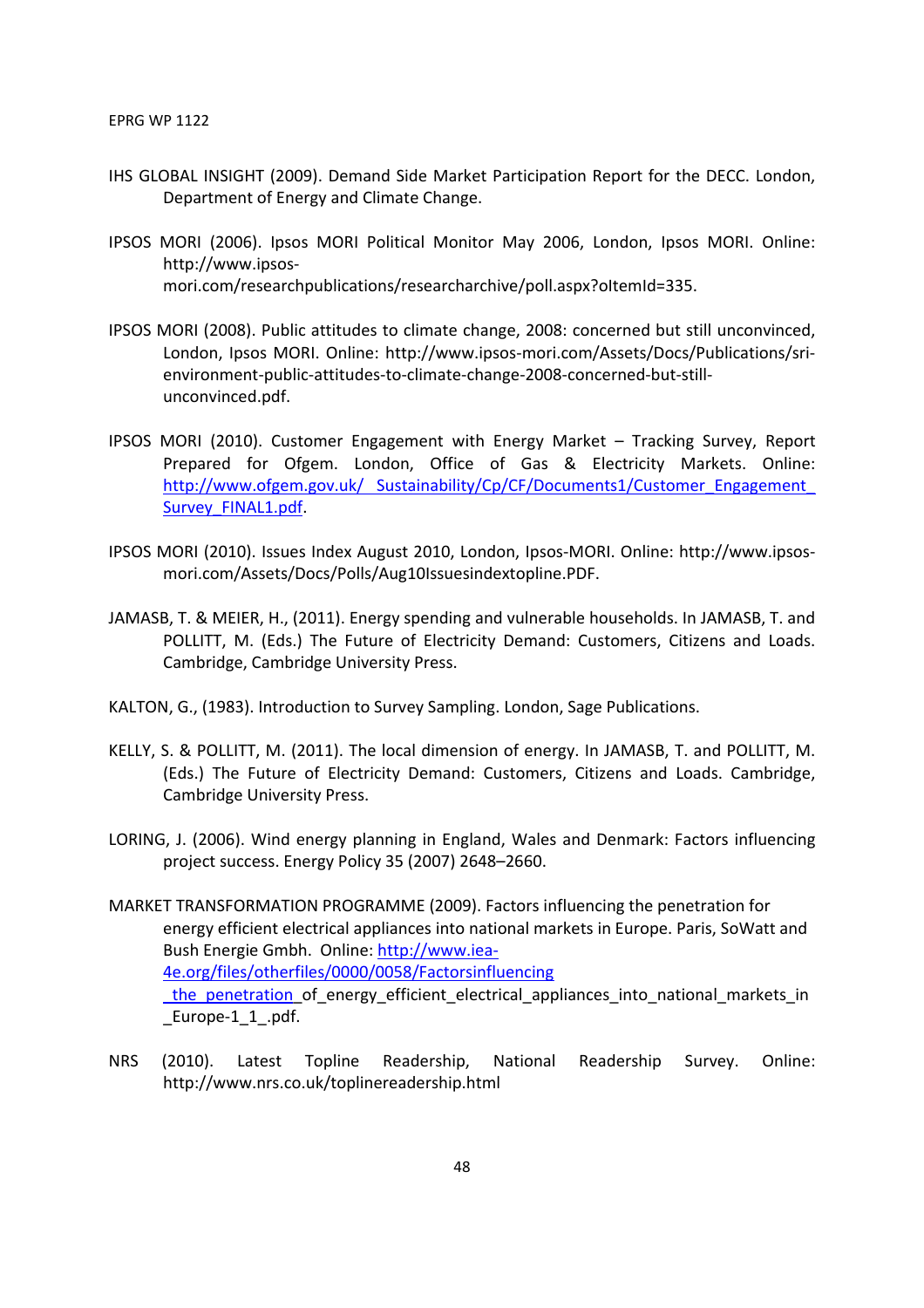.

.

- OFCOM (2010). Communications market report. London, Office of Communications. Online: http://stakeholders.ofcom.org.uk/binaries/research/cmr/753567/CMR\_2010\_FINAL.pdf
- OFGEM (2010). Demand Side Response. Discussion Paper. London, Office of Gas & Electricity Markets. Online: http://www.ofgem.gov.uk/Pages/MoreInformation.aspx?docid=39&refer=Sustainability
- PLATCHKOV, L., & POLLITT, M., (2011). The Economics of Energy and Electricity Demand. In JAMASB, T. and POLLITT, M. (Eds.), The Future of Electricity Demand: Customers, Citizens and Loads. Cambridge, Cambridge University Press.
- SILVA, V., STANOJEVIC, V., AUNEDI, M., PUDJIANTO, D. & STRBAC, G. (2011). Smart domestic appliances as enabling technology for demand side integration: modelling, value and drivers. In JAMASB, T. and POLLITT, M. (Eds.), The Future of Electricity Demand: Customers, Citizens and Loads. Cambridge, Cambridge University Press.
- STAMMINGER, R. (2009). Synergy Potential of Smart Domestic Appliances in Renewable Energy Systems. Aachen: Shaker-Verlag.
- STERN, N. (2007). The Economics of Climate Change: The Stern Review, Cambridge, Cambridge University Press.
- TOKE, D., BREUKERS, S., WOLSINK, M., (2006). Wind power deployment outcomes: How can we account for the differences? Renewable and Sustainable Energy Reviews, 12 (2008) 1129–1147.
- UK Office for National Statistics (2009). 2008-based National Population Projections. London. UK Office for national Statistics. Online: http://www.statistics. ov.uk/downloads/theme\_population /NPP2008/NatPopProj2008.pdf
- UK Office for National Statistics (2010). Statistical Bulletin: Internet Access 2010. London. UK Office for national Statistics. Online: http://www.statistics.gov.uk/pdfdir/iahi0810.pdf
- US Department of Commerce (2010). Guidelines for Smart Grid Cyber Security: Vol. 2, Privacy and the Smart Grid. National Institute of Standards and Technology, US Department of Commerce. Online: http://csrc.nist.gov/publications/nistir/ir7628/nistir-7628\_vol2.pdf.
- WALKER, G., DEVINE-WRIGHT, P., HUNTER, S., HIGH, H. and EVANS, B. (forthcoming). 'Trust and community: exploring the meanings, contexts and dynamics of community renewable energy'. Invited submission to special issue on *Trust. Energy Policy*.